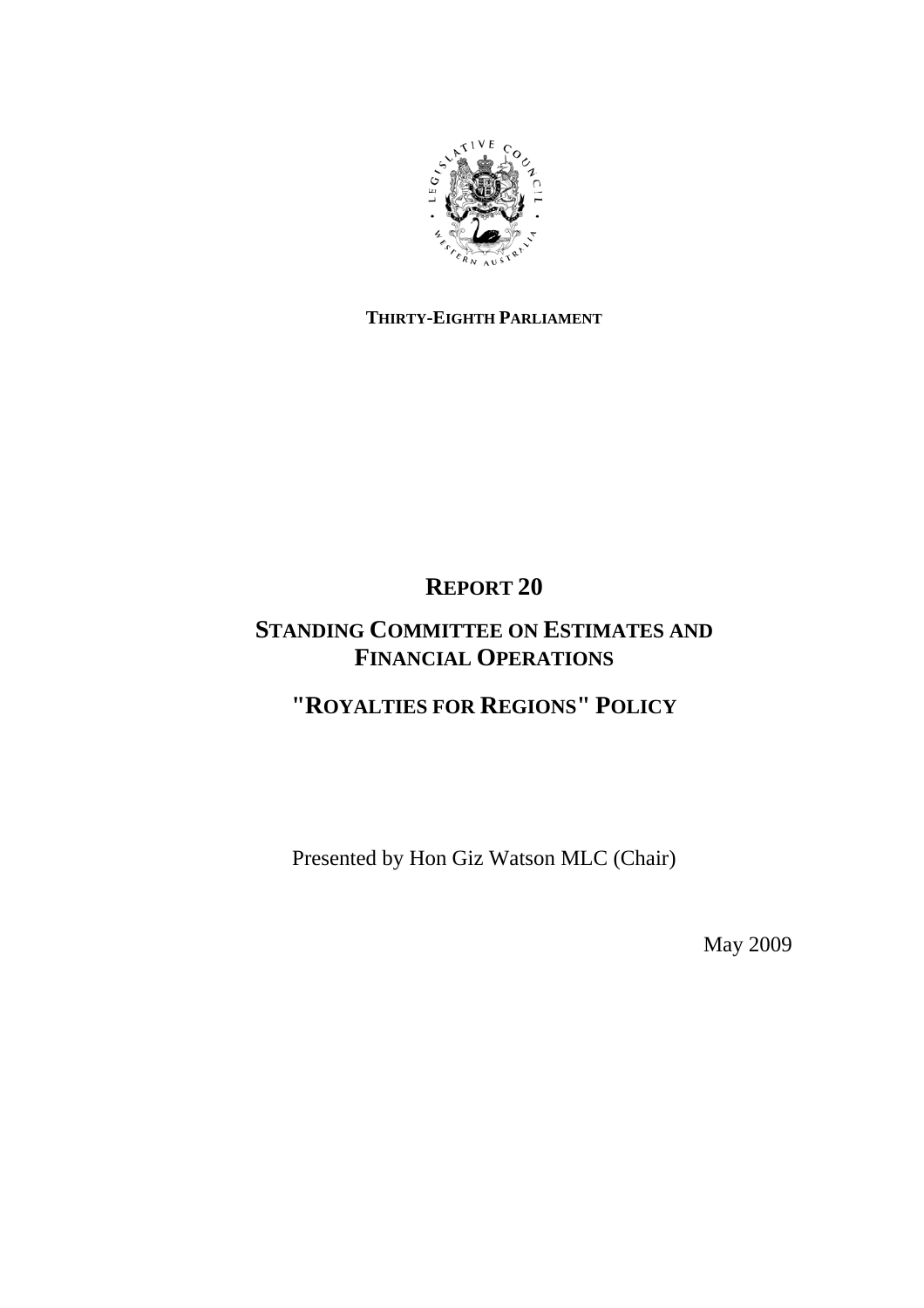### **STANDING COMMITTEE ON ESTIMATES AND FINANCIAL OPERATIONS**

#### **Date first appointed:**

30 June 2005

#### **Terms of Reference:**

The following is an extract from Schedule 1 of the Legislative Council Standing Orders:

#### "**2. Standing Committee on Estimates and Financial Operations**

- 2.1 An *Estimates and Financial Operations Committee* is established.
- 2.2 The Committee consists of 5 Members, 3 of whom shall be non-government Members.
- 2.3 The functions of the Committee are to consider and report on
	- (a) the estimates of expenditure laid before the Council each year;
	- (b) any matter relating to the financial administration of the State;
	- (c) any bill or other matter relating to the foregoing functions referred by the House;
	- (d) to consult regularly with the Auditor General and any person holding an office of a like character."

#### **Members as at the time of this inquiry:**

| Hon Giz Watson MLC (Chair)                                                                                                                                                                                                                                   | Hon Sheila Mills MLC          |
|--------------------------------------------------------------------------------------------------------------------------------------------------------------------------------------------------------------------------------------------------------------|-------------------------------|
| Hon Ken Travers MLC (Deputy Chair)                                                                                                                                                                                                                           | Hon Helen Morton MLC          |
| Hon Brian Ellis MLC                                                                                                                                                                                                                                          |                               |
| Staff as at the time of this inquiry:                                                                                                                                                                                                                        |                               |
| Lisa Peterson, Advisory Officer (General)                                                                                                                                                                                                                    | Renae Jewell, Committee Clerk |
| <b>Address:</b>                                                                                                                                                                                                                                              |                               |
| $R_{1}$ $R_{1}$ $R_{2}$ $R_{3}$ $R_{4}$ $R_{1}$ $R_{1}$ $R_{2}$ $R_{3}$ $R_{4}$ $R_{5}$ $R_{6}$ $R_{7}$ $R_{8}$ $R_{9}$ $R_{10}$ $R_{11}$ $R_{12}$ $R_{13}$ $R_{14}$ $R_{15}$ $R_{16}$ $R_{17}$ $R_{18}$ $R_{19}$ $R_{10}$ $R_{11}$ $R_{12}$ $R_{13}$ $R_{1$ |                               |

Parliament House, Perth WA 6000, Telephone (08) 9222 7222 lcco@parliament.wa.gov.au Website: http://www.parliament.wa.gov.au

#### **ISBN 978-1-921243-97-4**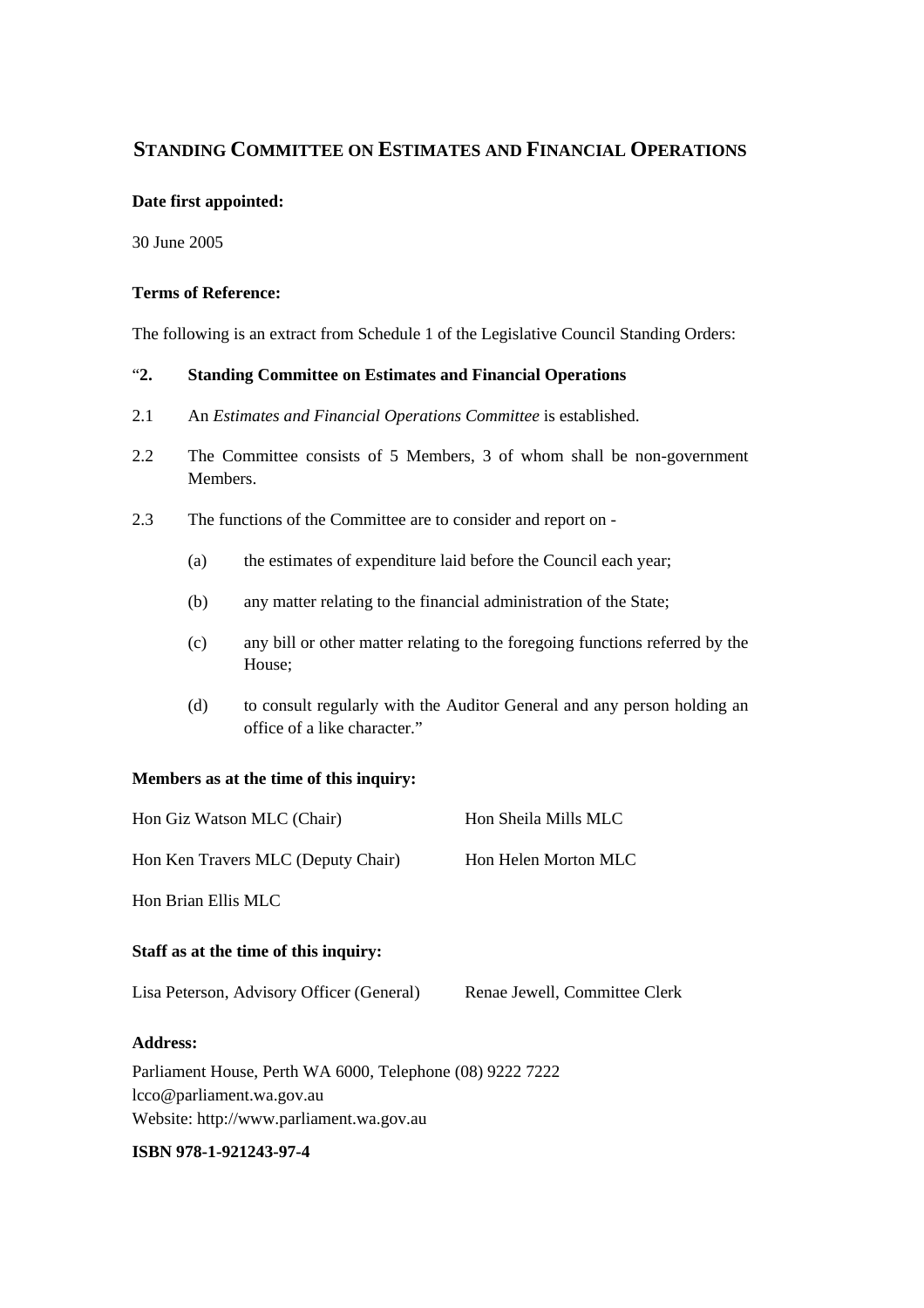### **CONTENTS**

| 1 |                                                                            |  |
|---|----------------------------------------------------------------------------|--|
|   |                                                                            |  |
| 2 | TERM OF REFERENCE A - TO ESTABLISH A CLEAR UNDERSTANDING OF THE            |  |
|   |                                                                            |  |
|   |                                                                            |  |
|   |                                                                            |  |
|   |                                                                            |  |
| 3 | TERM OF REFERENCE B - HOW THE POLICY WILL OPERATE AND BE ADMINISTERED. 6   |  |
|   |                                                                            |  |
|   |                                                                            |  |
|   |                                                                            |  |
|   |                                                                            |  |
|   |                                                                            |  |
|   |                                                                            |  |
|   |                                                                            |  |
|   |                                                                            |  |
|   |                                                                            |  |
|   |                                                                            |  |
|   |                                                                            |  |
|   |                                                                            |  |
|   |                                                                            |  |
|   |                                                                            |  |
|   |                                                                            |  |
|   |                                                                            |  |
| 4 | TERM OF REFERENCE C - WHAT THE DEPARTMENT OF TREASURY AND FINANCE HAS      |  |
|   | DONE WITH RESPECT TO ANY MODELING OR COST-BENEFIT ANALYSIS OF THE          |  |
|   |                                                                            |  |
|   |                                                                            |  |
| 5 | TERM OF REFERENCE D - THE IMPLICATIONS OF THE POLICY  28                   |  |
|   |                                                                            |  |
|   |                                                                            |  |
|   |                                                                            |  |
|   |                                                                            |  |
|   | The Potential Operational Impact of the Policy on Government Agencies  33  |  |
|   |                                                                            |  |
| 6 |                                                                            |  |
|   | The Ability of the Government to Adjust the Policy in Response to Changing |  |
|   |                                                                            |  |
|   |                                                                            |  |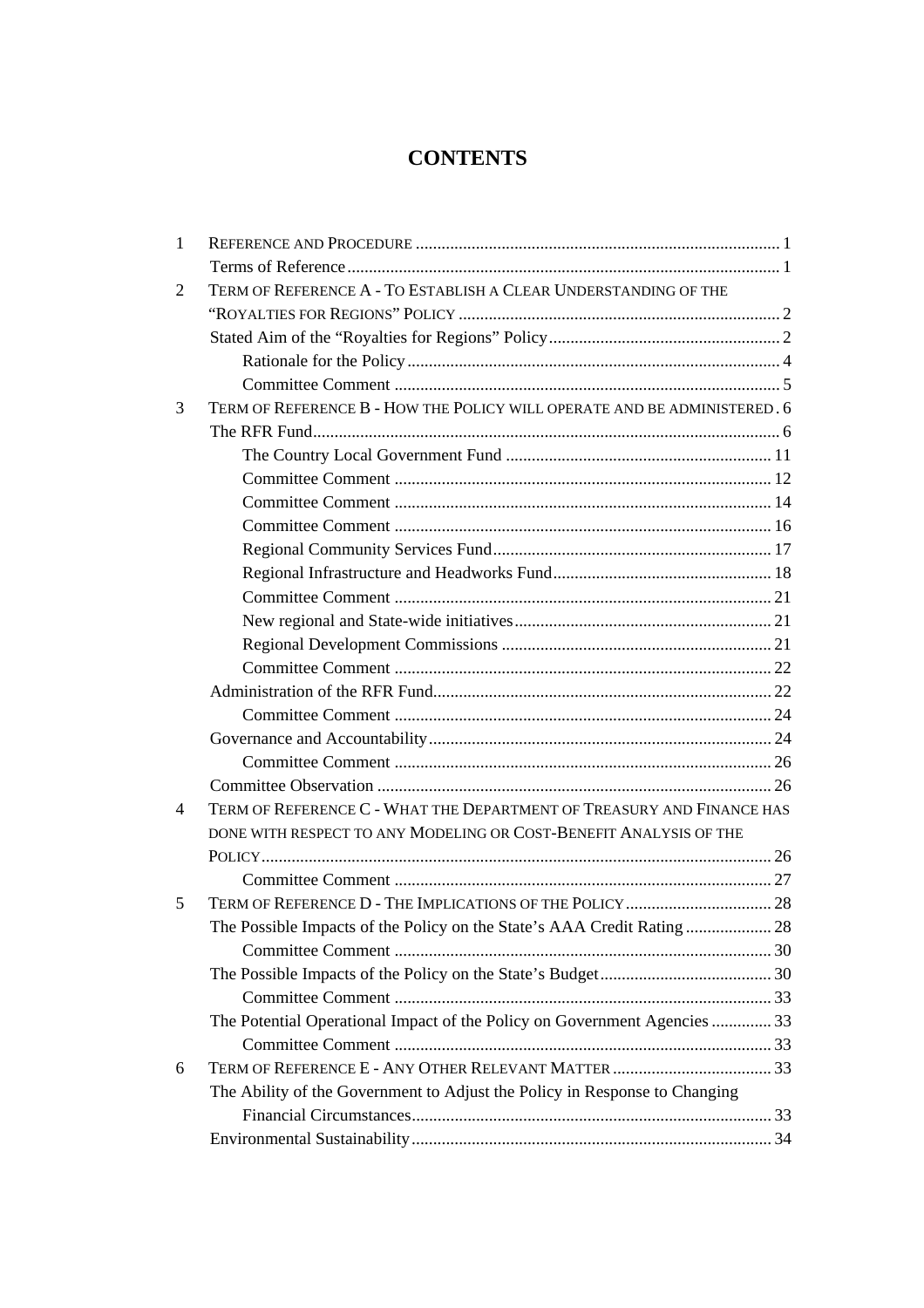| APPENDIX 1 LIST OF STAKEHOLDERS TO WHOM THE COMMITTEE WROTE |  |
|-------------------------------------------------------------|--|
|                                                             |  |
|                                                             |  |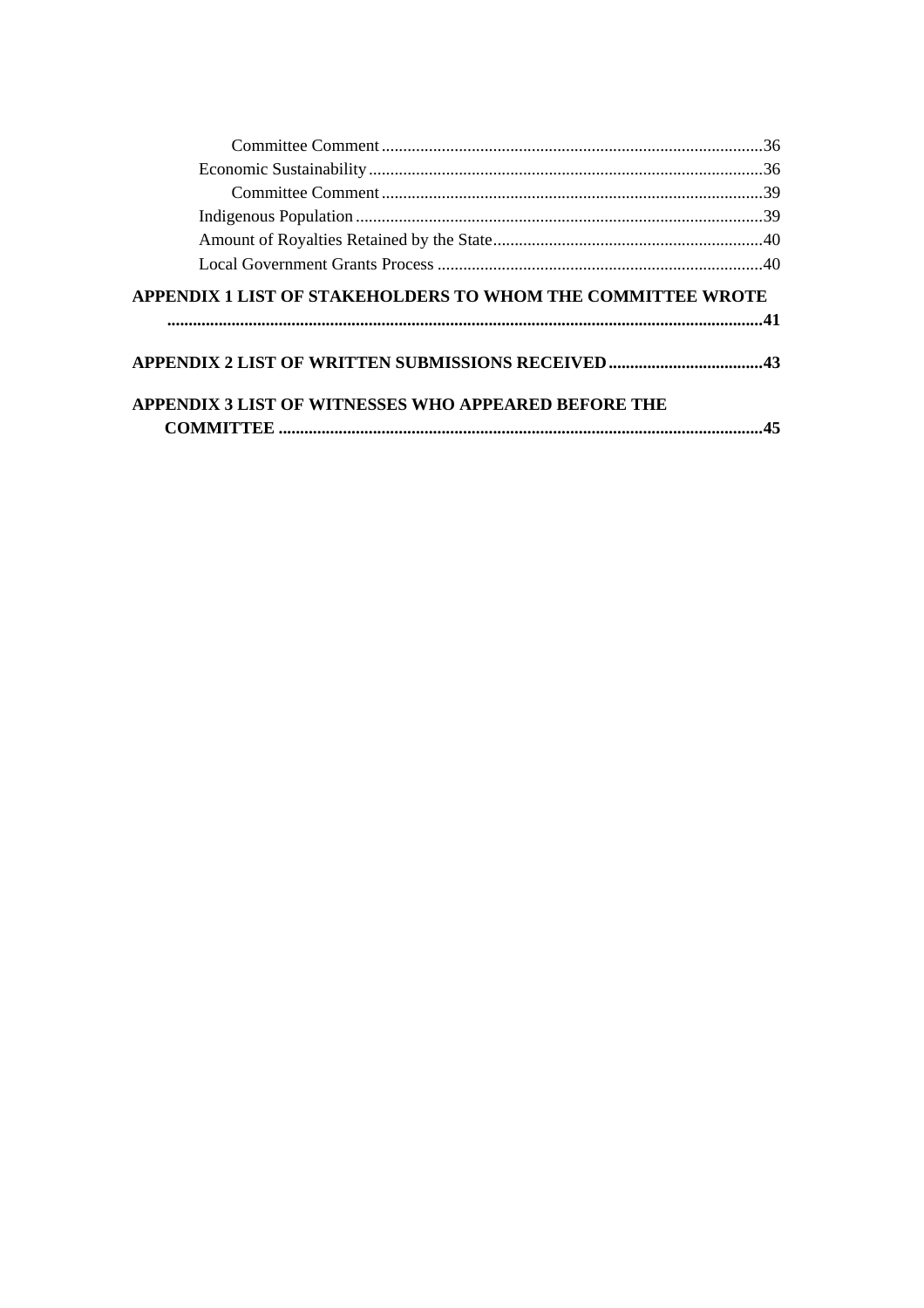#### **REPORT OF THE STANDING COMMITTEE ON ESTIMATES AND FINANCIAL OPERATIONS**

#### **IN RELATION TO THE**

#### **"ROYALTIES FOR REGIONS" POLICY**

#### **1 REFERENCE AND PROCEDURE**

1.1 On 1 December 2008 the Estimates and Financial Operations Committee (**Committee**) resolved to undertake an inquiry into the "Royalties for Regions" policy (**RFR**) and to report to the Legislative Council by 14 May 2009.

#### **Terms of Reference**

- 1.2 The terms of reference for the inquiry are:
	- a) to establish a clear understanding of the "Royalty for Regions" policy;
	- b) how the policy will operate and be administered;
	- c) what the Department of Treasury and Finance has done with respect to any modeling or cost-benefit analysis of the policy;
	- d) the implications of the policy, including but not limited to:
		- the possible impacts of the policy on the State's AAA credit rating;
		- the possible impacts of the policy on the State's budget; and
		- the potential operational impact of the policy on government agencies.
	- e) any other relevant matter, including but not limited to:
		- the ability of the government to adjust the policy in response to changing financial circumstances.
- 1.3 The Committee advertised for written submissions in *The West Australian* newspaper on Saturday, 6 December 2008. Details of the inquiry were also placed on the parliamentary website (www.parliament.wa.gov.au).
- 1.4 The Committee also wrote to key stakeholders seeking written submissions. A list of the stakeholders that the Committee wrote to is attached at **Appendix 1**.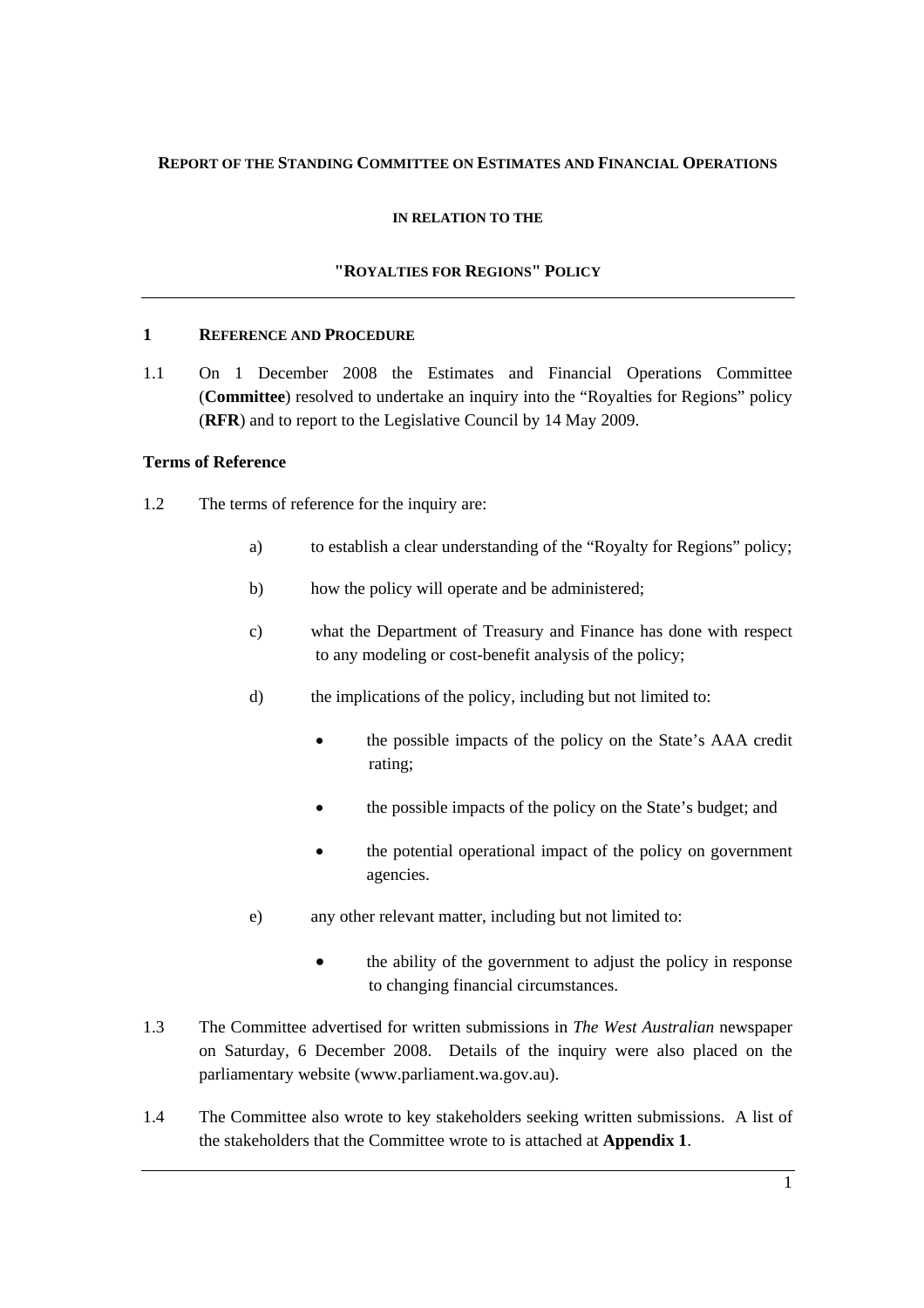- 1.5 The Committee received seven submissions. A list of the written submissions accepted by the Committee is set out at **Appendix 2**.
- 1.6 The Committee held public hearings on 9 and 16 March 2009. A list of the hearings is set out at **Appendix 3**.
- 1.7 The Committee thanks the individuals and organisations that provided evidence and information for the inquiry.

#### **2 TERM OF REFERENCE A - TO ESTABLISH A CLEAR UNDERSTANDING OF THE "ROYALTIES FOR REGIONS" POLICY**

- 2.1 Following the Western Australian State election on 6 September 2008, the new Liberal National Government decided to pursue a "Royalties for Regions" policy, as promoted by the Nationals during the election campaign. RFR was endorsed by Cabinet on 13 October  $2008<sup>1</sup>$ . The claimed intent of RFR is to build the capacity of regions with additional funding.<sup>2</sup>
- 2.2 RFR requires 25 per cent of all mining and petroleum royalty payments to the State to be set aside each year (in a Special Investment Fund) for investment into regional Western Australia (**WA**) infrastructure, community projects and services.

#### **Stated Aim of the "Royalties for Regions" Policy<sup>3</sup>**

- 2.3 The stated aim of the RFR funding is to support and maintain strong and vibrant regions through improved infrastructure and headworks, across-government strategic regional and community services projects, and the provision of contestable grant funding for the community to access.<sup>4</sup>
- 2.4 Planned expenditure for regional projects and services will not be accounted for as RFR funding but all additional expenditure for those projects and services will be funded under RFR.<sup>5</sup>

*Royalties for Regions has been established to supplement - not supplant - the existing provision of basic, essential infrastructure and services across regional Western Australia.*<sup>6</sup>

<sup>1</sup> Submission No 7 from the Department of Local Government and Regional Development, February 2009, p3.

 $\overline{2}$ 2008-09 Government Mid-year Financial Projections Statement, p14.

<sup>3</sup> As advised by the Minister for Regional Development and the Department of Local Government and Regional Development.

<sup>4</sup> Submission No 4 from Hon Brendon Grylls MLA, Minister for Regional Development, 6 February 2009, p2.

<sup>5</sup> Ibid, p4.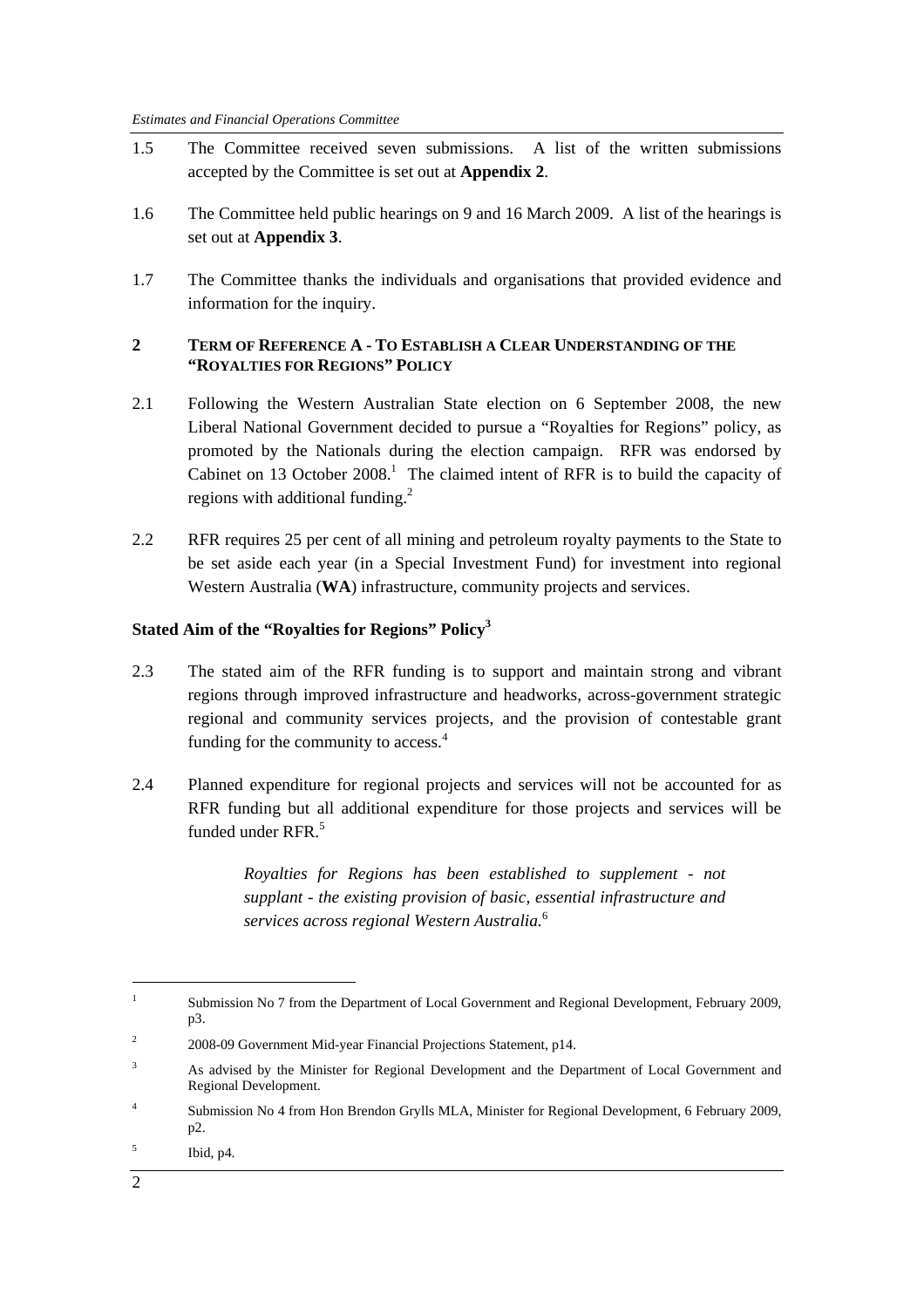- 2.5 Funding will be invested in rural and regional WA based around six policy objectives:
	- building capacity in communities;
	- retaining benefits in local communities;
	- improving services to achieve equality with metropolitan communities;
	- attaining sustainability;
	- expanding opportunity; and
	- growing prosperity.<sup>7</sup>
- 2.6 In conjunction with the above, the central principles underpinning the overall RFR are that:
	- strategic projects in regional WA are a priority;
	- local decision making in regional areas is fundamental; and
	- State Department administration and processes should provide for and support decision making in regional areas.<sup>8</sup>
- 2.7 There is a strong emphasis on local priority setting and decision making in RFR, to best ensure government service delivery will effectively address regional need.<sup>9</sup> In this regard, the Minister for Regional Development submitted to the Committee that:

*The policy promotes increased local decision making on issues of planning, allocation of priorities and expenditure in regional areas on infrastructure and services, together with increasing local capacity and accountability.*<sup>10</sup>

#### *Rationale for the Policy*

2.8 The aim of RFR is to provide a different approach to address the issues associated with the development of regional WA. The Minister for Regional Development

- 7 2008-09 Government Mid-year Financial Projections Statement, p14.
- 8 Submission No 4 from Hon Brendon Grylls MLA, Minister for Regional Development, 6 February 2009, p2.
- 9 Submission No 7 from the Department of Local Government and Regional Development, February 2009, p5.
- <sup>10</sup> Submission No 4 from Hon Brendon Grylls MLA, Minister for Regional Development, 6 February 2009, p2.

 $\frac{1}{6}$  Submission No 7 from the Department of Local Government and Regional Development, February 2009, p6.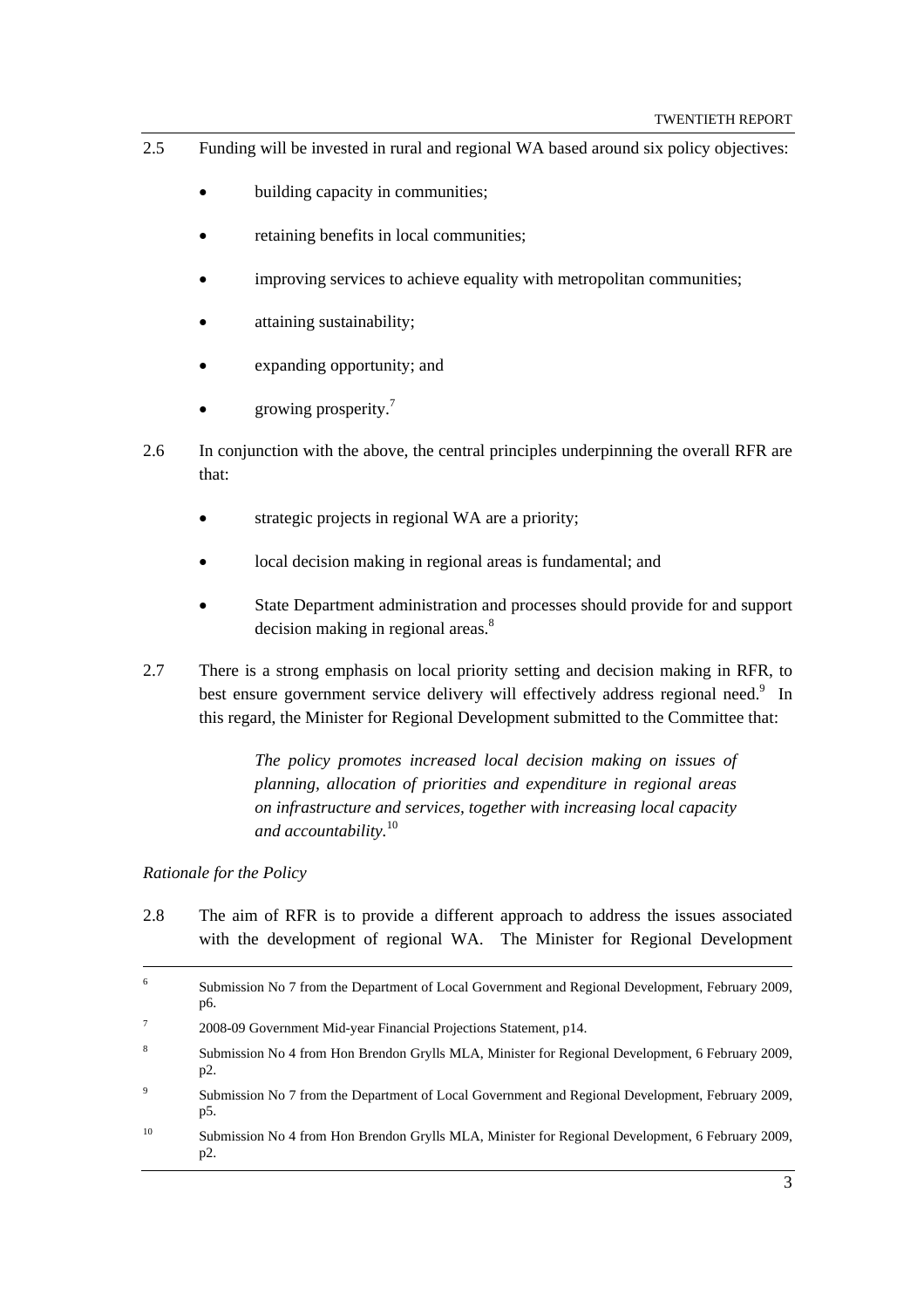advised the Committee of some examples of some circumstances that highlighted the need for such a policy, including:

- a resources boom in regional areas that generated rising population numbers that outstripped the capacity to deliver services;
- housing affordability in regional areas has generally reduced and, coupled with other pressures on family budgets, there is an emerging crisis in 'affordable living';
- an increased emphasis on sustainability and the need for communities to be normalised across WA;
- the 'sea change' and 'tree change' movers impacting on population growth and increased service delivery needs in many rural and regional areas;
- the social and economic circumstances of the Indigenous population which has attracted public and government attention and led to a Bilateral Agreement between Commonwealth and State Governments to address socioeconomic disadvantage; and
- intergovernmental relations with the Commonwealth Government which have entered a new phase and there is the opportunity to clarify the future role of Regional Development Australia (Area Consultative Committees) and relationships with Regional Development Commissions.<sup>11</sup>
- 2.9 Hon Wendy Duncan MLC, Parliamentary Secretary to the Minister for Regional Development explained to the Committee how RFR was devised:

*Hon WENDY DUNCAN: Yes, thank you. Honourable members, I welcome the opportunity to assist you in reaching a clear understanding of the royalties for regions policy.* 

*The royalties for regions policy came from the people of regional Western Australia. The Nationals' team travelled the length and breadth of regional Western Australia and constantly heard of the wilful neglect and consistent underfunding of regional communities. We heard of Indigenous children suffering in squalor and neglect in the north. We heard of people living in containers and caravans in the Pilbara and paying thousands of dollars in weekly rent. We heard of and saw sewage running in the streets of Wiluna. We heard of the Kalgoorlie hospital begging for a long promised upgrade. The Royal Flying Doctor Service was underfunded and branded as an "interest* 

 $11$  Ibid, p3.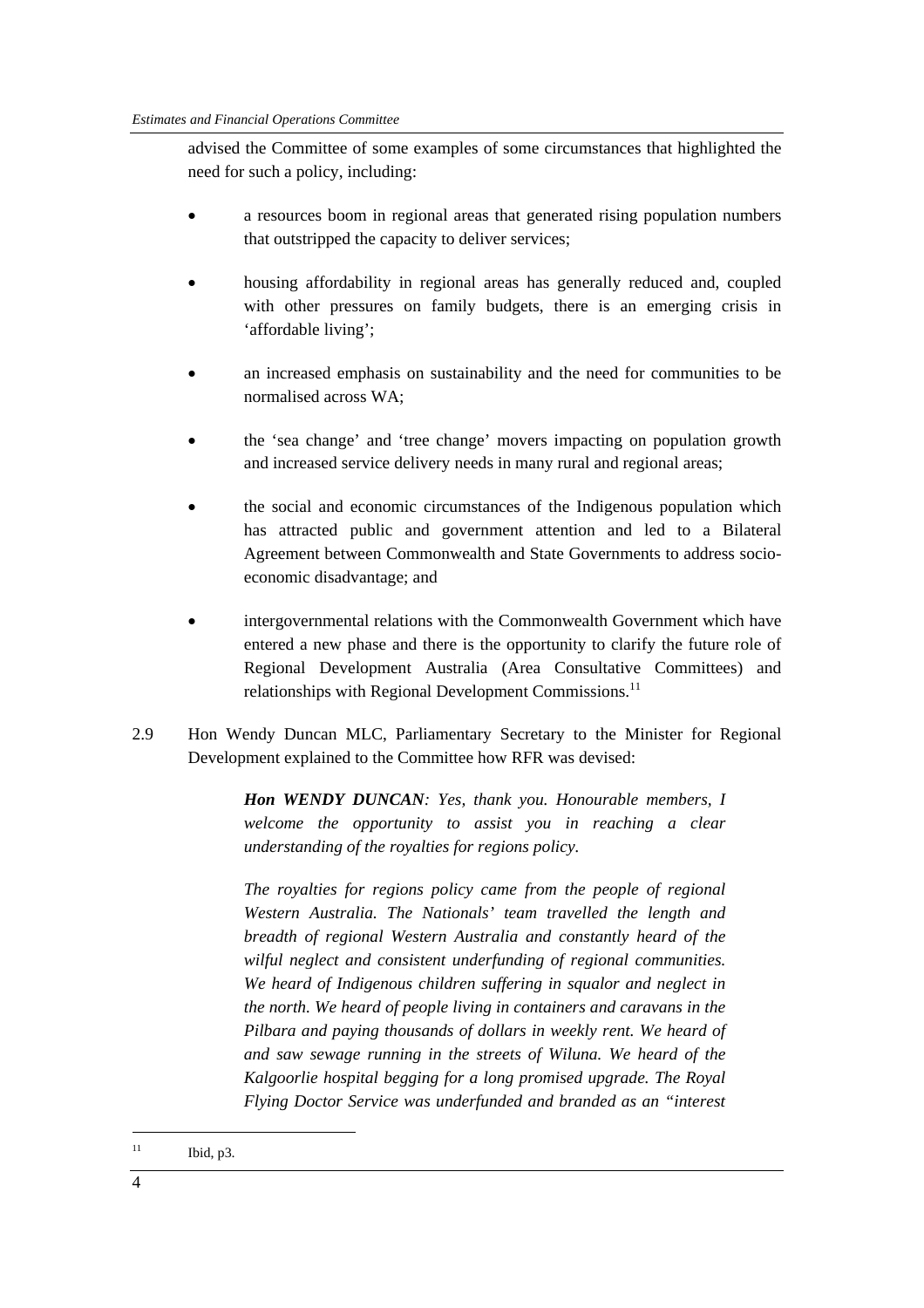*group" whilst it was undertaking 80 per cent of its work transferring government patients between hospitals. We heard the WA Country Health Service being described as "blatantly bloody unsafe" by its own recently retired chief executive officer and she said it was suffering from chronic underfunding. We heard of a \$1.5 billion backlog in local government infrastructure funding.* 

*This was all taking place against a backdrop of unprecedented wealth being generated by the state's resource industries. The regions of Western Australia generate 82 per cent of the value of Western Australian exports and 22 per cent of the nation's export revenue. At this time the state generated over a \$2 billion surplus, most of which was spent on the Mandurah railway, city projects and the retirement of debt. The Nationals' team travelled extensively in regional Western Australia throughout 2005 to 2008 and all we heard about was the inequity and neglect in the treatment by government of their needs. All we heard about was the generation of royalties and the lack of any local community benefit for that contribution. Regional Western Australians had had a gutful of working so hard contributing to the state's wealth and yet being ignored when it came to distributing the spoils. That is how royalties for regions was born—a promise to return the equivalent of 25 per cent of royalties to regional projects, infrastructure and community services. The state election result clearly shows the mandate for this policy and subsequent polling in the media indicates that around 80 per cent of Western Australians, including city dwellers, support this policy. I am immensely proud to have been part of the team that delivered this policy to Western Australia and would recommend that it be implemented Australia*wide. Thank you.<sup>12</sup>

#### *Committee Comment*

- 2.10 The Committee supports the intent of RFR of maintaining vibrant regional communities and the fair allocation of the State's resources to those regions.
- 2.11 The Committee notes the Government's stated rationale and aims for RFR. The Committee understands the broad thrust of RFR but has been unable to develop a clear understanding of RFR as no details have been provided on how the Policy will be realised, the legislative framework, the administration, and the implementation of RFR. The Committee notes that RFR is still in the inception stage and believes it is essential that this detail become evident early in the progress of implementation.

<sup>&</sup>lt;sup>12</sup> Hon Wendy Duncan MLC, Parliamentary Secretary to the Minister for Regional Development, *Transcript of Evidence,* 9 March 2009, p2.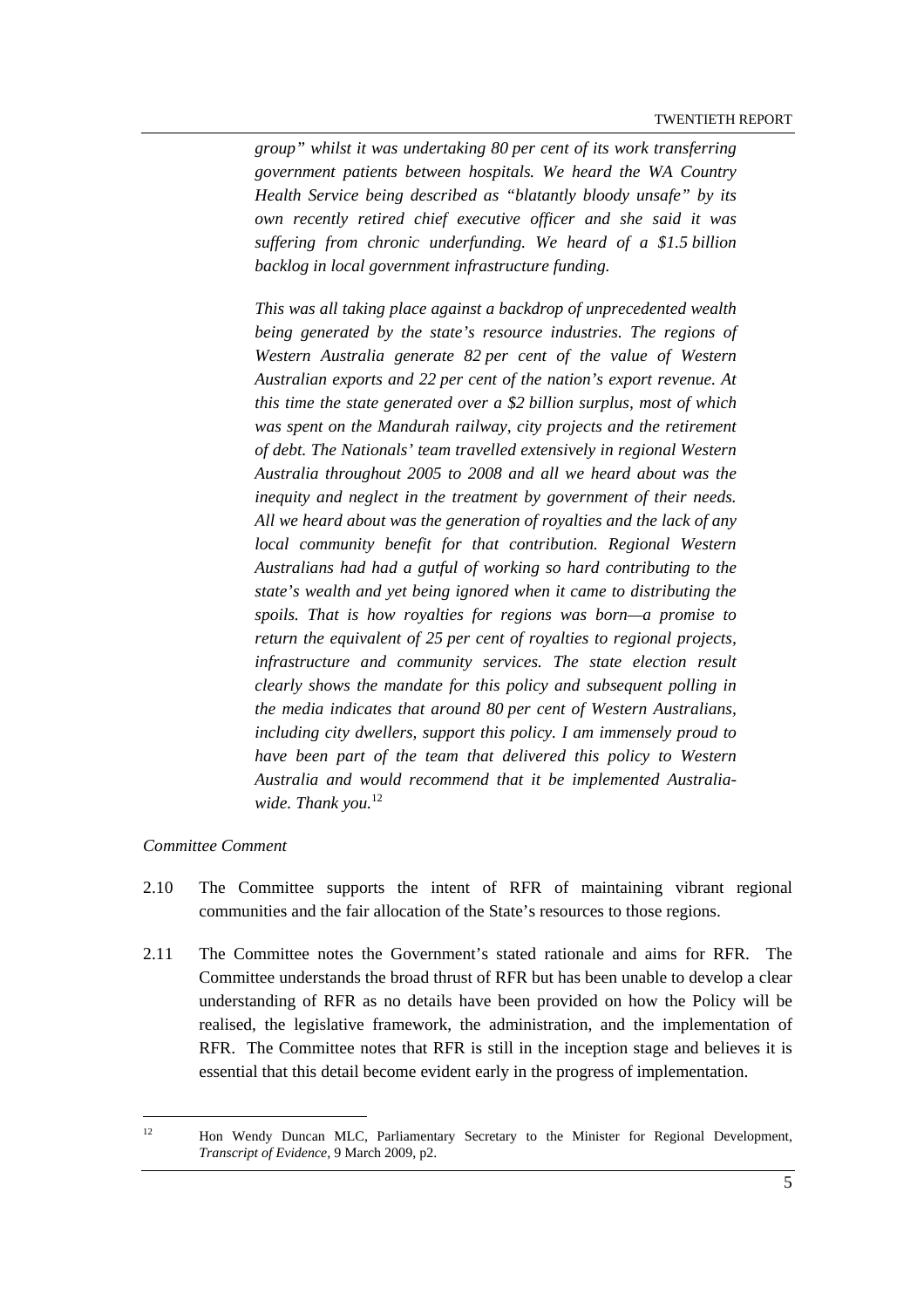#### **3 TERM OF REFERENCE B - HOW THE POLICY WILL OPERATE AND BE ADMINISTERED**

#### **The RFR Fund**

3.1 It is intended that RFR funding will be provided for in legislation. The Minister for Regional Development advised the Committee as follows:

> *Royalties for Regions funding will be enshrined in legislation, to ensure its long-term continuity, and it will be governed through a body to be created under the same legislation. It is proposed to introduce the draft Bill into the 2009 Parliamentary Autumn Session and in the meantime, suitably established administrative processes within government will be used to manage expenditures within the initiative.*<sup>13</sup>

- 3.2 The Committee was advised by the Minister for Regional Development that the proposed legislation intends to create the Western Australian Regional Development Trust. The framework to be established to administer the fund under the legislation will be determined by the following factors:
	- the appointment of the Director General for Regional Development and Lands;
	- the administration of the Royalties for Regions Act; and
	- the development of the Western Australian Regional Development Trust.<sup>14</sup>
- 3.3 Prior to the establishment of RFR legislation, the RFR Fund has been formed as a Treasurer's special purpose account pursuant to section 10(a) of the *Financial Management Act 2006* by the Department of Treasury and Finance (**DTF**). It is administered by the Under Treasurer in accordance with the *Financial Management Act 2006* and the *Financial Management Regulations 2007* and Treasurer's Instructions*.* 15
- 3.4 This administrative arrangement will subsequently be replaced by a legislative fund once the relevant legislation is passed.16

<sup>13</sup> Submission No 4 from Hon Brendon Grylls MLA, Minister for Regional Development, 6 February 2009, p2.

<sup>14</sup> Letter from Hon Brendon Grylls MLA, Minister for Regional Development, 29 April 2009, p4.

<sup>&</sup>lt;sup>15</sup> Submission No 7 from the Department of Local Government and Regional Development, February 2009, p9.

<sup>16</sup> Ibid.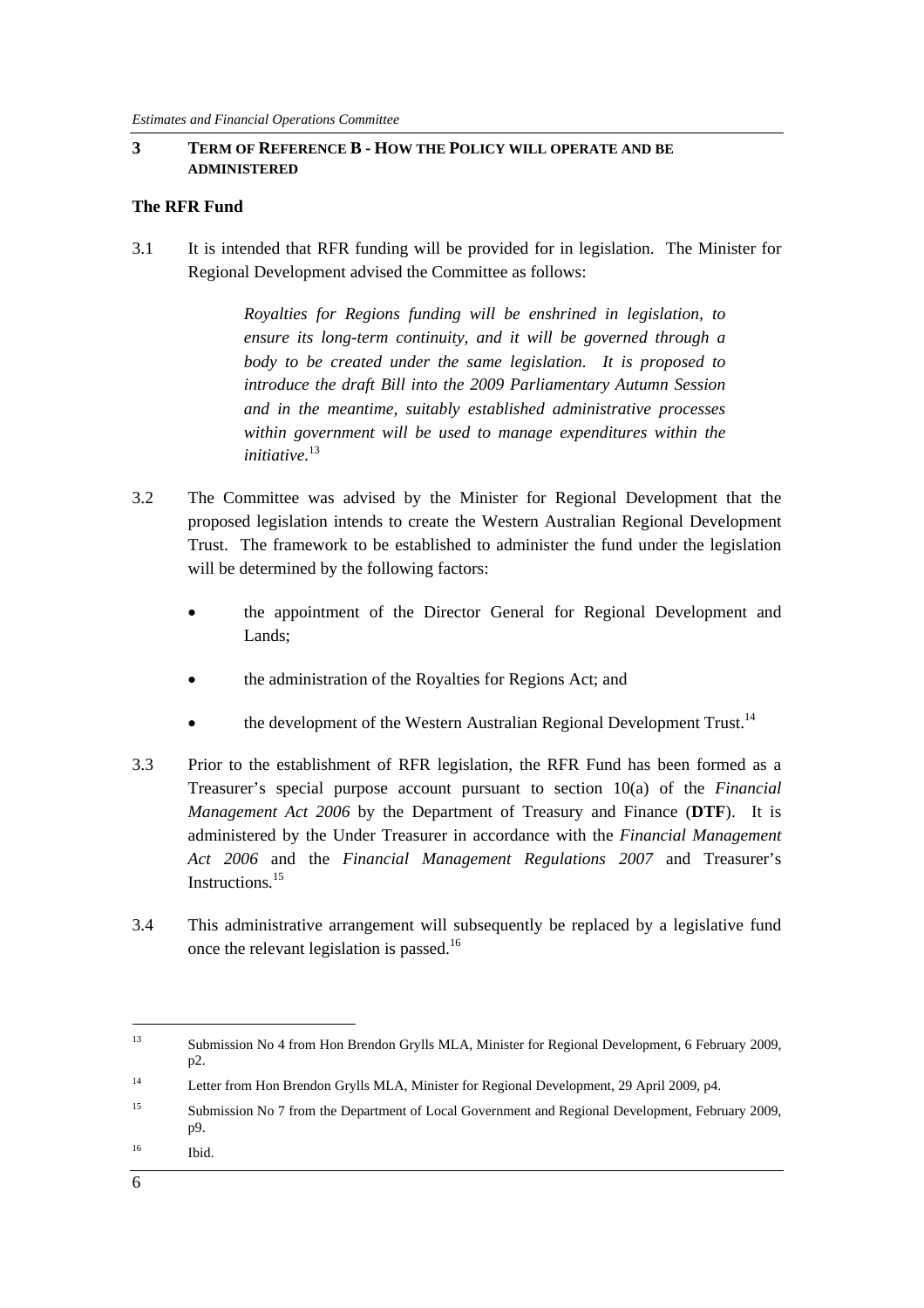3.5 Mr Timothy Marney, Under Treasurer, DTF, explained to the Committee how this arrangement works in practise:

> *Hon KEN TRAVERS: I just want to clarify that. Is it the department of local government, or, until legislation is passed, is it the Under Treasurer who has responsibility in terms of financial accountability? From a policy point of view the department of local government might be involved, but my understanding is that until legislation goes through it is the Under Treasurer who is responsible. Is that correct?*

> *Mr Marney: That is correct. I will be the custodian of the funds on behalf of the Parliament and the Treasurer, and the Department of Local Government and Regional Development will request disbursement of those funds for a specific purpose. My department will then analyse the request for disbursement and determine whether the quantum and rate of draw-down is appropriate and reasonable given the agency's previous demonstrated performance in expending funds and also the current cash holdings of the agency. If after that analysis it is deemed appropriate, the funds will be released.*<sup>17</sup>

- 3.6 The RFR Fund will be administered by the Department of Local Government and Regional Development (**DLGRD**) once the relevant legislation is passed.<sup>18</sup>
- 3.7 Funds will be appropriated at the start of each financial year and drawn upon through the normal Cabinet processes.<sup>19</sup>
- 3.8 The Committee was advised that the DLGRD is working with DTF on the establishment of an appropriation approval process. The Committee asked Mr Marney, Under Treasurer, DTF, what this process entailed. Mr Marney responded as follows:

*Mr Marney: There are a number of processes by which the appropriation approved by the Parliament are drawn down by agencies; that is, the appropriation is released from the central consolidated account to agencies' own accounts and then spent from there. One of the things we have been working with the Department of Local Government and Regional Development on is the approval processes for those disbursements and particularly the acquittal of the various funds and how applications might be made to those funds,* 

<sup>17</sup> Timothy Marney, Under Treasurer, Department of Treasury and Finance, *Transcript of Evidence,*  16 March 2009, p10.

<sup>18</sup> Ibid.

<sup>&</sup>lt;sup>19</sup> Ministerial Media Statements, Hon Brendon Grylls MLA, Minister for Regional Development, 'State Government underlines commitment to regions', 24 October 2008.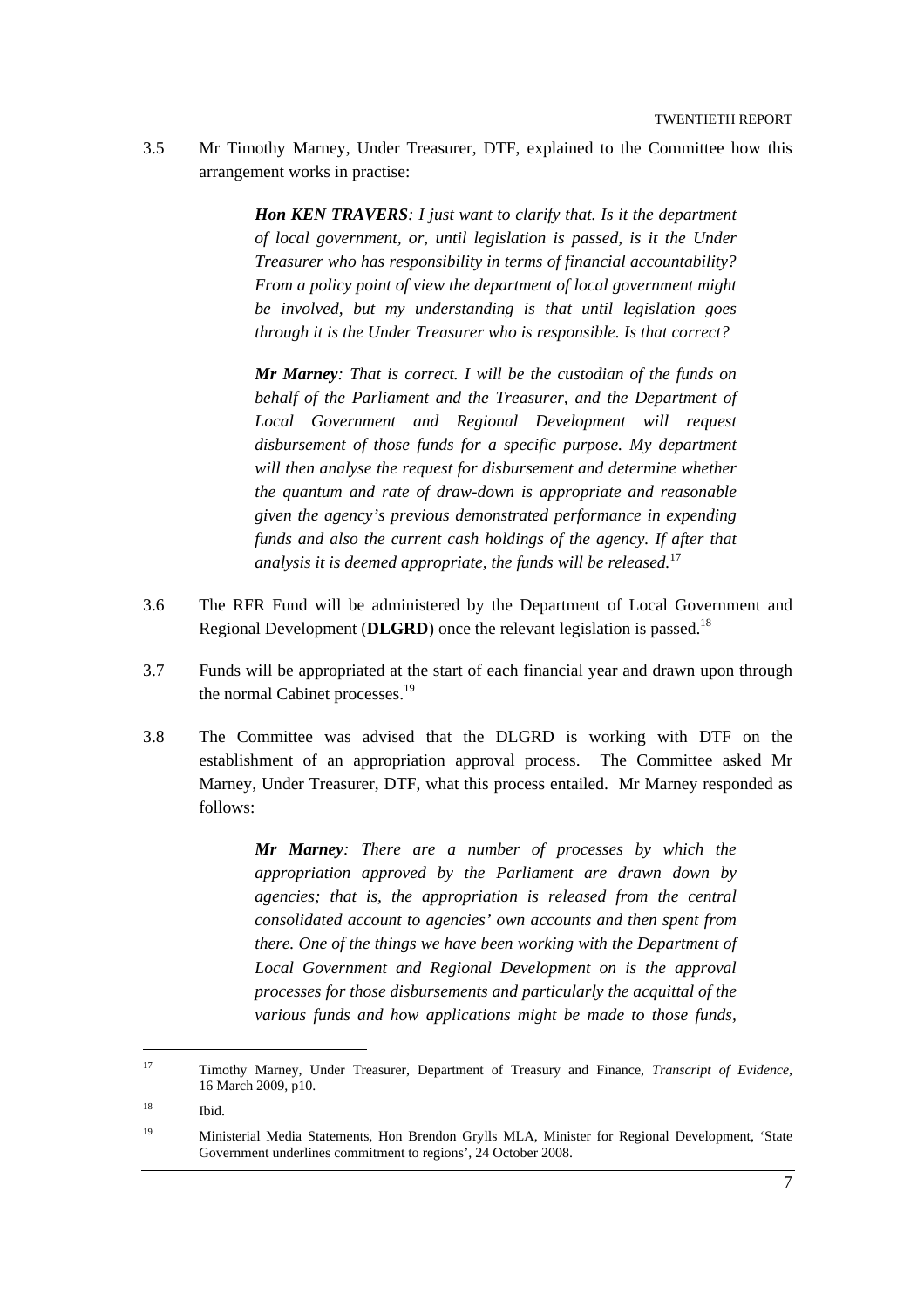*and the levels of authority that we will need to see prior to allowing disbursement from the central consolidated account.* 

*The CHAIRPERSON: Is that process in relation to the whole of the fund or specific aspects?* 

*Mr Marney: It will differ with each of the components of the fund. Some of them require a different approach based on different models of governance, and patterns of draw-downs that may be grant-related versus a draw-down that is infrastructure-related and being spent by government on particular infrastructure projects.* 

*The CHAIRPERSON: Do the appropriation approval processes have to be in place before any money is spent, or is it an ongoing process? I am trying to ascertain whether the process has to be in place before the funds are dispersed, or whether it is an ongoing relationship or process.* 

*Mr Marney: We would need to have confidence that Department of Local Government and Regional Development either had robust processes in place already or will soon have them prior to disbursing funds from the consolidated account, otherwise there is a risk is* [sic] *that the funds do not get spent in the time frame or the manner anticipated. That obviously has implications for our financial management more broadly.* 

*The CHAIRPERSON: Is it on track to achieve that sort of timing?* 

*Mr Marney: It depends what the track is.*<sup>20</sup>

- 3.9 For 2008-09, an amount of \$337 million was allocated to the RFR Fund under the authority of the Treasurer's advance. Funds are invested through the *WA Treasury Corporation Act 1986.*<sup>21</sup>
- 3.10 From 1 July 2009, the equivalent of 25 per cent of the budget estimate of annual mining and petroleum royalty revenue (up to a maximum of \$675 million) will be appropriated to the RFR Fund as part of the annual budget process.
- 3.11 The approved allocation of these funds is detailed in **Table 1** below:

<sup>20</sup> Timothy Marney, Under Treasurer, Department of Treasury and Finance, *Transcript of Evidence,*  16 March 2009, p9.

<sup>&</sup>lt;sup>21</sup> Submission No 7 from the Department of Local Government and Regional Development, February 2009, p9.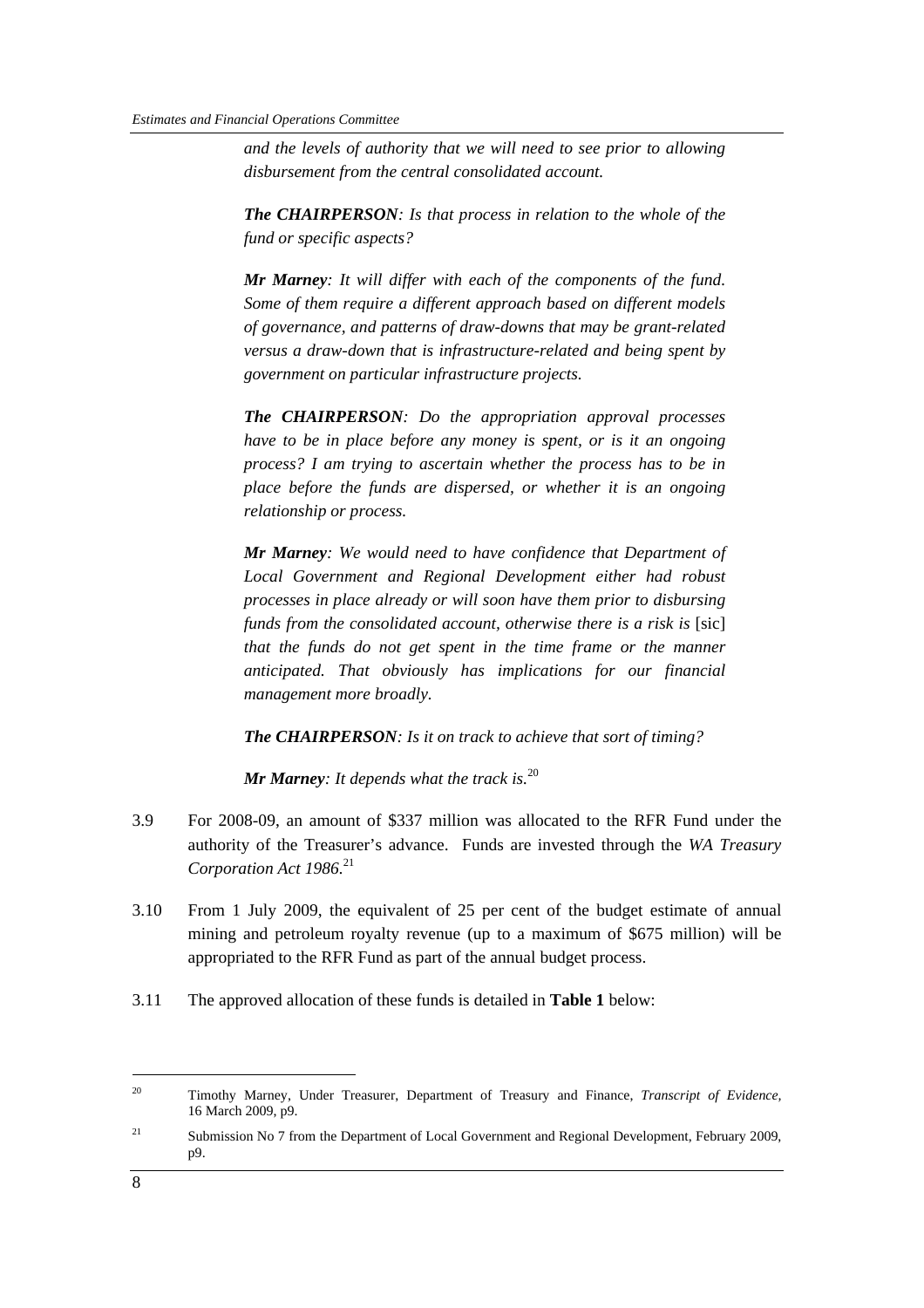### **Table 1**

### **Royalties for Regions Fund application<sup>22</sup>**

| Project/Service                                                                       | 2008-09<br>\$m\$ | 2009-10<br>\$m\$ | 2010-11<br>$\mathbf{\$m}$ | 2011-12<br>$\mathbf{\$m}$ | <b>Total</b><br>$\mathbf{\$m}$ |
|---------------------------------------------------------------------------------------|------------------|------------------|---------------------------|---------------------------|--------------------------------|
| Recurrent                                                                             |                  |                  |                           |                           |                                |
| <b>Country Local Government Fund</b>                                                  | 100              | 100              | 100                       | 100                       | 400                            |
| Regional Development Infrastructure<br>and Services Grants Fund                       | 40               | 110              | 120                       | 130                       | 400                            |
| <b>BushChange Housing Grant</b>                                                       | 10               | 25               | 25                        | 25                        | 85                             |
| Country Age Pension Fuel Card                                                         | 20               | 20               | 20                        | 20                        | 80                             |
| <b>Exploration Incentive Scheme</b>                                                   | 20               | 20               | 20                        | 20                        | 80                             |
| Housing Our Workforce                                                                 | 8.3              | 16.9             | 17.2                      | 17.5                      | 59.8                           |
| Telecentres                                                                           | 5                | 10               | 12                        | 13                        | 40                             |
| Northern Towns Development Fund                                                       | 10               | 10               | 10                        | 10                        | 40                             |
| <b>Patient Assisted Travel Service</b>                                                | 7.7              | 7.7              | 7.7                       | 7.7                       | 30.8                           |
| Royal Flying Doctor Service                                                           | 5.7              | 9.2              | 8.3                       | 2.9                       | 26.1                           |
| <b>Regional Airport Development Fund</b>                                              | $\overline{2}$   | 5                | 5                         | 5                         | 17                             |
| Boarding Away From Home<br>Allowance                                                  | $\blacksquare$   | 1.8              | 1.9                       | 1.9                       | 5.6                            |
| Pre-Feasibility Funding for<br>Gascoyne Food Bowl and Pilbara<br><b>Water Project</b> | 0.5              |                  |                           |                           | 0.5                            |
| <b>Total Recurrent</b>                                                                | 229.2            | 335.6            | 347.1                     | 353.0                     | 1267.8                         |
| Capital                                                                               |                  |                  |                           |                           |                                |
| Housing our Workforce                                                                 | 64.7             | 143.1            | 156.8                     | 173.5                     | 538.2                          |

 $22$ 22 2008-09 Government Mid-year Financial Projections Statement, p15.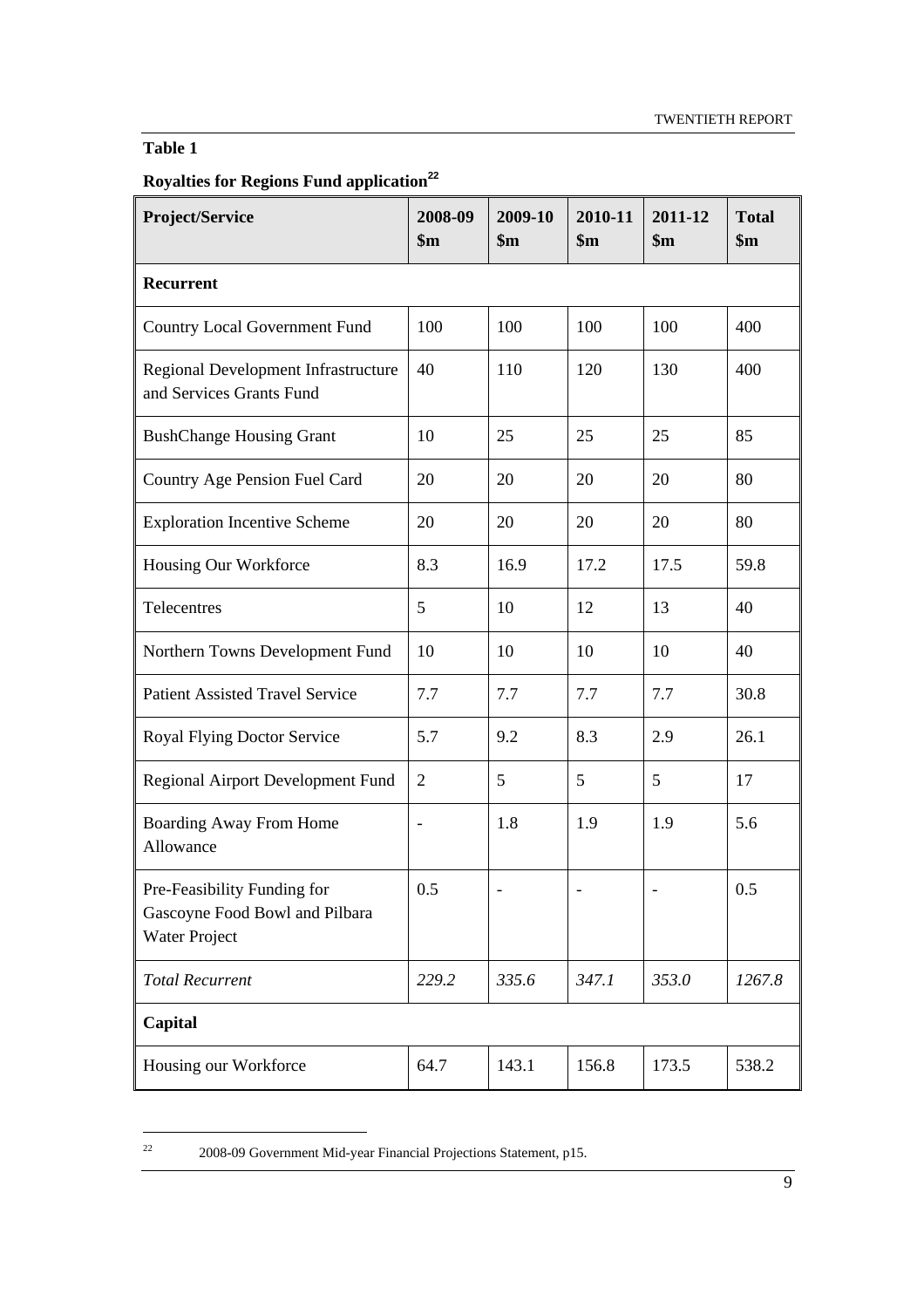*Estimates and Financial Operations Committee* 

| Project/Service                             | 2008-09<br>$\mathbf{\$m}$ | 2009-10<br>$\mathbf{\$m}$ | 2010-11<br>$\mathbf{\$m}$ | 2011-12<br>$\mathbf{\$m}$ | <b>Total</b><br>\$m\$ |
|---------------------------------------------|---------------------------|---------------------------|---------------------------|---------------------------|-----------------------|
| Ord River Scheme Stage 2                    | 30                        | 90                        | 60                        | 40                        | 220                   |
| Bunbury to Albany Gas Pipeline              | $\overline{\phantom{a}}$  | $\overline{\phantom{a}}$  |                           | 20                        | 20                    |
| Kalgoorlie Hospital - additional<br>funding |                           |                           | 10                        | $\overline{2}$            | 12                    |
| Currently unallocated                       | 13.1                      | 106.3                     | 101.1                     | 86.7                      | 307.2                 |
| <b>Total Capital</b>                        | 107.8                     | 339.4                     | 327.9                     | 322.2                     | 1097.4                |
|                                             |                           |                           |                           |                           |                       |
| <b>Total</b>                                | 337                       | 675                       | 675                       | 675                       | 2362                  |

- 3.12 The RFR funds are applied to the nine regions defined in the *Regional Development Commission Act 1993*:
	- Gascoyne
	- Goldfields-Esperance
	- Great-Southern
	- **Kimberley**
	- Mid-West
	- Peel (which includes Mandurah and other local governments in the region) $^{23}$
	- Pilbara
	- South-West
	- Wheatbelt
- 3.13 Three sub-funds have been created to distribute the money and implement specific RFR initiatives. These are the:

<sup>23</sup> Mandurah will not however be included in the fuel card for pensioners' program as they have access to the train line. Hon Brendon Grylls MLA, Minister for Regional Development, Western Australia, Legislative Assembly, *Parliamentary Debates (Hansard)*, 26 November 2008, p515.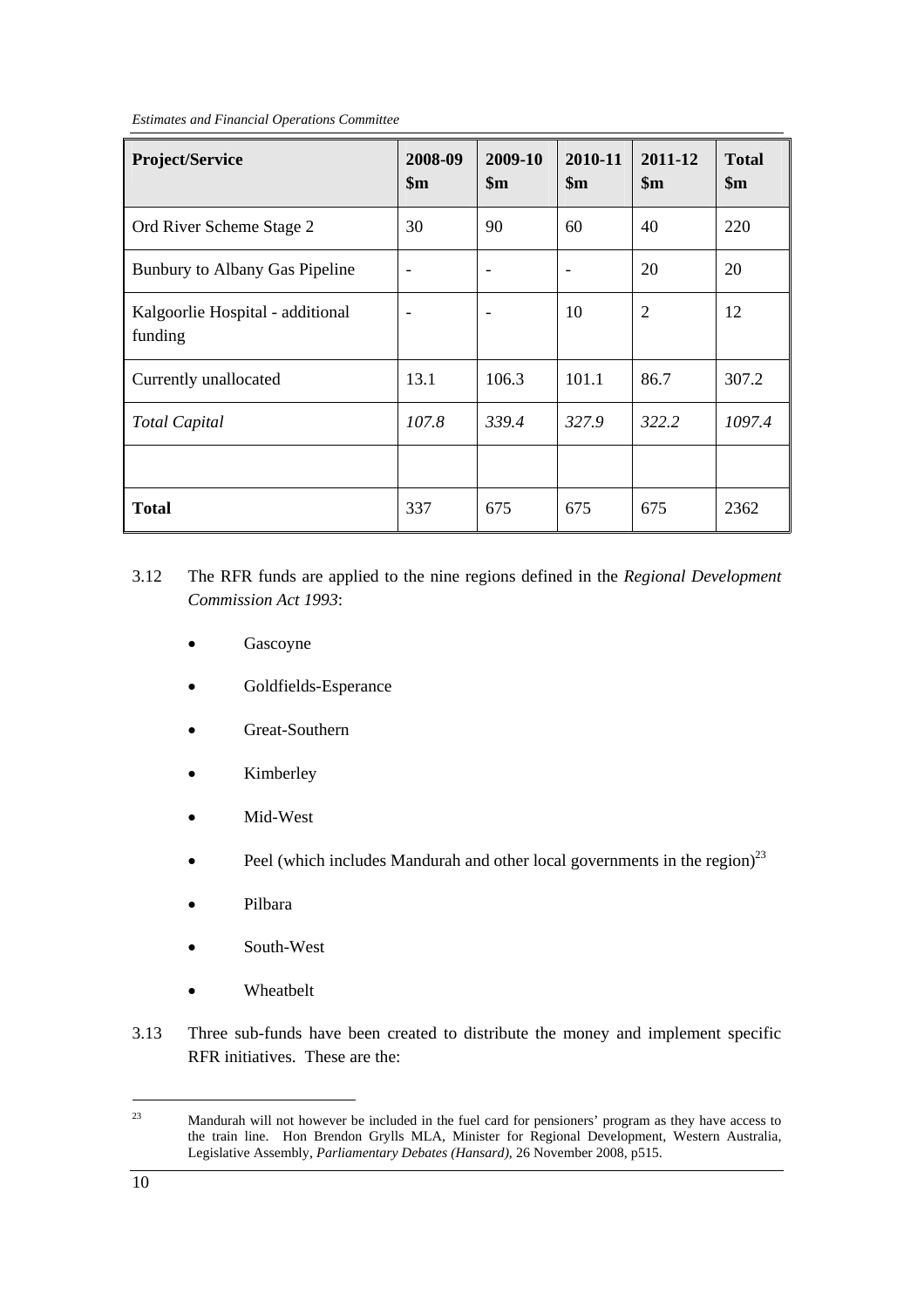- Regional Infrastructure and Headworks Fund;
- Country Local Government Fund; and
- Regional Community Services Fund.
- 3.14 New regional projects that do not fit the criteria established for these three funds, such as the South-West Gas Pipeline, may also qualify for RFR funding. Such projects will be presented as part of an overarching RFR Fund.<sup>24</sup>
- 3.15 The DLGRD have advised that methodologies for the distribution of all funds are progressively being finalised. Funds are distributed on the principal that:
	- delivery agencies have an administrative, governance, implementation, reporting and auditing process already in place in accordance with the *Financial Management Act 2006* obligations;
	- governance and branding agreements are adhered to in administering the projects; and
	- standard asset management practices are in place to deliver these projects and services<sup>25</sup>

#### *The Country Local Government Fund*

- 3.16 The stated primary objective of the Country Local Government Fund (**CLGF**) is to address infrastructure backlogs across the country local government sector.<sup>26</sup> The CLGF will provide tied funding for infrastructure provision and renewal directly to local government and regional organisations of councils. The funding will be provided to all local governments within the nine regions. $27$
- 3.17 The Director General of DLGRD advised the Committee on how the fund will work:

*Ms Mathews: The fund will work in this way. Funds will be allocated in accordance with a particular formula in year one to each individual local government, and then over years two, three and four* 

<sup>&</sup>lt;sup>24</sup> Submission No 4 from Hon Brendon Grylls MLA, Minister for Regional Development, 6 February 2009, p4.

<sup>&</sup>lt;sup>25</sup> Submission No 7 from the Department of Local Government and Regional Development, February 2009, p12.

<sup>&</sup>lt;sup>26</sup> Royalties for Regions Country Local Government Fund Guidelines 2008-09, http://www.dlgrd.wa.gov.au/FinancialAssist/Docs/CLGF\_Guidelines2008-09.pdf (viewed on 5 May 2009).

<sup>&</sup>lt;sup>27</sup> Submission No 7 from the Department of Local Government and Regional Development, February 2009, p13.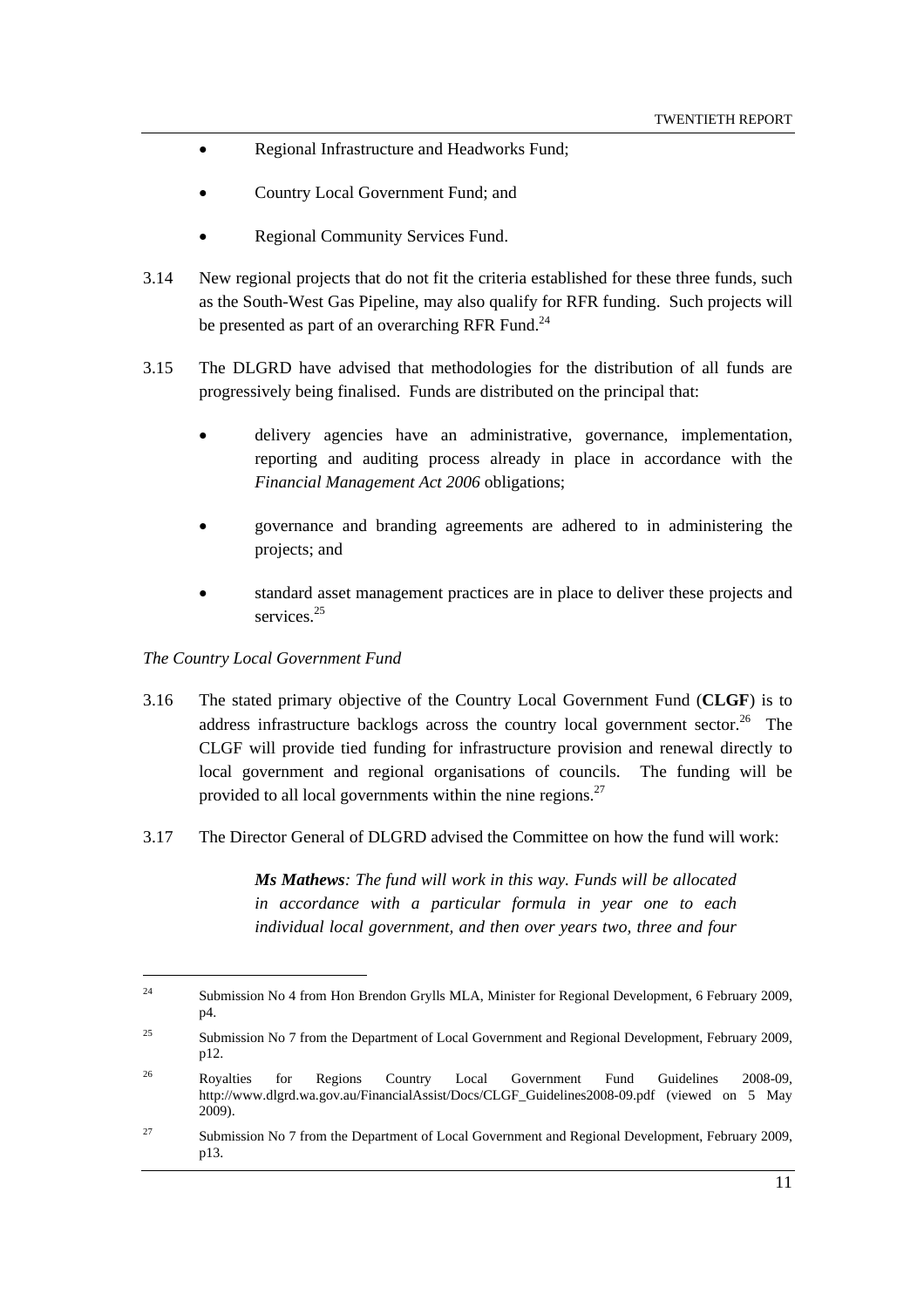*a proportion of that funding will go out to regional organisations of councils to encourage collaboration at a regional level.*<sup>28</sup>

- 3.18 Funds from the CLGF are distributed through an allocation model based on WA Local Government Grants Commission (**WALGGC**) horizontal equalisation, and road needs assessments and population caps.<sup>29</sup>
- 3.19 The purpose of horizontal equalisation is to ensure that every local government in the State has the ability to function, by reasonable effort, at a standard not lower than the average standard of other local governments in the State. $30$  The WALGGC calculates the amount of funding (or equalisation requirement) of each local government authority taking into account that certain local government authorities are disadvantaged in their ability to raise revenue or provide a service by factors such as locations, population dispersion and climate. The WALGGC has developed a range of disability factors, which are applied to the standards. The disability allowances are added to the expenditure standards to reflect local circumstances impacting on the cost of local government operations.<sup>31</sup>
- 3.20 The DLGRG advised that population caps and road needs assessment have been added to the initial allocation model as it was considered too narrow. The addition of these two additional components was considered to make it a more comprehensive and equitable model.<sup>32</sup>

#### *Committee Comment*

- 3.21 The Committee notes, however, that the addition of the population caps component distorts the horizontal equalisation process. The Committee is not certain if this is favourable or not as it received no evidence to support the benefit of the caps.
- 3.22 It will be for the local governments and regional organisations of councils to determine what to spend the funding on, however, spending will be tied to expenditure against asset classes according to the Local Government Accounting Manual. Local governments will be required to provide agreement in writing that they will expend

<sup>&</sup>lt;sup>28</sup> Jennifer Mathews, Director General, Department of Local Government and Regional Development, *Transcript of Evidence*, 9 March 2009, p4.

<sup>&</sup>lt;sup>29</sup> Letter from Jennifer Mathews, Director General, Department of Local Government and Regional Development, 30 March 2009, p1.

<sup>&</sup>lt;sup>30</sup> Principle 1 of the National Principles set by the Commonwealth for the allocation of funding by the Western Australian Local Government Grants Commission.

<sup>&</sup>lt;sup>31</sup> Western Australia, Legislative Council, Standing Committee on Public Administration and Finance, Report 10, *Local Government Rating System and Distribution of Funds,* November 2004, p27.

<sup>&</sup>lt;sup>32</sup> Letter from Jennifer Mathews, Director General, Department of Local Government and Regional Development, 30 March 2009, p1.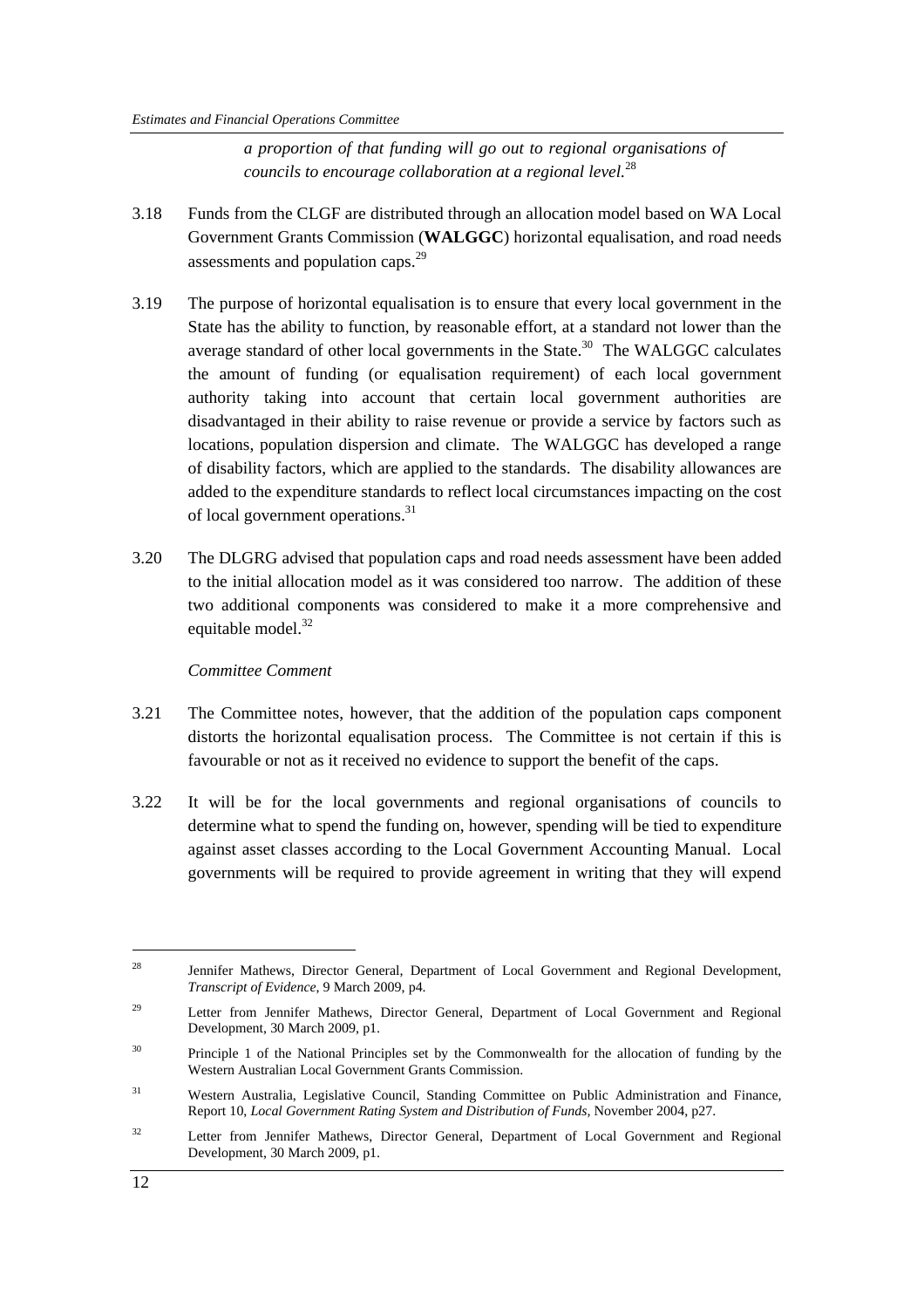funds for the purpose intended in addition to acceptance of reporting and acquittal requirements.<sup>33</sup>

- 3.23 A total of \$400 million over four years has been allocated to the Fund. The first \$100 million is allocated in the 2008-09 financial year and is to be shared between the 110 regional local governments.<sup>34</sup>
- 3.24 The application of the CLGF is outlined in **Table 2** below:

#### **Table 2**

| <b>COMPONENT</b>                 | <b>YEAR1</b>   | YEAR <sub>2</sub> | YEAR <sub>3</sub> | YEAR <sub>4</sub> | <b>TOTAL</b> |
|----------------------------------|----------------|-------------------|-------------------|-------------------|--------------|
|                                  | 2008-9         | 2009-10           | 2010-11           | 2011-12           |              |
| <b>Local Government</b>          | 97.5           | 62.5              | 48.75             | 48.75             | 257.5        |
| Local infrastructure asset       |                |                   |                   |                   |              |
| renewal and new assets           |                |                   |                   |                   |              |
| <b>Regional Organisations of</b> | $\overline{0}$ | 35                | 48.75             | 48.75             | 132.5        |
| <b>Councils</b>                  |                |                   |                   |                   |              |
| New regional infrastructure      |                |                   |                   |                   |              |
| assets                           |                |                   |                   |                   |              |
| <b>Capacity Building</b>         | 2.5            | 2.5               | 2.5               | 2.5               | 10.0         |
| For regional governance          |                |                   |                   |                   |              |
| services and asset               |                |                   |                   |                   |              |
| management programs              |                |                   |                   |                   |              |
| through DLGRD                    |                |                   |                   |                   |              |
| <b>TOTAL \$Million</b>           | 100            | 100               | 100               | 100               | 400          |

#### **Country Local Government Fund application<sup>35</sup>**

3.25 The Committee was advised that the reason for the allocations to regional groups of councils was so that any new infrastructure would have regional credibility.

> *Dr Berry: The comment I was thinking of was: in terms of the sustainability, from year 2, year 3 and year 4, a portion of the country local government fund will be allocated through regional groups of local government, and that was to be for new infrastructure. The rationale there was that, for local governments building any new infrastructure, it would have to have regional credibility and be recognised as being a need across their region, rather than just*

<sup>33</sup> Submission No 7 from the Department of Local Government and Regional Development, February 2009, p13.

<sup>34</sup> Ministerial Media Statement, Hon Brendon Grylls MLA, Minister for Regional Development, 'Regions to share \$400million'*,* 16 December 2008.

<sup>&</sup>lt;sup>35</sup> Submission No 7 from the Department of Local Government and Regional Development, February 2009, p13.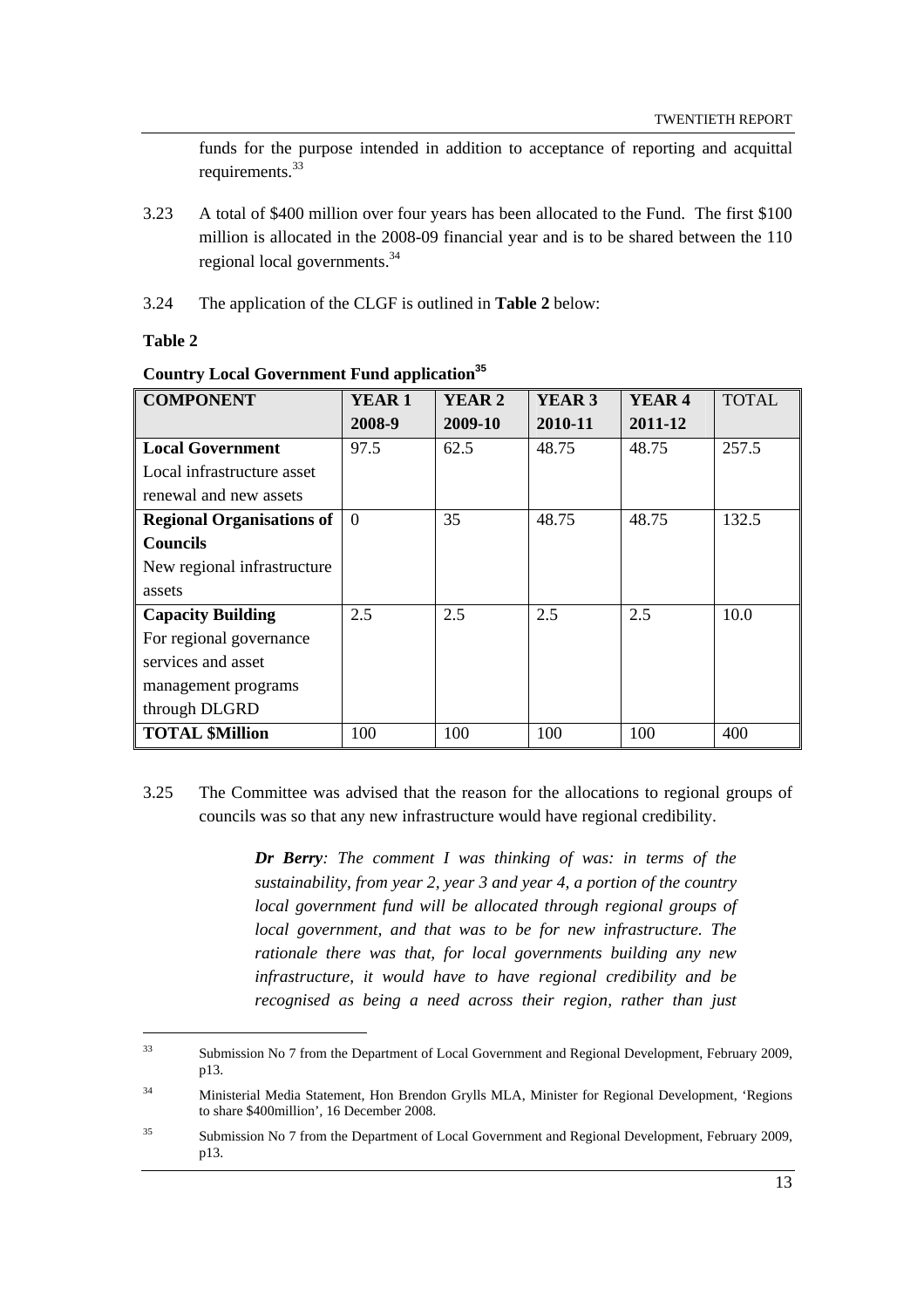*something that the local government would want. All new infrastructure potentially creates a burden, but the regional credibility meant that there could be some regional ownership of the support for it.*<sup>36</sup>

#### *Committee Comment*

- 3.26 It is of concern to the Committee that there appears to be no ability to strategically manage the spending of funds across a region.
- 3.27 The Committee notes that RFR promotes local decision making by empowering local governments to determine how to spend RFR funding. Local decision making will ensure that the CLGF is directed to local infrastructure priorities.<sup>37</sup> However, the Committee is unsure if this process will ensure funding is spent on projects that are sustainable.

*Hon KEN TRAVERS: Where in this scheme and the guidelines to this scheme does that ensure the sustainability? For instance, you could send the money to a collection of regional local governments, and if they just say, "All right; we've got two million. We'll all take 500 000 each and you go away and work out what your project is and we'll work out what our project is and we'll agree on that", is there anything to stop that occurring in the guidelines?* 

*Dr Berry: I do not believe there is in the guidelines. The intent is that they would use it for new projects and operate similar to the regional road groups, in the sense that regional road groups used by Main Roads were allocating regional road money within the regions. Any one council would not get money in every year of the allocation, but there would be some process by which they would agree that council A might get funds in year 2 and council B would get it in year 1 and so on.* 

*Hon KEN TRAVERS: That is my point. Even with regional roads, there are sometimes arguments that it is a case of your turn, so there is no attempt to look at the sustainability of the whole region, but it is your turn to get the \$2 million or the \$1 million, and there is not that. What I am asking is where are the guidelines that will ensure that the money is going to the long-term sustainability of the region, as opposed to continuing to support the current unsustainability?* 

<sup>&</sup>lt;sup>36</sup> Dr Chris Berry, Manager, Regional Policy Unit, Department of Local Government and Regional Development, *Transcript of Evidence*, 9 March 2009, p9.

<sup>37</sup> http://www.dlgrd.wa.gov.au/RegionDev/RforR/CLGF.asp (viewed on 6 May 2009).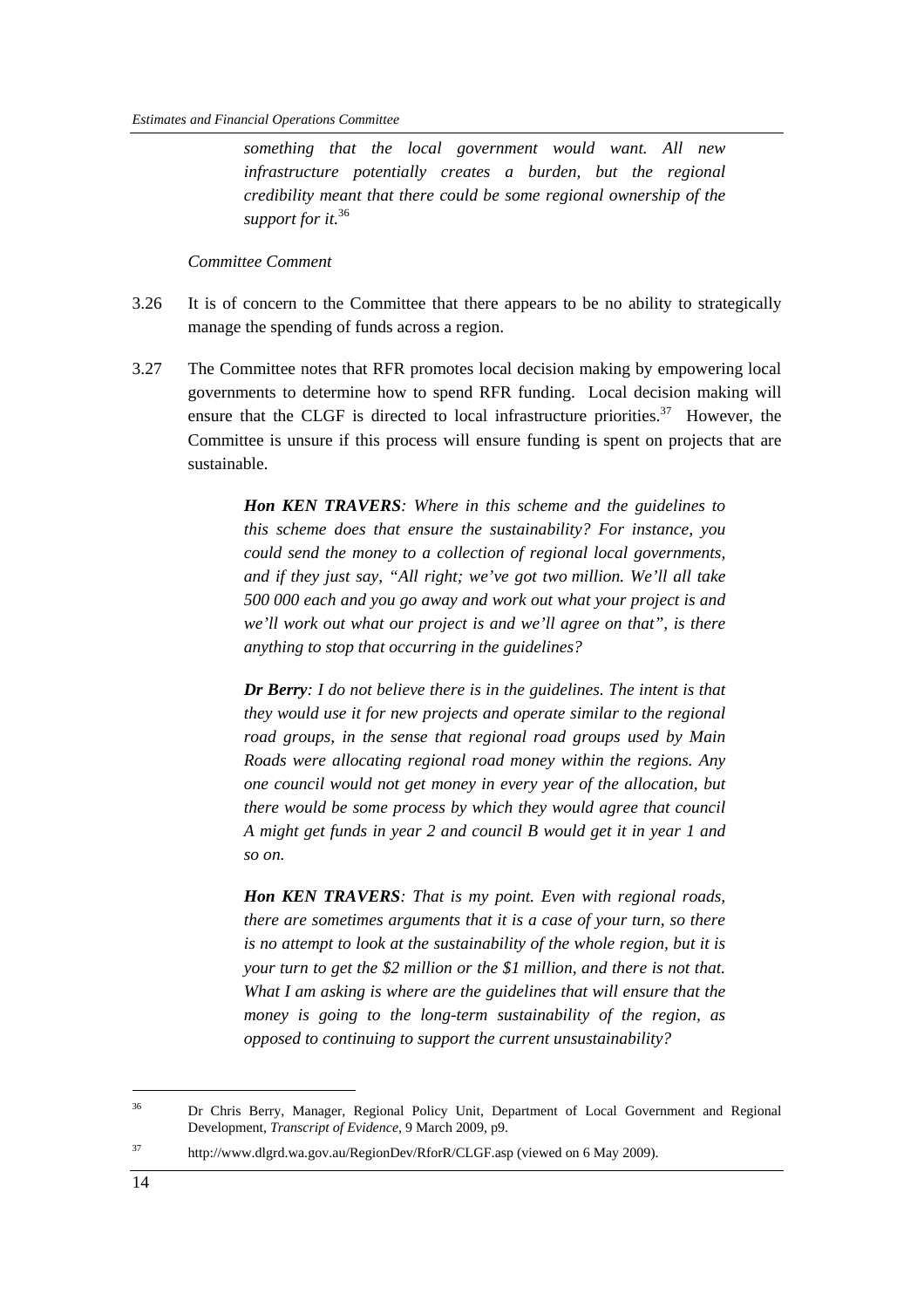*Dr Berry: I use the analogy of the regional road groups because I guess that is how, to some extent, I have personally presented it to local governments in terms of how we see it working. We have put out guidelines for the country local government funds for year one, and we are working further on guidelines for year two, which will cover the regional aspect. The points the member is making will be covered in the future guidelines.* 

*Mr Rosair: I think it is also important to reiterate that the model for royalties for regions is about local decision-making and having the local experts embedded in their plans, not only in the local government fund but also in the regional grants fund through the regional development commissions. It is about local decision-making, part of their local priorities and part of their local strategic plans. There is an element and onus on the local communities and local governments to be sustainable under that model.*

*Hon KEN TRAVERS: I would have thought you would still need to have some mechanism to ensure that when they make their local decisions, it is still with the goal in mind of long-term sustainability, and having a mechanism to ensure that. That is what I am trying to ascertain.* 

*Mr Rosair: I suppose that later on, during Jennifer's presentation, we will talk about the governance and reporting of the entire royalties for regions program, and about measuring the impact of these decisions, the sustainability of these decisions, and the social impact and benefits that are achieved, and that is part of our reporting and governance across the whole of royalties for regions.*<sup>38</sup>

3.28 During the hearing the Committee sought to clarify from DLGRD what constituted the infrastructure backlog.

> *Hon KEN TRAVERS: Also, the parliamentary secretary mentioned at the beginning that part of the reason for this was that there was a \$1.5 billion backlog. Are you able to provide any breakdown of what areas that backlog is in?*

> *Hon WENDY DUNCAN: Not here; I do not have the detail with me, but it is based on the sustainability study that was done by the WA Local Government Association. Chris might be able to add some details.*

<sup>&</sup>lt;sup>38</sup> Dr Chris Berry, Manager, Regional Policy Unit, Department of Local Government and Regional Development, *Transcript of Evidence*, 9 March 2009, p10.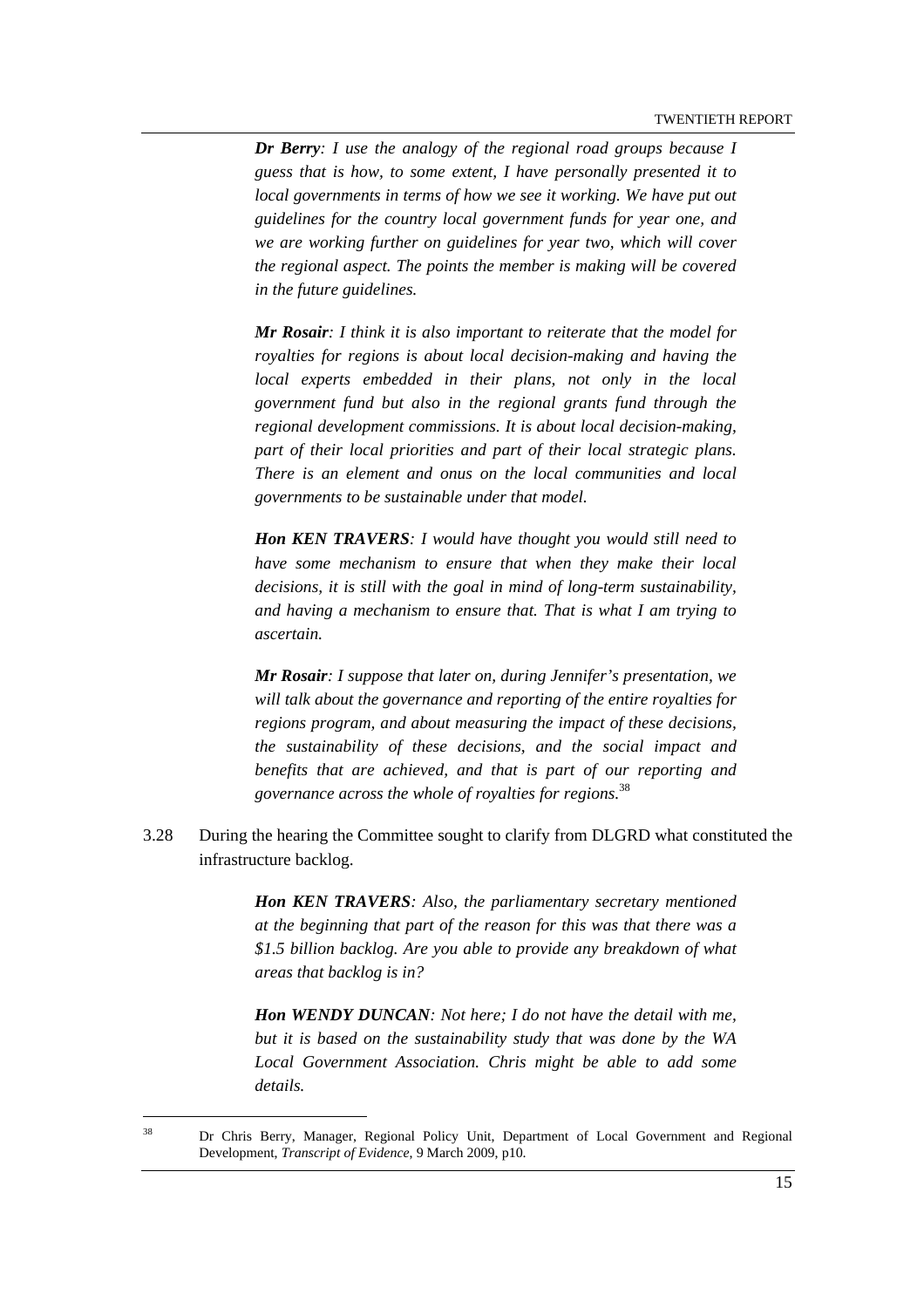*Hon KEN TRAVERS: In terms of these categories, is there a rough breakdown for each of these categories here as to where the backlog is? Is it roads; is it bridges; is it parks and gardens; is it airports; is it sewerage?* 

*Dr Berry: I would not like to comment, honourable member, in the sense that my experience would suggest that it would be significantly in roads, but the councils have a lot of other buildings as well. But I do not know how they have arrived at that figure, without referring to the source again.* 

*Hon KEN TRAVERS: Surely that would be a fairly fundamental issue, though, if it is about resolving the backlog, to know what the backlog is and where it is.* 

*Ms Mathews: It is detailed in the SSS report. The statement is about really being across infrastructure, and that is really around all the infrastructure that local governments own, particularly throughout the regions. It is community halls; it is sports and rec; so we would probably need to then —* 

*Hon KEN TRAVERS: I understand the range but —* 

*Ms Mathews: — look for you just to drill down.*<sup>39</sup>

3.29 The Committee requested detail of the backlog as supplementary information to the hearing. The response provided by DLGRD did not provide any further information on what constituted the infrastructure backlog.

#### *Committee Comment*

3.30 The Committee notes that the stated primary objective of the CLGF is to address infrastructure backlogs across the country local government sector. The Committee is of the view that it is important to have a clear idea of what constitutes the backlog and a mechanism in place to ensure that the backlog is being addressed. The Committee has not been able to ascertain what action the DLGRD is taking to ensure this.

#### *Regional Community Services Fund*

3.31 The DLGRD submitted that the Regional Community Services Fund (**RCSF**) will support priority services that have shown their effectiveness in enhancing the quality

<sup>&</sup>lt;sup>39</sup> Hon Wendy Duncan MLC, Parliamentary Secretary to the Minister for Regional Development, Dr Chris Berry, Manager, Regional Policy Unit, Jennifer Mathews, Director General, Department of Local Government and Regional Development, *Transcript of Evidence*, 9 March 2009, p8.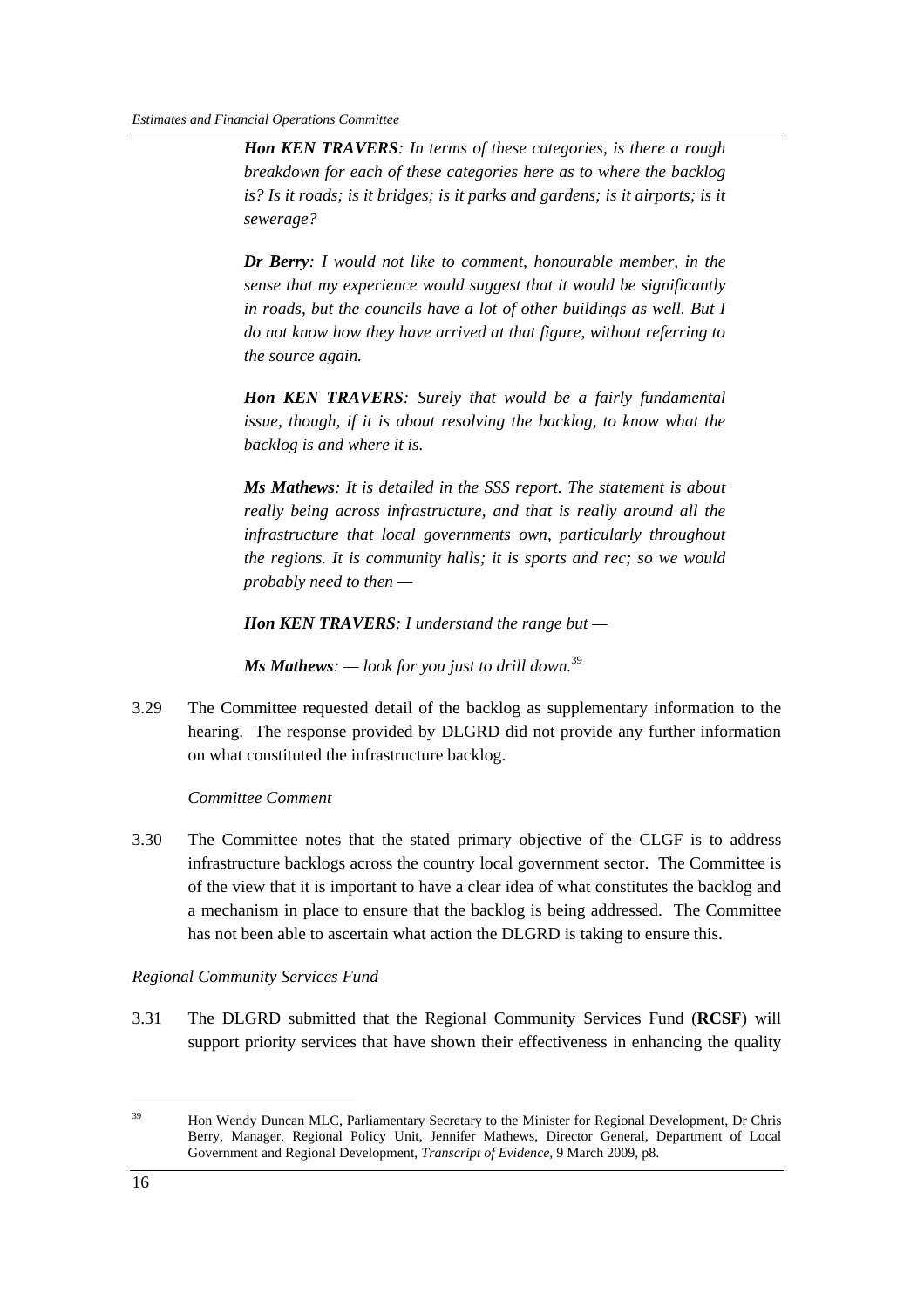of life for residents in regional areas and providing access to government services and infrastructure. $40$ 

- 3.32 The RCSF has been allocated to support established programs and two new election commitments (Country Age Pension Fuel Card and Bushchange Housing Grant). Funding will be allocated to the relevant state government agency, with skills to establish, administer implement, govern and manage the project. $41$
- 3.33 The Committee asked the DLGRD for detail on how the RCSF will be administered and was advised as follows:

*Essentially all funding in the Regional Community Services Fund has been allocated to election commitments on new and existing service programs. The fund will be administered in the same way as all other funding within the Royalties for Regions program. The funding is subject to normal DTF and cabinet approval processes with the delivery agency preparing an EERC submission, sending it to cabinet for noting and/or approval, establishing an MOU with Department of Local Government and Regional Development and negotiation drawdowns before commencement of the project. The Department of Local Government and Regional Development will monitor cash flows in consultation with the delivery agency according to the signed MOU.*<sup>42</sup>

- 3.34 The DLGRD advised that the Major Regional Projects Division of the DLGRD is working with the relevant delivery agents to develop more detailed project proposals to be considered through established Economic and Expenditure Reform Committee (**EERC**) and cabinet processes.<sup>43</sup>
- 3.35 The application of the RCSF is outlined in **Table 3** below:

**Table 3** 

| Approved                  | <b>Responsible</b> | <b>YEAR 1</b> | YEAR 2  | YEAR <sub>3</sub> | YEAR <sub>4</sub> | <b>TOTAL</b> |
|---------------------------|--------------------|---------------|---------|-------------------|-------------------|--------------|
| Initiatives \$m           | Agency             | 2008-9        | 2009-10 | 2010-11           | 2011-12           |              |
| <b>Telecentre Support</b> | <b>DLGRD</b>       |               | 10      |                   |                   | 40           |

#### **Regional Community Services Fund application<sup>44</sup>**

<sup>&</sup>lt;sup>40</sup> Submission No 7 from the Department of Local Government and Regional Development, February 2009, p13.

<sup>41</sup> Ibid.

<sup>&</sup>lt;sup>42</sup> Letter from Jennifer Mathews, Director General, Department of Local Government and Regional Development, 30 March 2009, p2.

<sup>&</sup>lt;sup>43</sup> Submission No 7 from the Department of Local Government and Regional Development, February 2009, p11.

<sup>44</sup> Ibid, p13.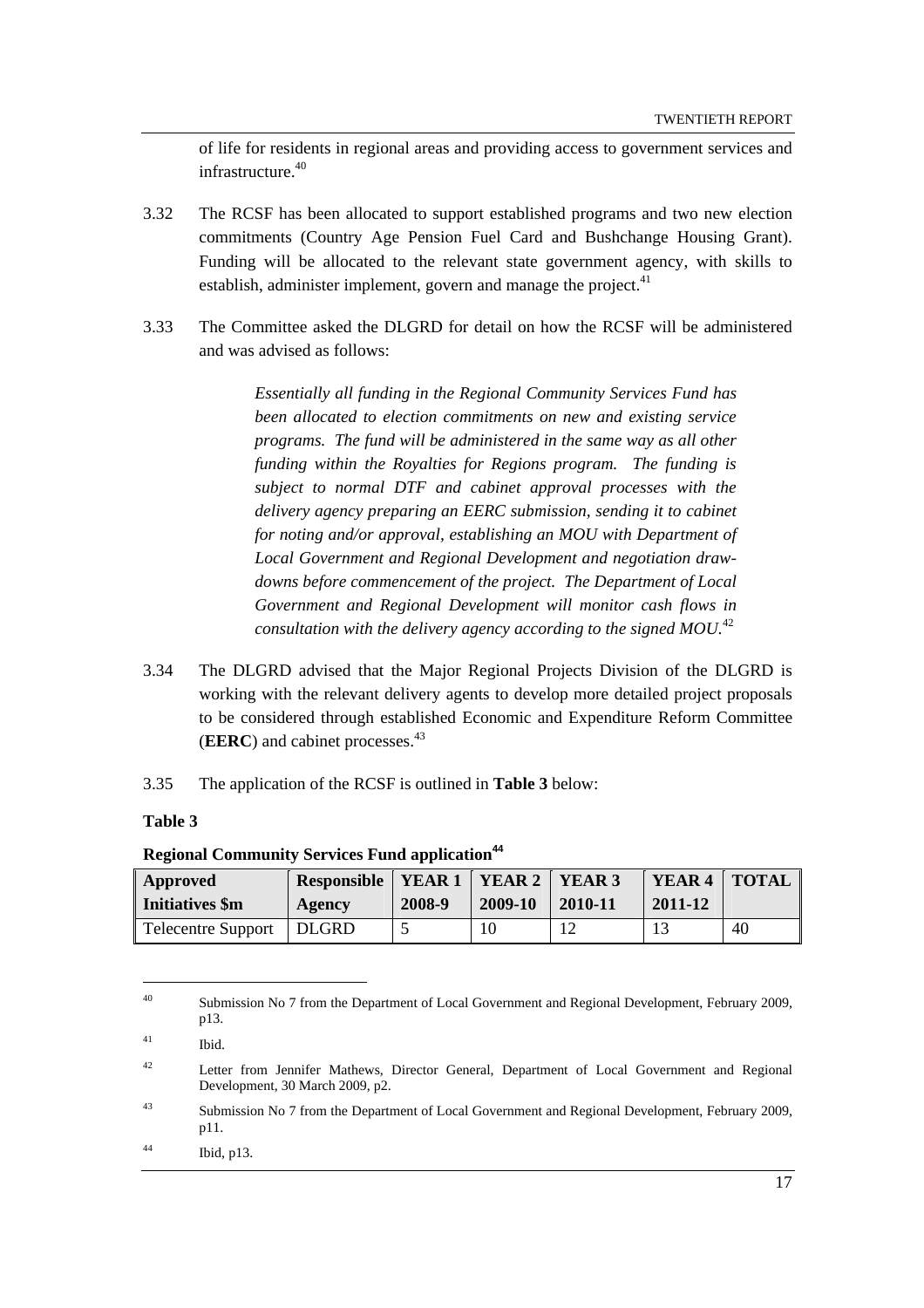| <b>Approved</b>        | <b>Responsible</b> | <b>YEAR1</b> | <b>YEAR 2</b> | YEAR <sub>3</sub> | YEAR <sub>4</sub> | <b>TOTAL</b> |
|------------------------|--------------------|--------------|---------------|-------------------|-------------------|--------------|
| <b>Initiatives</b> \$m | <b>Agency</b>      | 2008-9       | 2009-10       | 2010-11           | 2011-12           |              |
| Country Age            | <b>DLGRD</b>       | 20           | 20            | 20                | 20                | 80           |
| Pension Fuel Card      |                    |              |               |                   |                   |              |
| Patient Assisted       | Health             | 7.7          | 7.7           | 7.7               | 7.7               | 30.8         |
| <b>Travel Scheme</b>   | Department         |              |               |                   |                   |              |
| Royal Flying           | Health             | 5.7          | 9.2           | 8.3               | 2.9               | 26.1         |
| Doctor Service         | Department         |              |               |                   |                   |              |
| <b>Bushchange</b>      | <b>DLGRD</b>       | 10           | 25            | 25                | 25                | 85           |
| <b>Housing Grant</b>   |                    |              |               |                   |                   |              |
| Housing Our            | <b>DTF</b>         | 8.3          | 16.9          | 17.2              | 17.5              | 59.8         |
| Workerforce            |                    |              |               |                   |                   |              |
| <b>Boarding Away</b>   | Education          | $\Omega$     | 1.8           | 1.9               | 1.9               | 5.6          |
| from Home              | Department         |              |               |                   |                   |              |
| <b>TOTAL</b>           |                    | 56.7         | 90.6          | 92.1              | 88.0              | 327.4        |
| <b>COMMITMENTS</b>     |                    |              |               |                   |                   |              |

*Estimates and Financial Operations Committee* 

#### *Regional Infrastructure and Headworks Fund*

- 3.36 The Regional Infrastructure and Headworks Fund is made up of a mixture of strategic and contestable funds, accessible to both public and private organisations. It will be made available through the:
	- a) Strategic Major Regional Projects; and
	- b) Regional Grants Scheme.

#### Strategic Major Regional Projects

- 3.37 The DLGRD have advised that the Strategic Major Regional Projects initially allocated to fund projects and government programs through election commitments and also new projects which are subject to project business cases, in consultation with relevant project proponents.45
- 3.38 Funding will be allocated to the relevant state government agency responsible for implementing and/or managing the program.
- 3.39 The application of the fund is outlined in **Table 4** below:

<sup>45</sup> Ibid, pp11-12.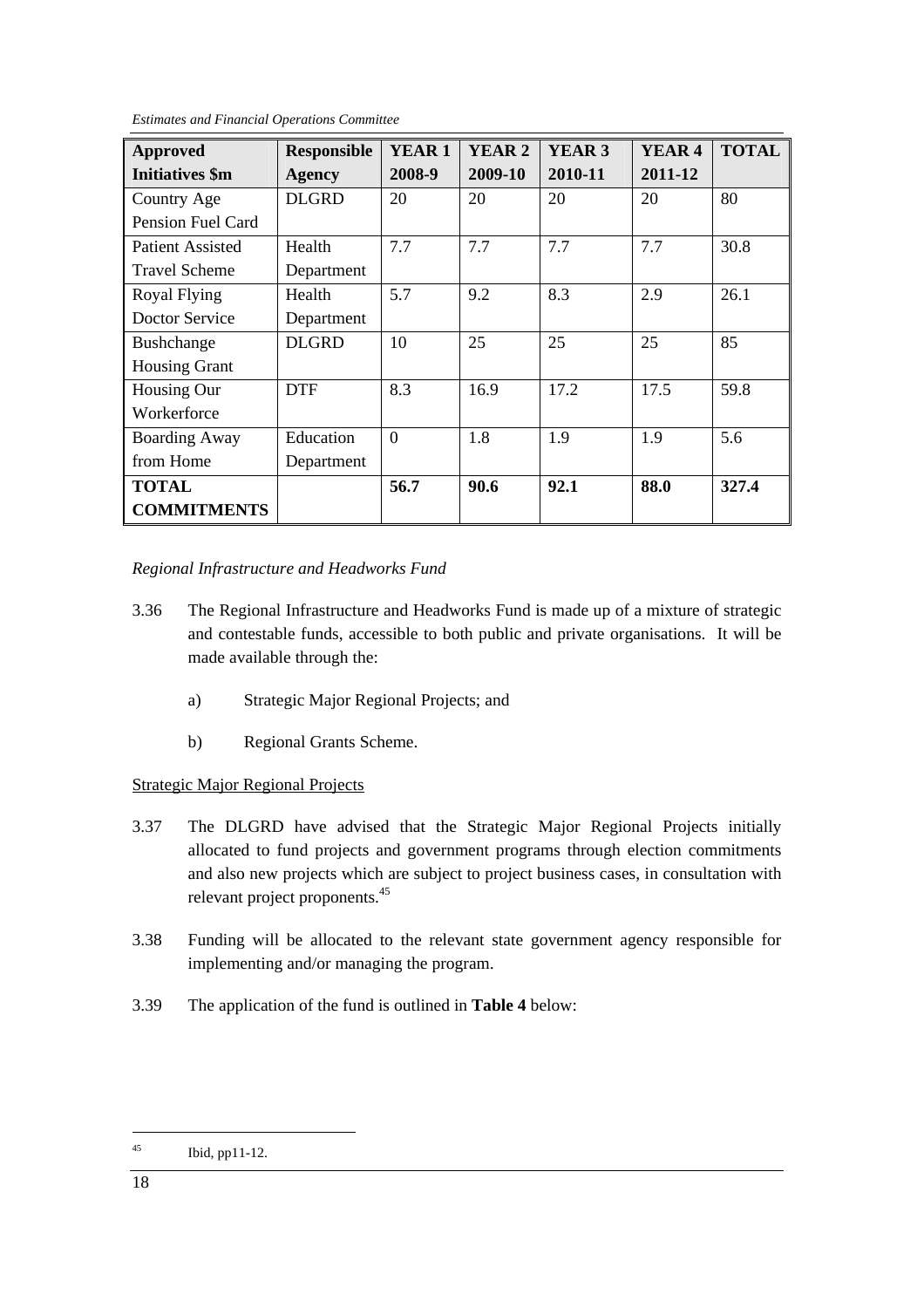### **Table 4**

| <b>Strategic Major Regional Projects allocation<sup>46</sup></b> |  |  |
|------------------------------------------------------------------|--|--|
|                                                                  |  |  |

| <b>Approved</b>      | <b>Responsible</b>  | Capital/         | YEAR <sub>1</sub> | <b>YEAR 2</b>  | <b>YEAR 3</b>    | YEAR <sub>4</sub> | <b>TOTAL</b>    |
|----------------------|---------------------|------------------|-------------------|----------------|------------------|-------------------|-----------------|
| <b>Projects</b>      | <b>Agency</b>       | <b>Recurrent</b> | 2008-9            | 2009-10        | 2010-11          | 2011-12           |                 |
| Pre-feasibility      | <b>DLGRD</b>        | Recurrent        | 0.5               | $\mathbf{0}$   | $\boldsymbol{0}$ | $\mathbf{0}$      | 0.5             |
| (Gascoyne and        |                     |                  |                   |                |                  |                   |                 |
| Pilbara)             |                     |                  |                   |                |                  |                   |                 |
| Ord Stage 2          | <b>DOIR</b>         | Capital          | 30                | 90             | 60               | 40                | 220.            |
| Housing our          | Housing             | Capital          | 64.7              | 143.1          | 156.8            | 173.5             | 538.1           |
| Workforce            | Authority           | Recurrent        |                   |                |                  |                   |                 |
|                      | (Housing and        |                  |                   |                |                  |                   |                 |
|                      | Works)              |                  |                   |                |                  |                   |                 |
| PACE -               | <b>DOIR</b>         | Recurrent        | 20                | 20             | 20               | 20                | 80              |
| Exploration          |                     |                  |                   |                |                  |                   |                 |
| Incentive            |                     |                  |                   |                |                  |                   |                 |
| Scheme               |                     |                  |                   |                |                  |                   |                 |
| Northern             | Landcorp            | Recurrent        | 10                | 10             | 10               | 10                | 40              |
| <b>Towns</b>         |                     |                  |                   |                |                  |                   |                 |
| Development          |                     |                  |                   |                |                  |                   |                 |
| Fund                 |                     |                  |                   |                |                  |                   |                 |
| Bunbury-             | <b>DOIR</b>         | Capital          | $\boldsymbol{0}$  | $\mathbf{0}$   | $\boldsymbol{0}$ | 20                | 20              |
| Albany Gas           |                     |                  |                   |                |                  |                   |                 |
| Pipeline             |                     |                  |                   |                |                  |                   |                 |
| Pilbara Power        | <b>DOIR</b>         | Capital          | $\boldsymbol{0}$  | $\mathbf{0}$   | $\overline{0}$   | $\boldsymbol{0}$  | $\overline{0}$  |
| Kalgoorlie           | Health              | Capital          | $\overline{0}$    | $\overline{0}$ | $\overline{10}$  | $\overline{2}$    | $\overline{12}$ |
| Regional             | Department          |                  |                   |                |                  |                   |                 |
| Hospital             |                     |                  |                   |                |                  |                   |                 |
| Regional             | <b>DPI</b>          | Recurrent        | $\overline{2}$    | $\overline{5}$ | $\overline{5}$   | $\overline{5}$    | $\overline{17}$ |
| Airport              |                     |                  |                   |                |                  |                   |                 |
| Development          |                     |                  |                   |                |                  |                   |                 |
| Scheme               |                     |                  |                   |                |                  |                   |                 |
| Regional             | <b>DLGRD</b><br>and | Recurrent        | 40                | 110            | 120              | 130               | 400             |
| <b>Grants Scheme</b> | <b>RDCs</b>         |                  |                   |                |                  |                   |                 |
| <b>TOTAL</b>         |                     |                  | 167.2             | 378.1          | 381.8            | 400.5             | 1327.6          |

#### Regional Grants Scheme

- 3.40 The Regional Grants Scheme is made up of contestable grants and strategic reserve.
- 3.41 The Minister for Regional Development has stated that the purpose of the fund is to support projects '*that help attract investment and increase jobs or improve the quality of life in regional WA*'.47

<sup>46</sup> Ibid, p14.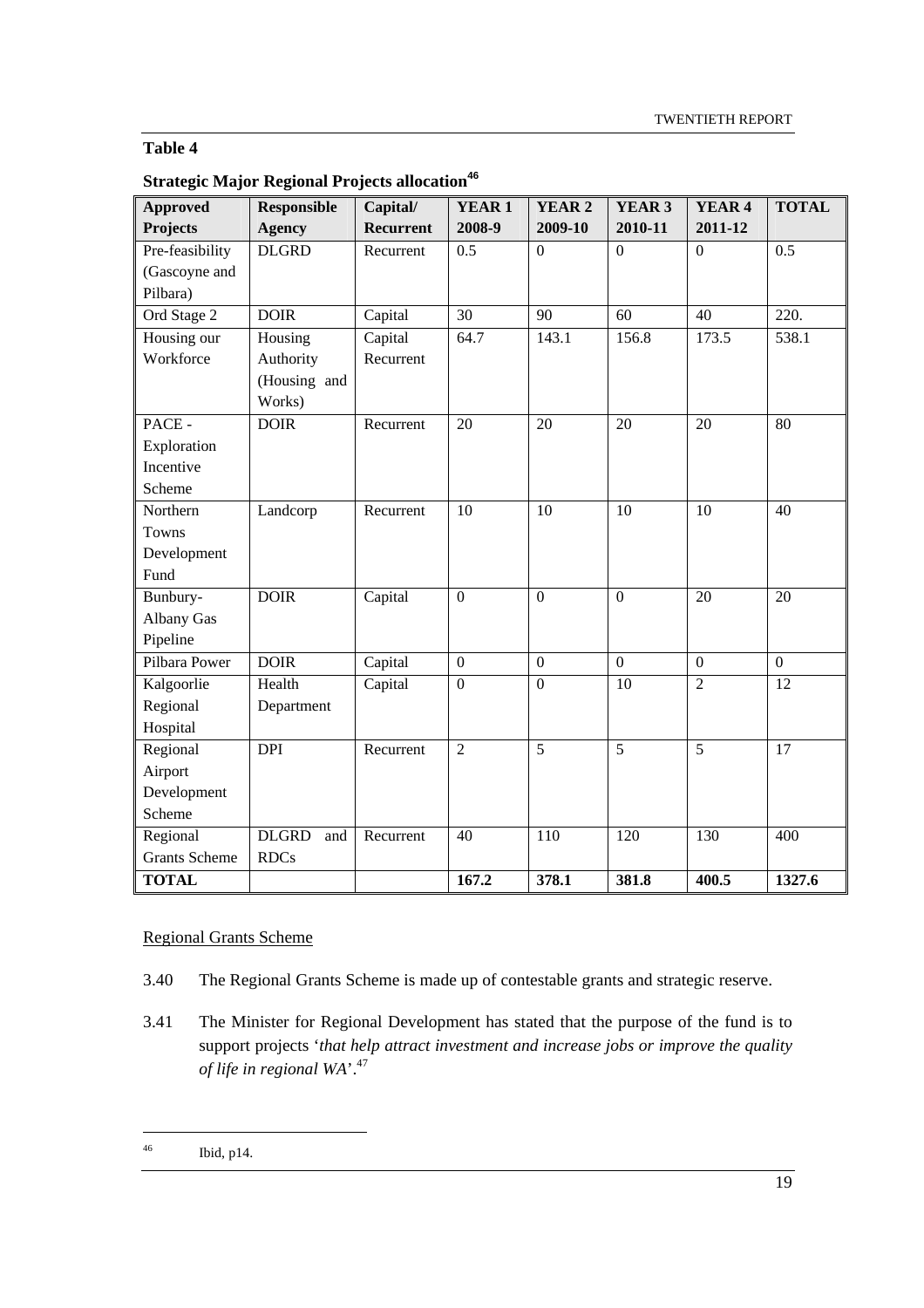*This scheme is targeted at providing financial assistance to regionally based organisations such as volunteer and business groups, educational institutions, philanthropic foundations and community organisations.*<sup>48</sup>

- 3.42 Funding is available to assist infrastructure, services and community projects, including the provision of headworks, and to assist in the broad development of the community. This includes the establishment of services and programs that will support the development of resilient communities and contribute to regional areas being vibrant and interesting places to live.<sup>49</sup>
- 3.43 \$40 million dollars has been allocated to the Regional Grants Scheme for the 2008-09 financial year which will be shared between each Regional Development Commission (**RDC**), (approximately \$4.4 million for each RDC in 2008-09).<sup>50</sup> The Regional Grants Scheme will be managed and administered through the State's nine RDCs.<sup>51</sup>
- 3.44 The DLGRD in their submission acknowledged the expanding roles of the RDCs and the need to resource them accordingly. $52$
- 3.45 Mr Marney, Under Treasurer, DTF advised the Committee that whilst the RDCs currently administer grant and funding applications, this is done on a small scale. The RDC's will now be responsible for much larger sums of money:

*Mr Marney: They do have limited existing responsibilities in this space, but not for amounts of money of the magnitudes proposed. We are talking hundreds of thousands as opposed to millions.*<sup>53</sup>

3.46 The Minister for Regional Development advised the Committee that the RDCs are responsible for all aspects of the administration of the Regional Grants Scheme. This includes undertaking assessments of Regional Grants Scheme applications, submitting assessments to the RDC Boards and to the Minister where appropriate, development of funding agreements with successful grant recipients, monitoring of each agreement

 <sup>47</sup> Ministerial Media Statements, Hon Brendon Grylls MLA, Minister for Regional Development, '\$40million for regional communities', 12 February 2009.

<sup>48</sup> Ibid.

<sup>49</sup> http://www.dlgrd.wa.gov.au/RegionDev/RforR/RGS.asp (viewed on 28 April 2009).

<sup>&</sup>lt;sup>50</sup> Ministerial Media Statements, Hon Brendon Grylls MLA, Minister for Regional Development, '\$40million for regional communities', 12 February 2009.

<sup>51</sup> Submission No 7 from the Department of Local Government and Regional Development, February 2009, p15.

 $^{52}$  Ibid, p12.

<sup>53</sup> Timothy Marney, Under Treasurer, Department of Treasury and Finance, *Transcript of Evidence,*  16 March 2009, p10.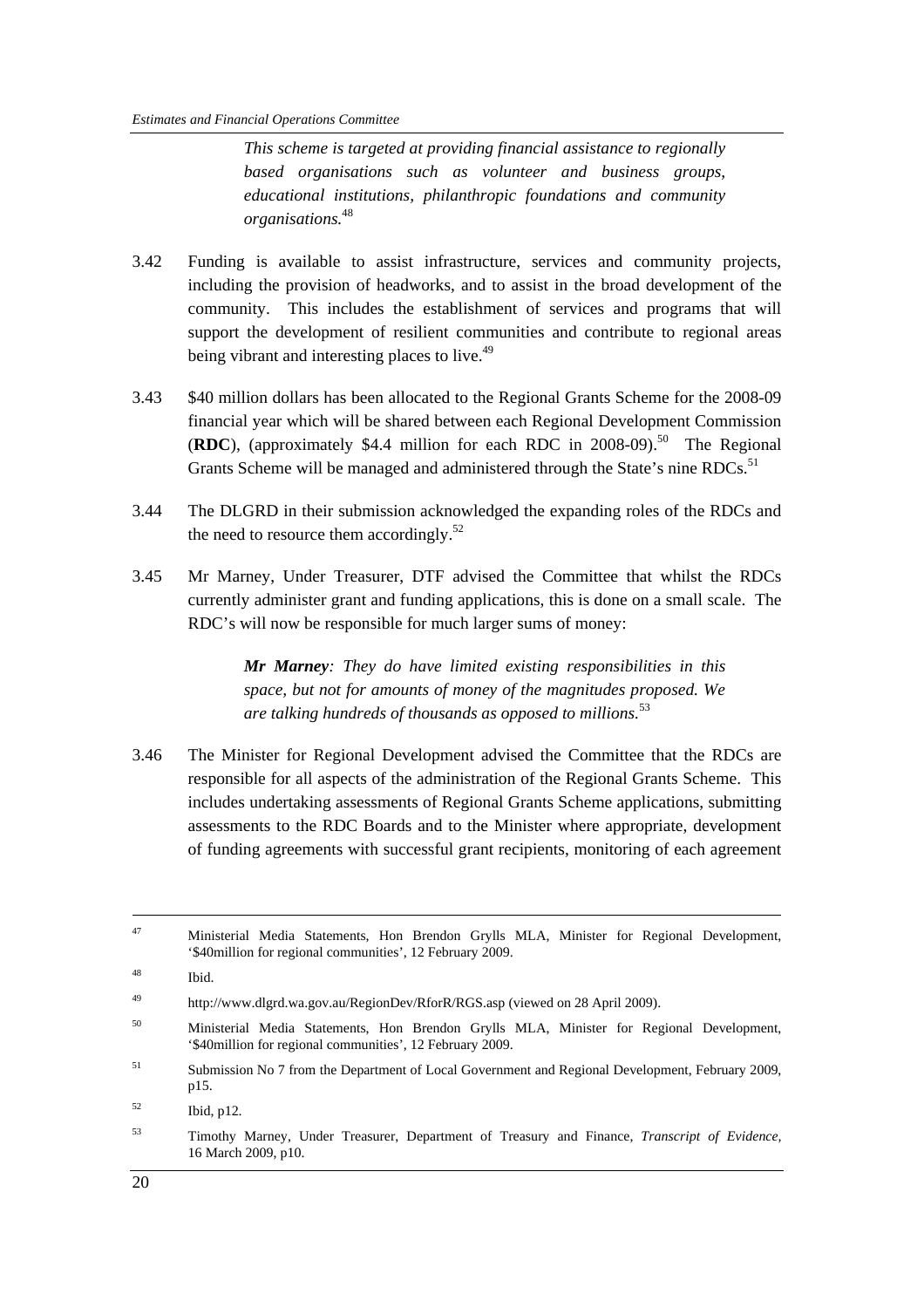against project milestones, ensuring the appropriate acquittal of grant funds and reporting to the Minister on the outcomes of approved grants.<sup>54</sup>

- 3.47 Funding is to be applied for through the RDCs. The RDC Boards will approve applications up to and including \$250,000. Applications up to \$500,000 would require Board and Ministerial approval and grants over \$500,000 would require Cabinet approval.<sup>55</sup>
- 3.48 A defined application and assessment process has been established and put in place for the Regional Grants Scheme.
- 3.49 Funding allocations, administrative costs, and resource requirements for program management, administration, reporting and monitoring have been determined initially as follows for each RDC's allocation:
	- contestable grants 77.5 per cent;
	- strategic 20 per cent; and
	- administration 2.5 per cent.<sup>56</sup>

#### *Committee Comment*

- 3.50 The Committee notes that each RDC will receive an equal amount of funding under the Regional Grants Scheme regardless of the identified needs for that region.
- *New regional and State-wide initiatives*
- 3.51 An amount of \$307.2 million has been allocated for new regional and state-wide initiatives which are yet to be scoped. Once new projects are approved they will be placed in the most suitable sub-fund.<sup>57</sup>

#### *Regional Development Commissions*

- 3.52 As well as administering the fund, the RDCs will play an important role in setting future regional direction and establishing regional priorities.<sup>58</sup>
- 3.53 On the role and function of the RDCs in RFR, the DLGRD submitted:

- 56 Submission No 7 from the Department of Local Government and Regional Development, February 2009, p15.
- 57 Ibid.

<sup>54</sup> Letter from Hon Brendon Grylls MLA, Minister for Regional Development, 29 April 2009.

<sup>55</sup> Ministerial Media Statements, Hon Brendon Grylls MLA, Minister for Regional Development, '\$40million for regional communities', 12 February 2009.

<sup>58</sup> http://www.dlgrd.wa.gov.au/RegionDev/RforR/TheFunds.asp (viewed on 28 April 2009).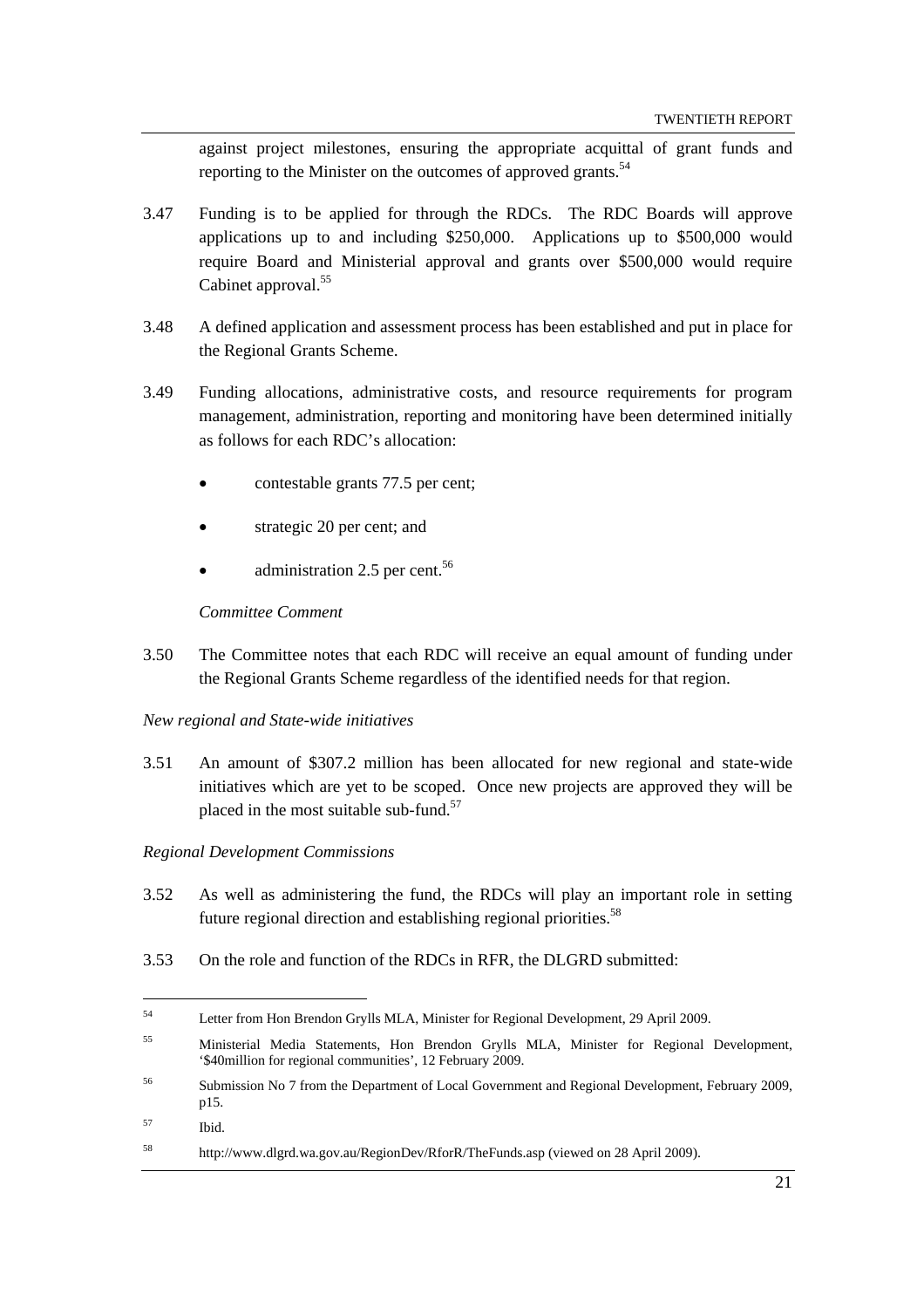*Regional Development Commissions are a local presence in regional communities and play a role in coordinating government agencies to work closely together, identifying regional issues and promoting development in the regions.* 

*They stand as a crucial instrument through which the Royalties for Regions policy can be delivered. In light of their current roles the Regional Development Commissions are envisaged to undertake the following:* 

- *Providing a shop front for Royalties for Regions*
- *Assisting in developing priorities for target areas, for example Bush change Housing Grants Scheme*
- *Assisting in developing networks to provide leverage of funds, for example, the Northern Towns Development Funds*
- *Forming relationships with Community Resource Centres*
- *Providing a conduit to support decision making and develop initiatives within communities*
- *Utilising their local presence in rolling out other Royalties for Regions initiatives.*<sup>59</sup>

#### *Committee Comment*

3.54 The Committee notes the evidence given that the RDCs will have an expanded role. The extent to which this role has expanded in practise will become evident as RFR evolves.

#### **Administration of the RFR Fund**

- 3.55 The Major Regional Projects Division within the DLGRD has been established to administer and coordinate the implementation of RFR. The role of this division is to:
	- consult on the establishment of suitable frameworks for RFR funds to be distributed and ensure the agreed outcomes are implemented;
	- develop and maintain reporting mechanisms to capture information on the progress and outcomes of RFR initiatives;

<sup>&</sup>lt;sup>59</sup> Letter from Jennifer Mathews, Director General, Department of Local Government and Regional Development, 30 March 2009, p3.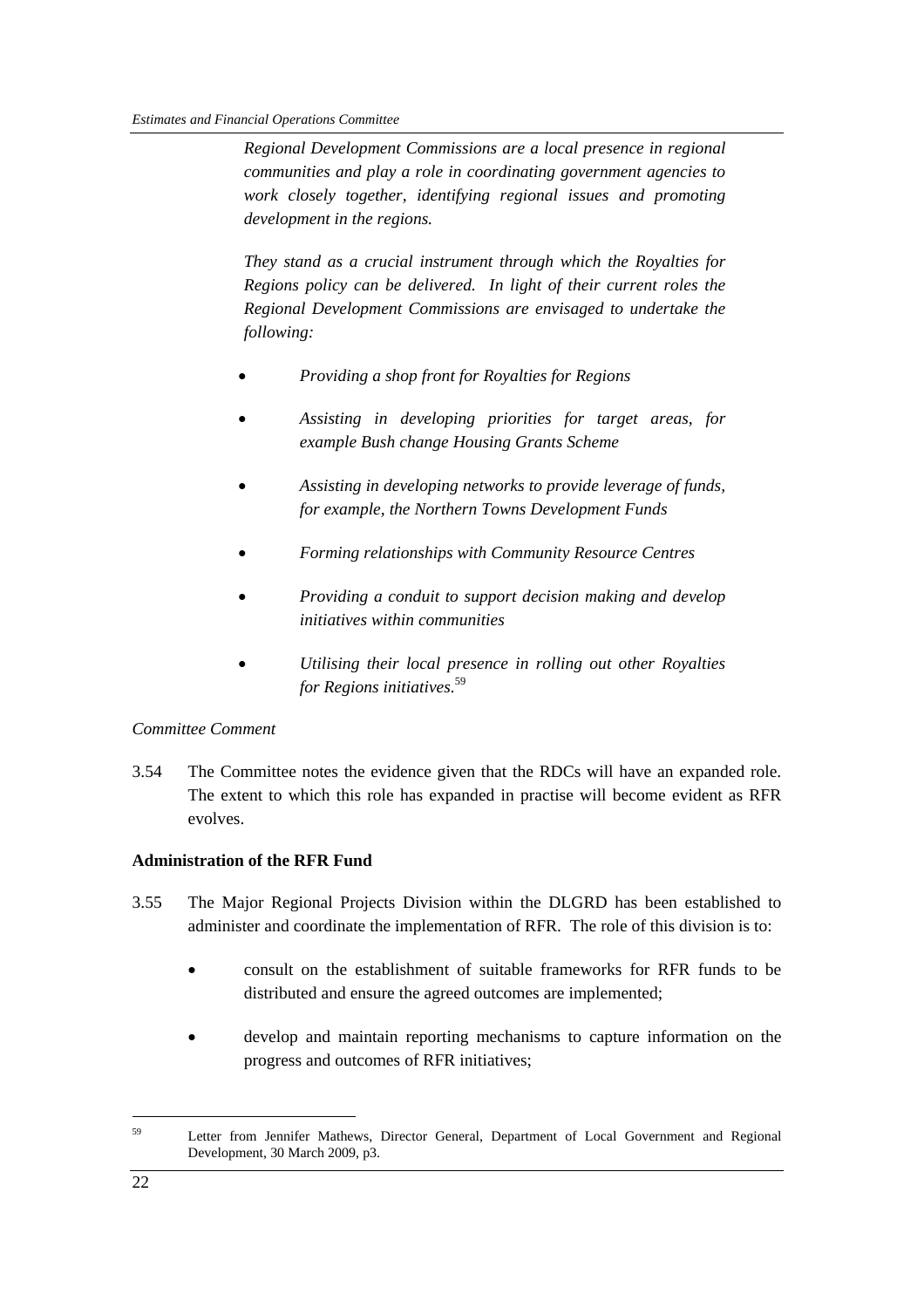- co-ordinate activity associated with implementing the RFR program and associated projects;
- monitor the progress of agreed strategic line agency RFR projects;
- establish and manage a communications plan for the RFR program;
- regularly report to government on overall progress of the RFR program; and
- ensure that the DTF and Auditor General's governance requirements are met $60$
- 3.56 At the hearing with the DLGRD, Ms Mathews, Director General, advised the Committee that this division was set up specifically to implement RFR as the Department did not have sufficient resources to implement the new regional development policy direction. The new division has 14 FTE. In addition to that, six FTE are working on the Ord project. $61$
- 3.57 The Minister advised that an increase in FTEs to administer RFR is likely.

*As the Royalties for Regions represents new activity above the current activities of the Department of Local Government and Regional Development, additional resources are required to implement the programs. While every effort is being made to utilise appropriate agencies to deliver Royalties for Regions, it is likely there will be an increase of FTEs to administer the Royalties for Regions Fund within the Department of Local Government and Regional Development and other implementing agencies. The increase will be determined by a number of factors which include:* 

*the recent announcement of the Department of Regional Development and Lands;* 

*the administration of the Royalties for Regions Act and development of the Royalties for Regions Trust;* 

*the support needed to enable agencies to plan and implement projects; and* 

<sup>60</sup> Submission No 7 from the Department of Local Government and Regional Development, February 2009, pp9-10.

<sup>61</sup> Ms Jennifer Mathews, Director General*,* Department of Local Government and Regional Development, *Transcript of Evidence,* 9 March 2009, p19.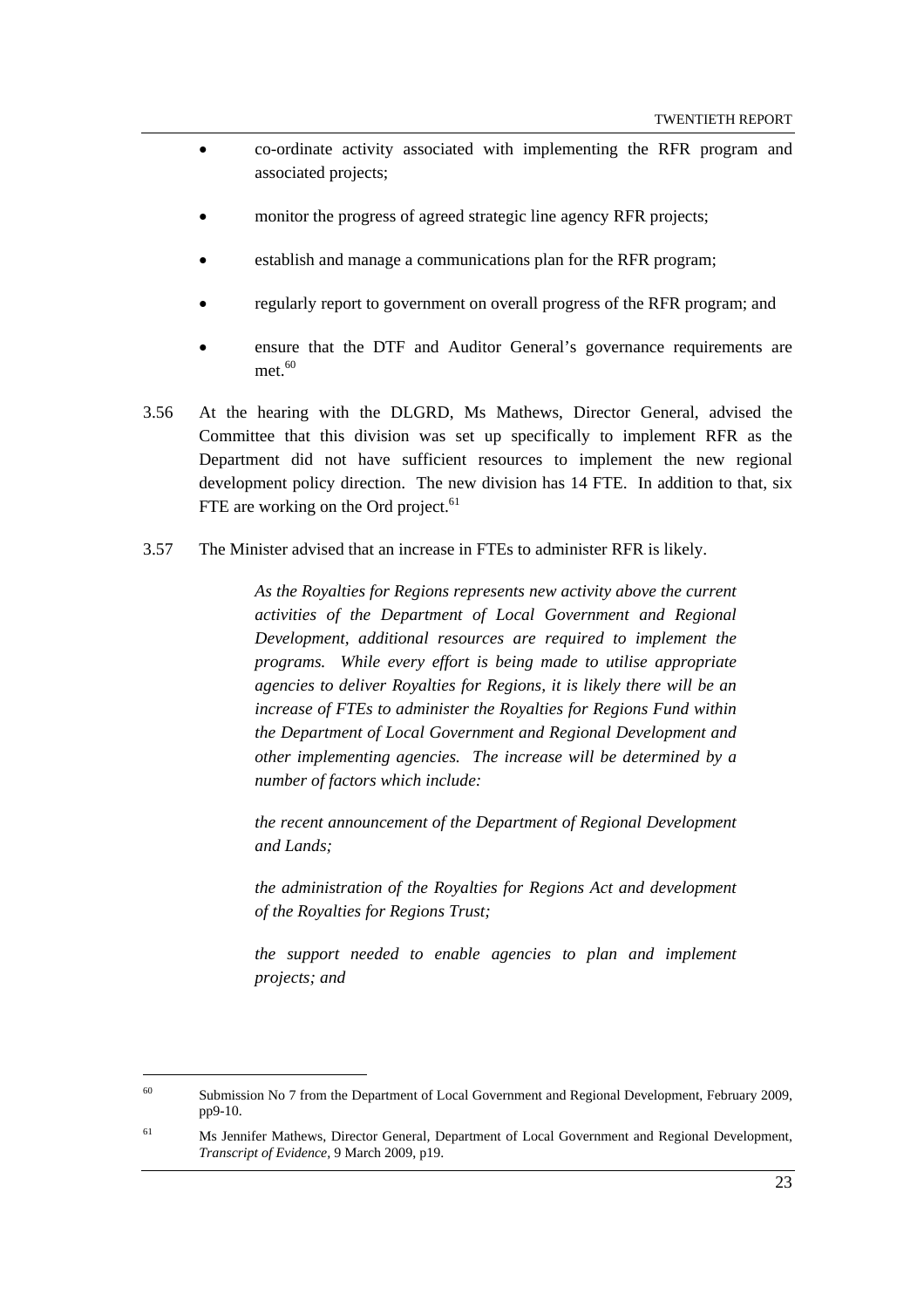*appropriate level of reporting and branding requirements.*<sup>62</sup>

#### *Committee Comment*

3.58 The Committee believes that this should be monitored and queries how many of the new FTEs will be based in the regions. The cost of administering RFR needs to be factored into its overall cost, despite the administration of RFR being centrally located in the metropolitan area.

#### **Governance and Accountability**

- 3.59 The DLGRD has advised the Committee that it is establishing a governance framework for RFR, which will outline principles, roles and responsibilities and support mechanisms for the administration of the fund.<sup>63</sup> The governance framework will be finalised to coincide with the establishment of the RFR bill.<sup>64</sup>
- 3.60 The DLGRD further advised that the areas being looked at for inclusion in the governance framework include operational plans for each of the supporting funds, risk management plans at the policy, program management and individual funds level, reporting mechanisms, evaluation frameworks, and communication and marketing plans.<sup>65</sup>
- 3.61 The Committee notes that the governance framework for each sub-fund will be different. As stated by Mr Marney, Under Treasurer, DTF:

*… hence the need for different governance arrangements depending on the nature of the fund and how the draw-down pattern is anticipated and indeed how the application to the funds actually occurs, and how they get approved and authorised and so on.*<sup>66</sup>

3.62 A common reporting framework is being established to determine the economic, environmental and social outcomes of various activities under RFR.

> *Discussions are currently being held between the Australian Bureau of Statistics, the Department of Treasury and Finances and the Department of Local Government and Regional Development to*

<sup>62</sup> Letter from Hon Brendon Grylls MLA, Minister for Regional Development, 29 April 2009, p3.

<sup>63</sup> Submission No 7 from the Department of Local Government and Regional Development, February 2009, p17.

<sup>&</sup>lt;sup>64</sup> Letter from Jennifer Mathews, Director General, Department of Local Government and Regional Development, 30 March 2009, p3.

<sup>&</sup>lt;sup>65</sup> Submission No 7 from the Department of Local Government and Regional Development, February 2009, pp19-20.

<sup>66</sup> Timothy Marney, Under Treasurer, Department of Treasury and Finance, *Transcript of Evidence,*  16 March 2009, p10.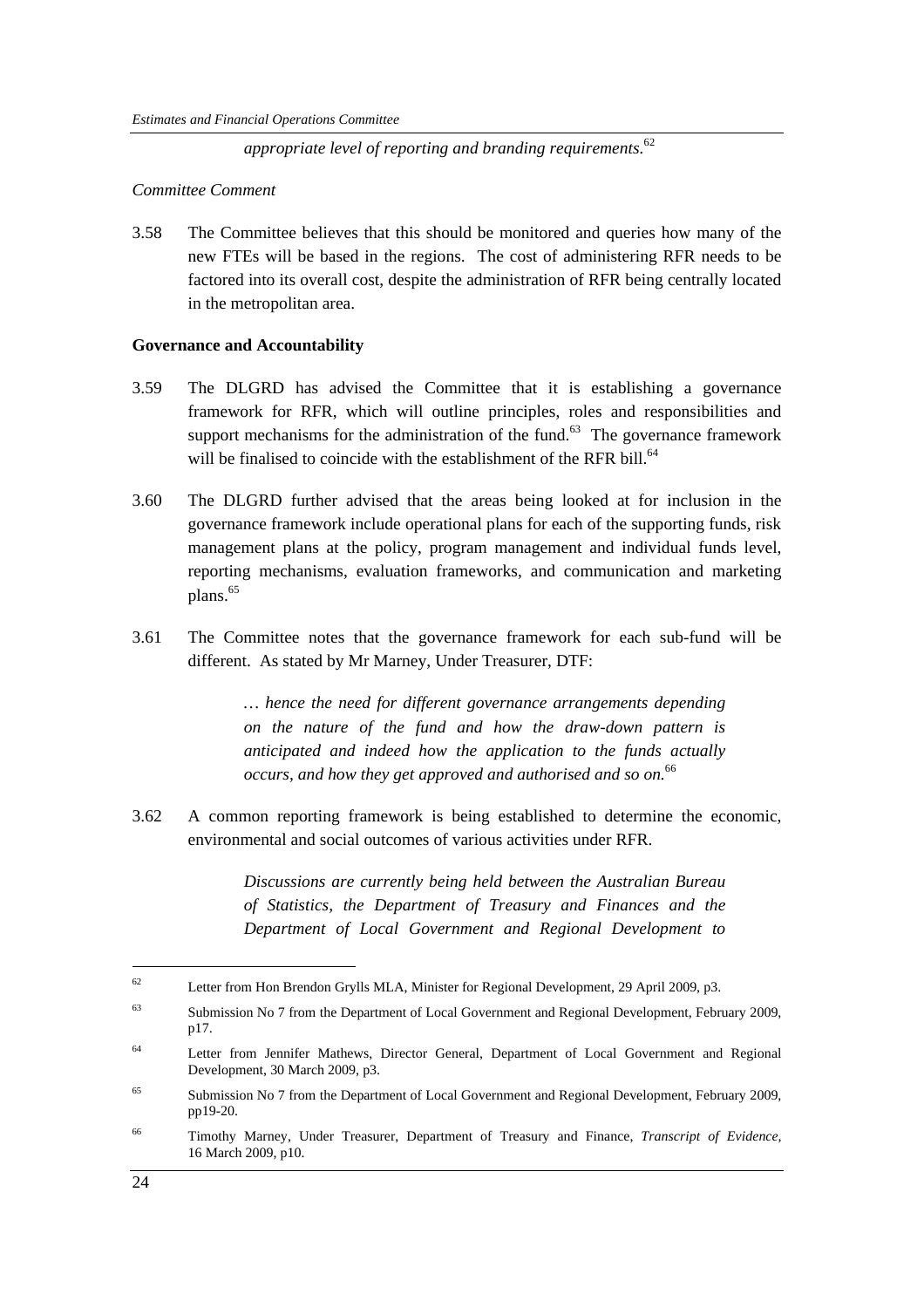*measure and assess the effect of investment in Royalties for Regions projects and benefits derived.*<sup>67</sup>

- 3.63 The framework to administer the fund under the new legislation will be determined by the following factors:
	- the appointment of the Director General for Regional Development and Lands;
	- the administration of the Royalties for Regions Act; and
	- the development of the Western Australian Regional Development Trust.<sup>68</sup>
- 3.64 Similarly, the performance indicators that will be used for RFR are still being developed. The Minister for Regional Development advised:

*The performance indicators to be used will be determined in relation to the target audience, project/program characteristics, relevance and priority of information. Discussions are being held with the Department of Treasury and Finance and the Australian Bureau of Statistics to determine the indicators to be considered and to ensure the information can be benchmarked and monitored over a period of time. The Department of Local Government and Regional Development is developing an evaluation framework as the mechanism for measurement.* 

*The Department of Local Government and Regional Development has developed a number of draft indicators that may be utilised to evaluate the Royalties for Regions Program. These will be reviewed and further refined as related variables and data sources are acquired. The Department is currently undertaking a pilot study to evaluate the social and economic impacts of projects with the Royalties for Regions program.*<sup>69</sup>

3.65 The Committee was interested in ascertaining how the benefits of the Policy will be measured. The Minister for Regional Development advised:

> *The outcomes and benefits of the various projects and schemes under RFR will be measured through the reporting framework and laid out in agreements with funding agencies. Key evaluation questions are being formulated, and form the basis of data collection for evaluation.*

<sup>67</sup> Letter from Hon Brendon Grylls MLA, Minister for Regional Development, 29 April 2009, p1.

<sup>68</sup> Ibid, p4.

<sup>69</sup> Ibid, p3.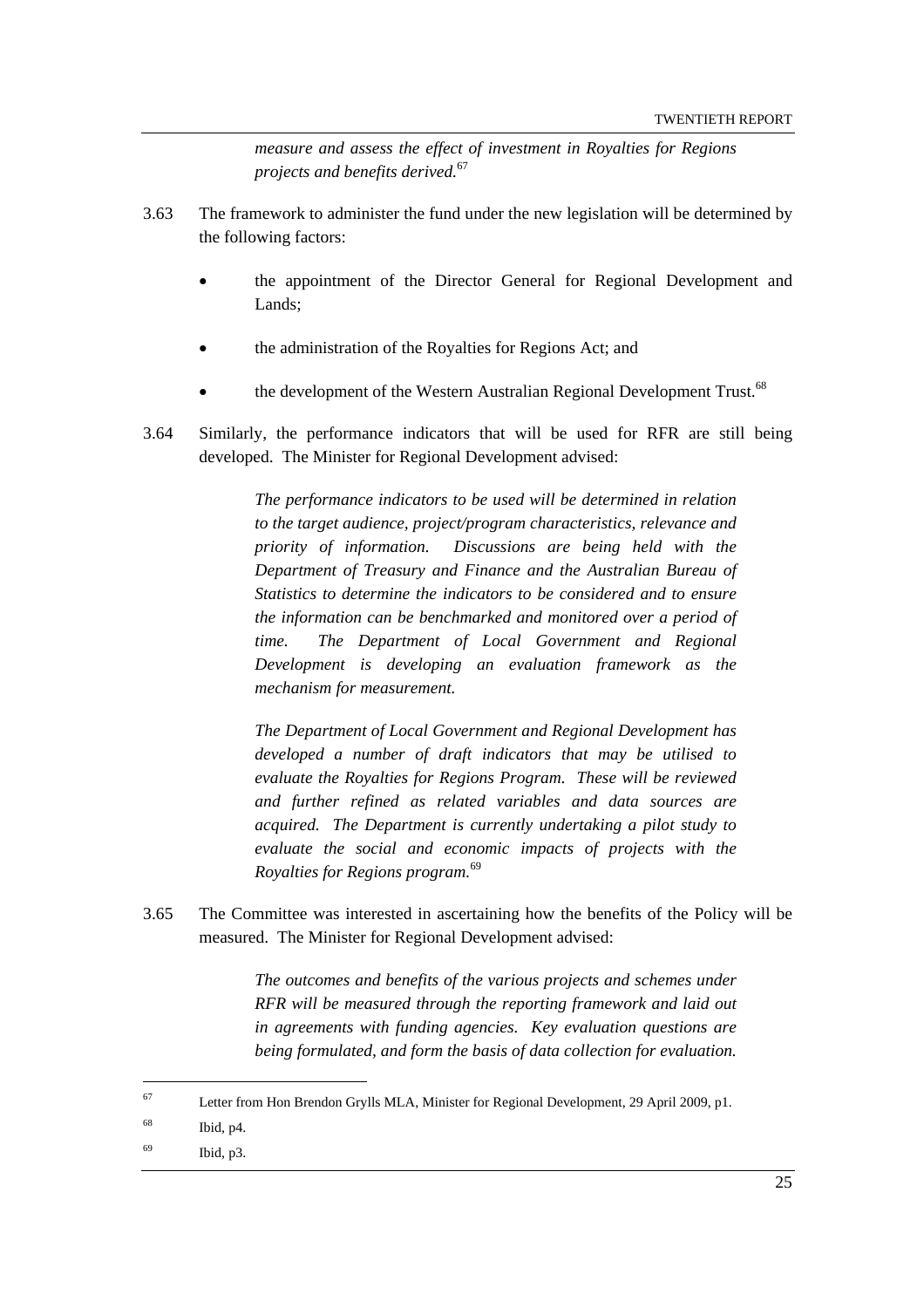*An interim template has been produced and discussions are currently being held with funding agencies on its application. The Department is in the process of developing a model for measuring the social impact of the Royalties for Regions funding which goes beyond objective cost benefit analysis. The Department is also in discussion with the Australian Bureau of Statistics to develop baseline data for future measurement.*<sup>70</sup>

#### *Committee Comment*

- 3.66 The Committee notes that the administration framework, key performance indicators (**KPIs**) and reporting framework for RFR are currently being developed.
- 3.67 The Committee notes that a significant amount of funding has already been allocated under RFR without these accountability measures being in place.
- 3.68 It is important that the outcomes of RFR can be measured against the stated aims of the Policy. Further, that the issues outlined at paragraphs 2.8 and 2.9 above, as the reasons for RFR, are being addressed. The KPIs and the reporting framework which are currently being developed must be sufficient, so that the outcomes may be accurately measured. The Committee will remain vigilant on this matter.

#### **Committee Observation**

- 3.69 The Committee notes that substantial funding has already been allocated under RFR prior to the completion of the legislative and administrative framework to govern its operation. The Committee does not believe that this is best practice and would have expected the implementation of RFR to occur after the framework had been finalised.
- 3.70 It is of concern to the Committee that the hurry to commence implementation of RFR may have not allowed sufficient consideration and planning of the allocation of funds in order to ensure the aims of RFR are fully met.

#### **4 TERM OF REFERENCE C - WHAT THE DEPARTMENT OF TREASURY AND FINANCE HAS DONE WITH RESPECT TO ANY MODELING OR COST-BENEFIT ANALYSIS OF THE POLICY**

4.1 The Committee asked the Minister for Regional Development if it was the Government's intention to carry out a cost-benefit analysis of RFR and also of particular programs that are to be funded or proposed to be funded under RFR. The Minister for Regional Development responded as follows:

> *Election commitments are being implemented and are subject to existing Cabinet and Economic and Expenditure Reform Committee*

 $70$  Ibid, p2.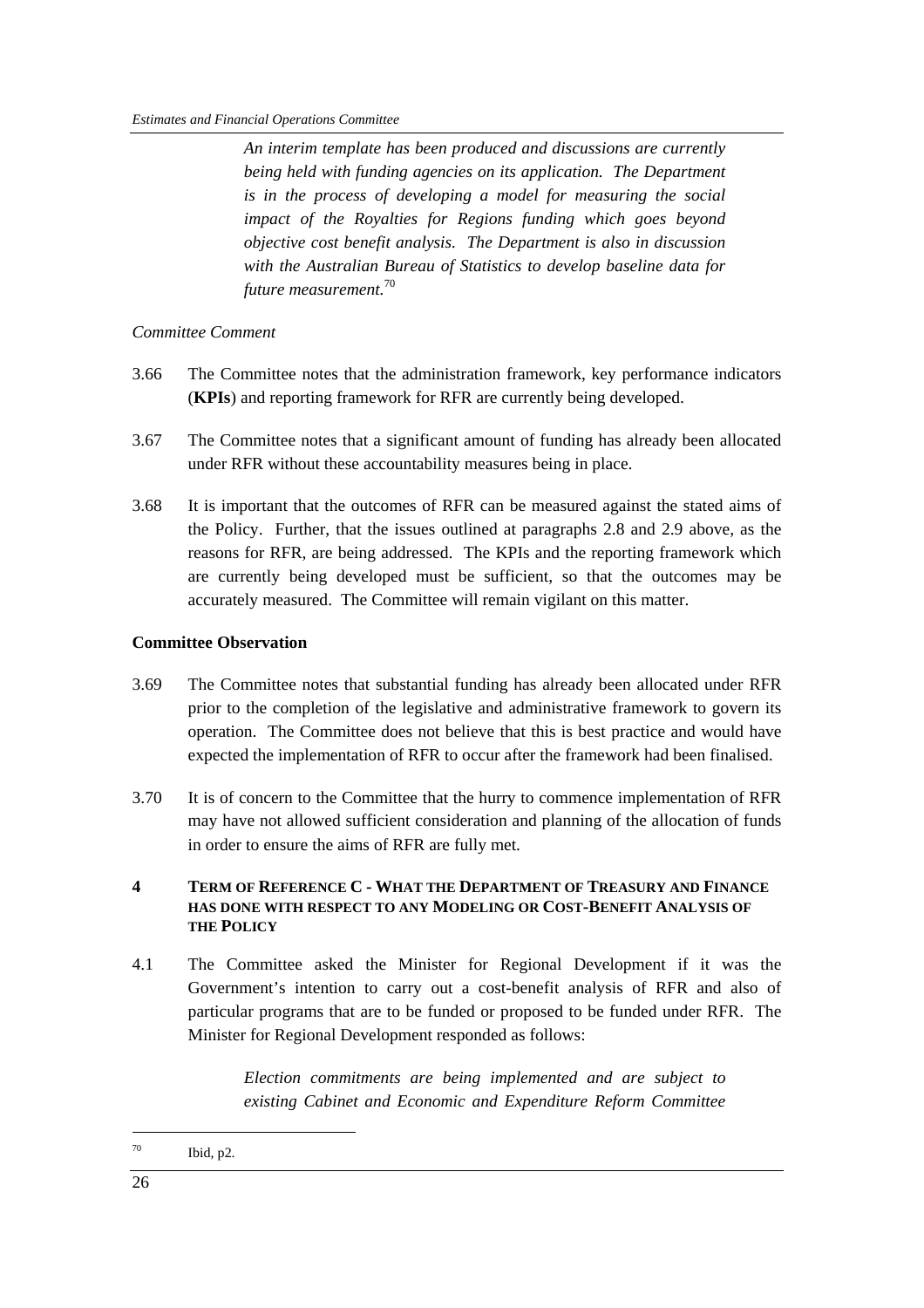*(EERC) deliberative process. All new projects are developed in line with existing government approval processes including cost benefit analysis and are subject to Department of Treasury and Finance scrutiny as part of that process. Agencies also have the opportunity to provide comment through both the Cabinet and EERC.*<sup>71</sup>

4.2 The Under Treasurer advised the Committee that the DTF has not undertaken a costbenefit analysis of the RFR Policy or Fund. The DTF was advised of the Cabinet decision to adopt the Policy and were directed to implement it.<sup>72</sup>

> *I have had communicated to me the cabinet decisions of 19 October. They go to the amounts to be set aside. The implementation and intention of the programs will be established by the relevant minister and his department.*<sup>73</sup>

4.3 The Under Treasurer added that it is likely that the RFR will be subject to ex-post evaluation:

> *If I might add, it would be a normal part of the process, as a minimum, for the implementation of a large suite of expenditures like this to go to some form of ex-post evaluation, at the least to ensure that the expenditures and the policies were implemented in such a way as were consistent with the original intent.*<sup>74</sup>

#### *Committee Comment*

- 4.4 The Committee notes that no cost-benefit analysis was undertaken on the overall Policy.
- 4.5 The Committee is of the view that the initiatives and programs to be implemented as part of RFR require a cost-benefit analysis. Where decisions are still to be made on how funding is to be allocated, cost-benefit analysis should be undertaken. Such analysis will assist in ensuring that these programs when implemented will be consistent with the aims of RFR.
- 4.6 The Committee is of the view that there should be ongoing evaluation of benefits of the programs and initiatives under RFR to ensure it is achieving its stated aims.

 $^{71}$  Ibid, p1.

<sup>72</sup> Timothy Marney, Under Treasurer, Department of Treasury and Finance, *Transcript of Evidence,*  16 March 2009, p2.

 $^{73}$  Ibid, p3.

 $^{74}$  Ibid, p2.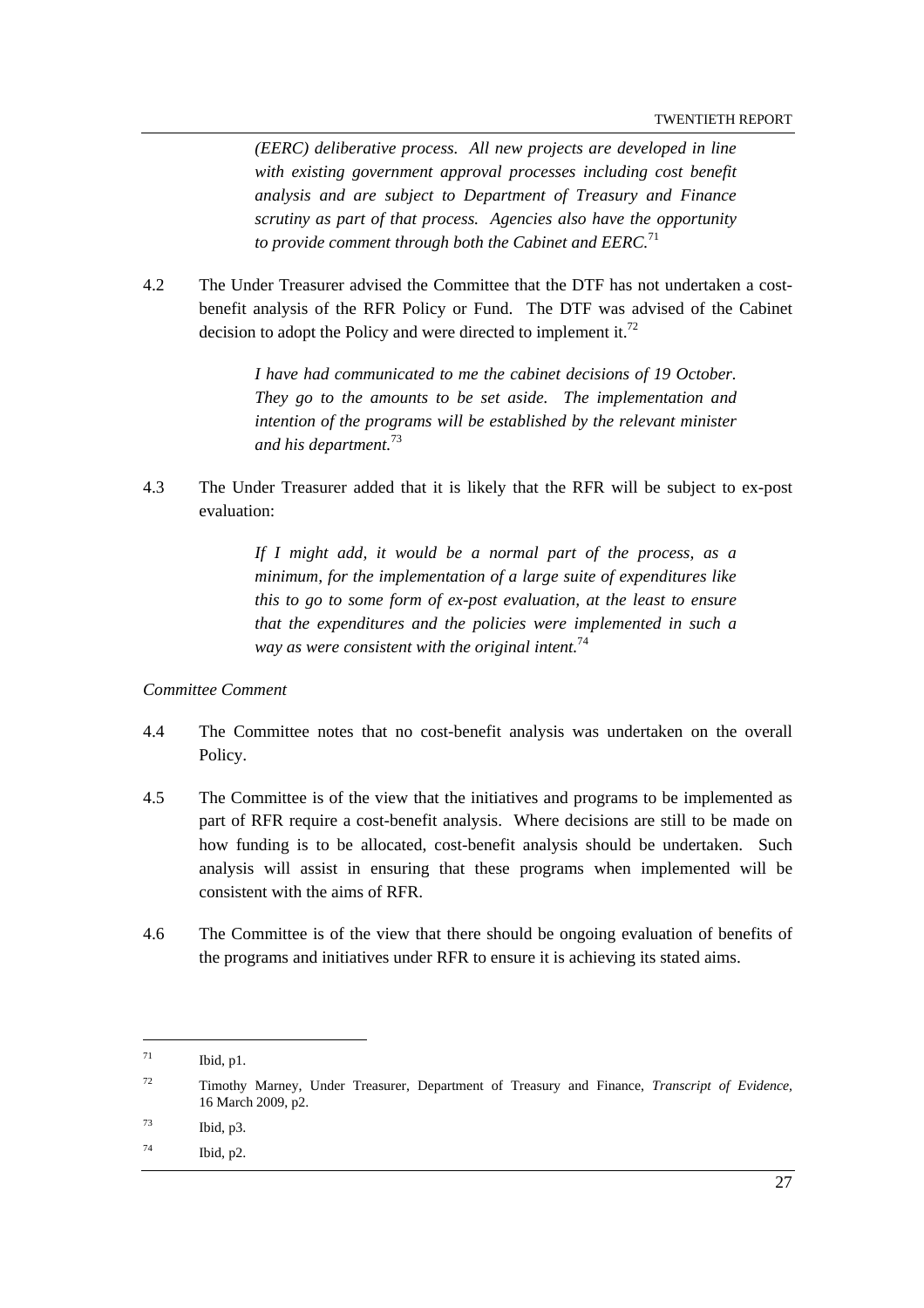#### **5 TERM OF REFERENCE D - THE IMPLICATIONS OF THE POLICY**

#### **The Possible Impacts of the Policy on the State's AAA Credit Rating**

- 5.1 Credit ratings assess the credit worthiness of the State. It is an opinion about credit risk. Credit ratings are calculated from financial history and current assets and liabilities. Typically, a credit rating tells a lender or investor the probability of the subject being able to pay back a loan. A poor credit rating indicates a high risk of defaulting on a loan, and thus leads to high interest rates, or the refusal of a loan by the creditor<sup>75</sup>
- 5.2 WA's current credit rating is provided by two international credit rating agencies, Moody's and Standard and Poor's. The rating expresses the opinion of these agencies about the ability and willingness of the State to meet its financial obligations in full and on time.
- 5.3 Typically, ratings are expressed as letter grades that range from AAA to D to communicate the agency's opinion of relative level of credit risk.<sup>76</sup>
- 5.4 The State's fiscal strategy, as outlined in the 2008-09 Budget includes a series of medium-term financial targets. These targets were to:
	- maintain or increase real net worth of the total public sector (i.e. the value of the State's net assets is not diminished);
	- achieve an operating surplus for the general government sector (i.e. day to day revenue exceeds day to day spending);
	- retain the State's AAA credit rating, represented by the following specific targets:
		- maintain the net debt to revenue ratio for the total non-financial public sector at or below 47 per cent (as a proxy measure of a sustainable level of debt burden); and
		- ensure that real per capita own-purpose expenses for the general government sector do not increase (i.e. contain spending to the rate of increase in inflation and population); and
	- maintain WA's tax competitiveness, as measured by maintaining tax revenue as a share of Gross State Product below the other State's average.<sup>77</sup>

<sup>75</sup> http://en.wikipedia.org/wiki/Credit\_rating#Sovereign\_credit\_ratings (viewed 16 January 2009).

<sup>76</sup> See General Summary of the Opinions Reflected by Standard & Poor's Ratings at p10 of *Guide to Credit Rating Essentials*, www.aboutcreditratings.com (viewed 8 May 2009).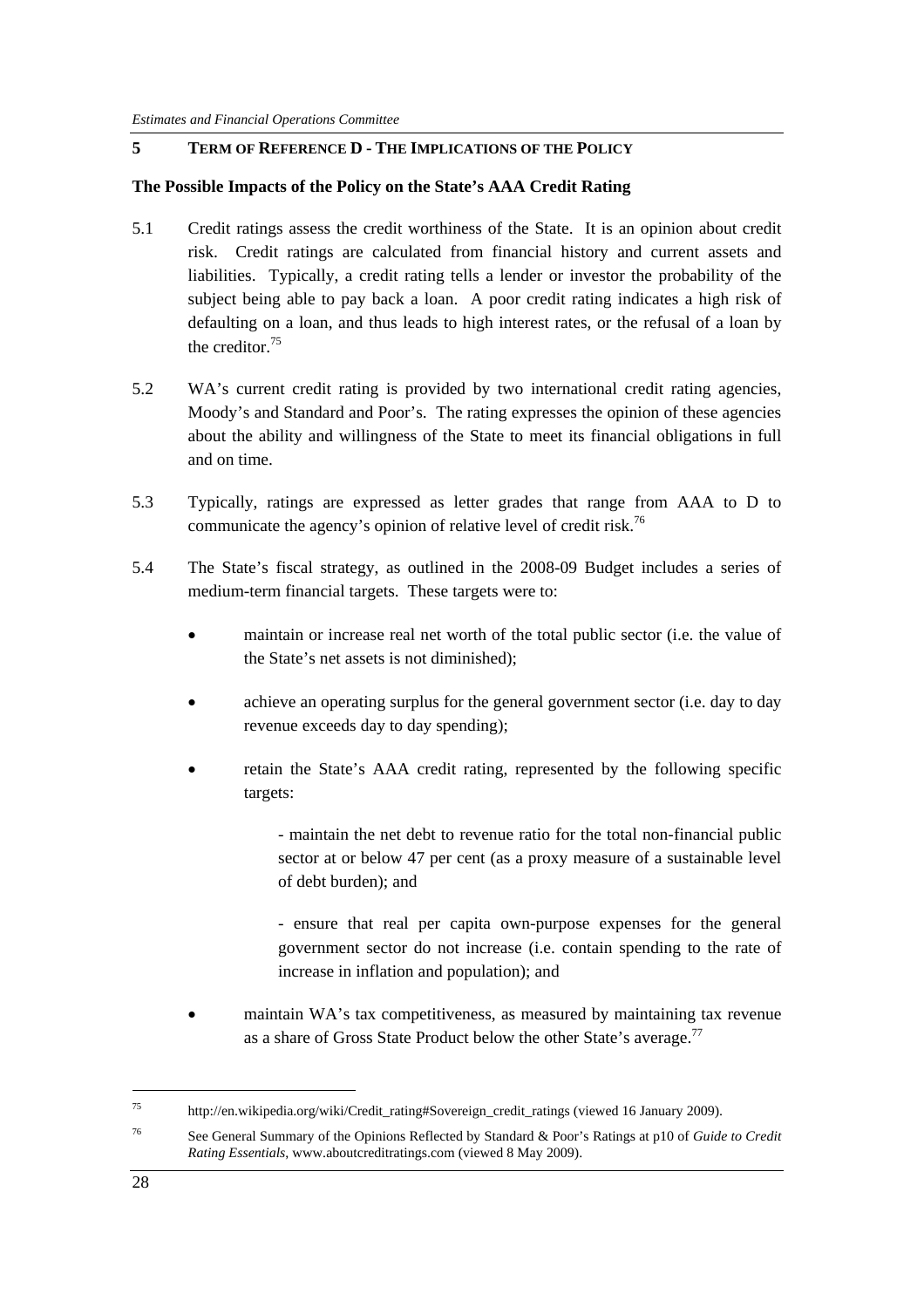- 5.5 Current projections are for a net debt as a share of revenue ratio to be 60.9 per cent in 2011-12, which is well in excess of the 47 per cent target limit necessary to maintain the AAA rating.<sup>78</sup> (Note: This is the current published figure for net debt to revenue, however, the financial factors that drive the State's budget and its level of debt are volatile, and the figure fluctuates daily.)
- 5.6 Retention of the AAA credit rating is important for WA for two reasons:
	- it provides a signal to investors that the State is a stable, safe and low risk place to invest; and
	- the higher the credit rating of the State, the less expensive it is for the State to borrow money, easing the burden on the State budget.<sup>79</sup>
- 5.7 The Committee notes that the Treasurer, Hon Troy Buswell MLA, has stated that losing the rating would have a significant impact on business confidence in WA and increase the Government's borrowing costs.<sup>80</sup>
- 5.8 The Committee asked Mr Marney, Under Treasurer, DTF, what it would mean if the State's credit rating were to be downgraded. Mr Marney advised:

*Probably the greatest impact at the moment would be on confidence within the state, both with respect to the state's financial stability and the state's economy more broadly, and the impact on investor confidence. At the moment it would not substantially impact on our debt costs, for a number of reasons—the biggest reason being the commonwealth guarantee, which has been in place since October last year or thereabouts. That has had a substantial distortionary impact on the debt financing market, to the extent that it bestowed upon sub-AAA entities a AAA credit rating overnight. That meant that overnight state government debt issuance became dramatically less attractive. With the downgrade in Queensland, being an economy of a similar nature and being a semi-government entity, my understanding is that our cost of debt increased slightly as a result of that in any case. It is not unusual in financial markets to have that sort of contagion from like product to like product. So the short answer is that it would impact our confidence more than anything, because there are* 

 <sup>77 2008-09</sup> Government Mid-year Financial Projections Statement, December 2008, p27.

<sup>78</sup> Ibid, p30.

<sup>79</sup> Government Financial Results Report 2004-05 Fact Sheet, p2. http://www.dtf.wa.gov.au/cms/uploadedFiles/info\_sheet\_operating\_surplus.pdf (viewed 16 January 2009).

<sup>80</sup> Ministerial Media Statement, Hon Troy Buswell MLA, Treasurer, 'Rating agency warning spurs State Government budget resolve', 28 January 2009.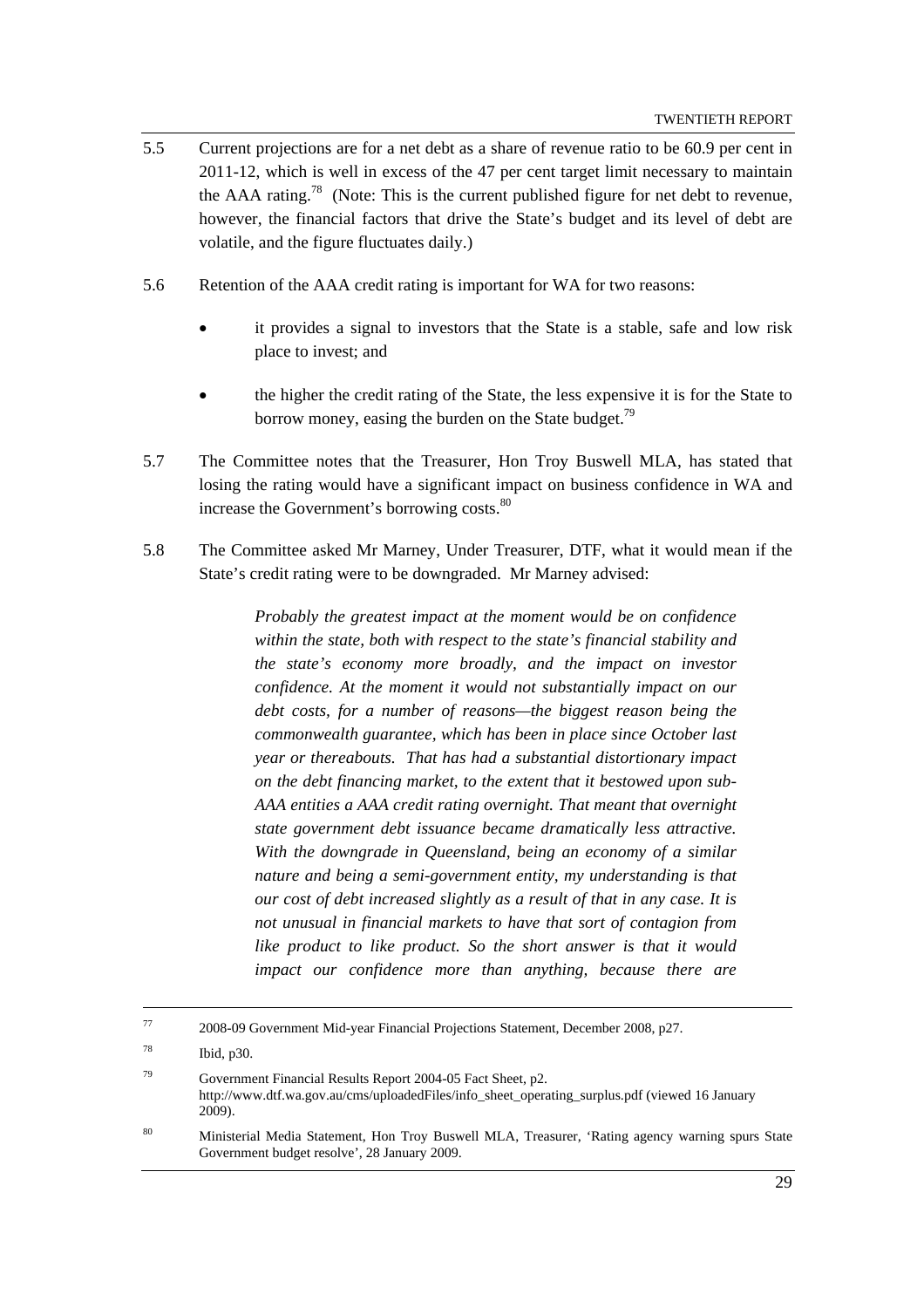*substantial distortions in the debt market at the moment, which are already causing us grief.*<sup>81</sup>

5.9 The DLGRD has advised the Committee that the amount allocated to RFR is subject to retaining the State's AAA credit rating:<sup>82</sup>

> *The exact amount may vary from year to year depending on the royalty revenue collected. The aim of funding allocated to Royalties for Regions is to preserve the State's AAA credit rating. The Government will play a part in the recalibration of the State's finances to ensure that the State remains strong; cutbacks will be reflected in this year's budget.*<sup>83</sup>

5.10 The Committee wrote to the Treasurer and asked what strategy is the Government undertaking to ensure that the State's AAA credit rating is maintained? The Treasurer responded as follows:

> *It is not possible to provide answers to your questions at this stage. The Committee will be able to obtain information relating to these questions through the Budget papers when they are tabled in Parliament.*<sup>84</sup>

#### *Committee Comment*

5.11 The Committee acknowledges that the Government has stated that RFR will be adjusted if the State's AAA credit rating is at risk. The Committee supports this approach. The Committee notes the Government's commitment to maintain the AAA credit rating and believes the Government will need to have addressed this in the 2009-10 State Budget to meet their stated intent. The Committee will remain vigilant on this matter.

#### **The Possible Impacts of the Policy on the State's Budget**

5.12 The 2008-09 Government Mid-year Financial Projections Statement (**mid-year review**) published in December 2008 states that the implementation of RFR will present an increase in government expenditure by a total of \$2.362 billion of recurrent and capital spending from 2008-09 to  $2011-12$ .<sup>85</sup>

<sup>81</sup> Timothy Marney, Under Treasurer, Department of Treasury and Finance, *Transcript of Evidence,*  16 March 2009, p8.

<sup>&</sup>lt;sup>82</sup> Submission No 7 from the Department of Local Government and Regional Development, February 2009, p4.

<sup>83</sup> Letter from Hon Brendon Grylls MLA, Minister for Regional Development, 29 April 2009, p4.

<sup>84</sup> Letter from Hon Troy Buswell MLA, Treasurer, 20 April 2009.

<sup>85 2008-09</sup> Government Mid-year Financial Projections Statement, December 2008, p2 and p15.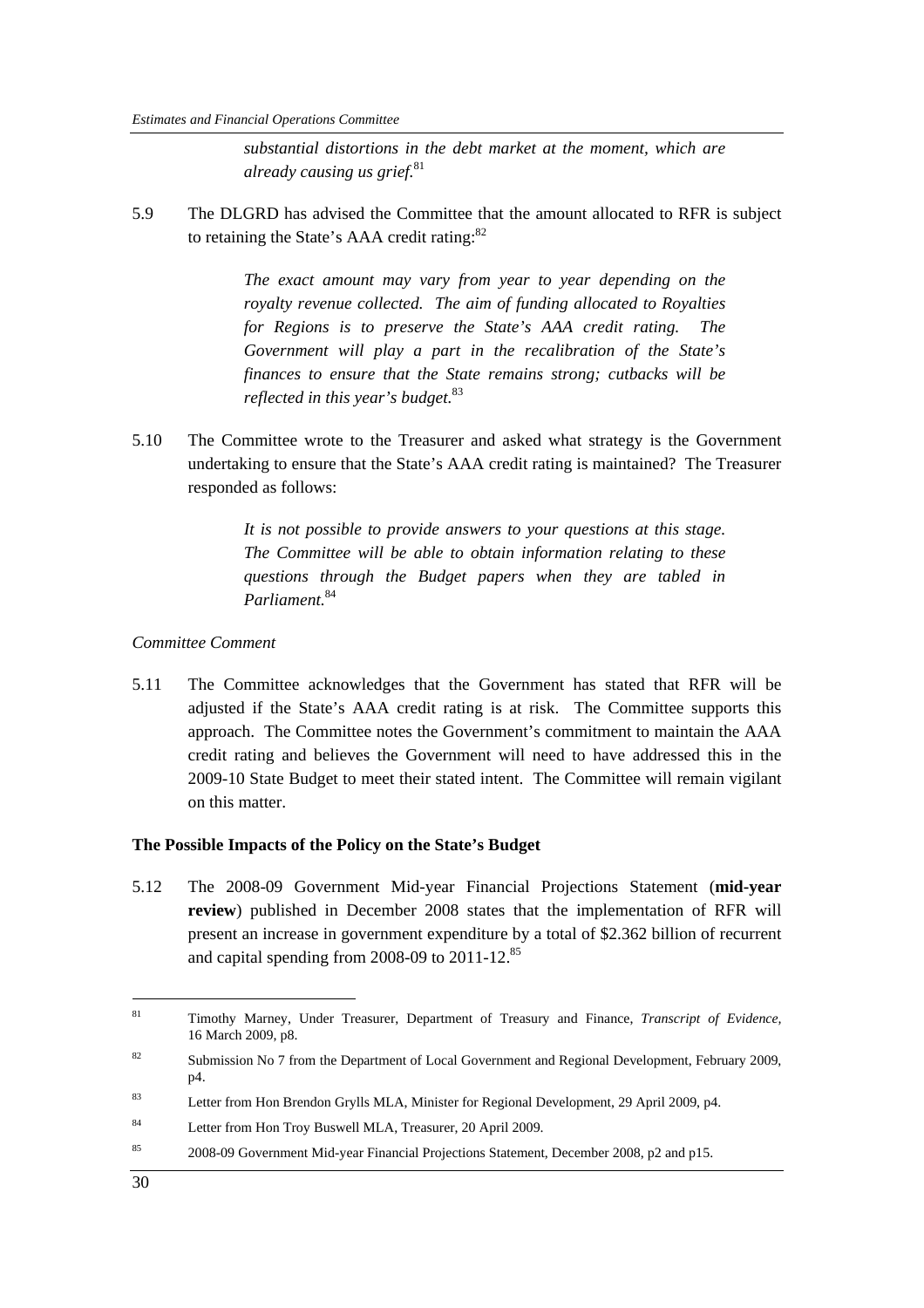- 5.13 The mid-year review highlights that general government expenses are projected to be \$18,853 million, \$881 million higher than the estimate published in the Pre-election Financial Projections Statement (PFPS) on 16 August 2008.<sup>86</sup> Increased expenses have also occurred in the out-years (2009-10 to 2011-12) by between \$877 million and \$1 billion per annum relative to the PFPS projections. $87$  RFR is the most significant policy decision to have impacted on this increase.
- 5.14 The Treasurer has acknowledged that State revenues are under pressure from a range of areas including:
	- cuts to GST revenue from the Commonwealth;
	- reductions in property taxes because of the slowdown in the property market; and
	- cuts in royalty incomes because of volumetric and price-related factors associated with royalties.<sup>88</sup>
- 5.15 Similarly, the mid-year review identified that the continued turmoil on world financial markets, the consequent international economic slowdown, and the State's declining share of lower projections of national GST collections have also impacted on the State's revenue outlook.<sup>89</sup>
- 5.16 It was noted that Mr Marney, Under Treasurer, DTF stated that RFR was creating an added challenge in an already difficult financial climate.

*Anything of that magnitude being introduced into the state's finances at the moment is of concern because the finances are tenuous by virtue of numerous factors including the world economic conditions so it just makes the environment that little bit more challenging.*<sup>90</sup>

5.17 Mr Marney advised the Committee that the trend seen in the mid-year review has been brought forward and is rising and that there have been further substantial

<sup>86</sup> For details of the increase in expenses and the variations in revenue and expenses since the 2008-09 PFPS, see Tables 2 and 3 contained in 2008-09 Government Mid-year Financial Projections Statement, December 2008, pp5-7.

<sup>87 2008-09</sup> Government Mid-year Financial Projections Statement, December 2008, p13.

<sup>88</sup> Hon Troy Buswell MLA, Treasurer, Legislative Assembly, *Parliamentary Debates (Hansard)*, 11 November 2008, pp70-71.

<sup>89 2008-09</sup> Government Mid-year Financial Projections Statement, December 2008, p7.

<sup>90</sup> ABC News, 'Renewed warning over WA's finances', 16 March 2009. www.abc.net.au/news/stories/2009/03/16/2517702.htm (viewed on 6 May 2009).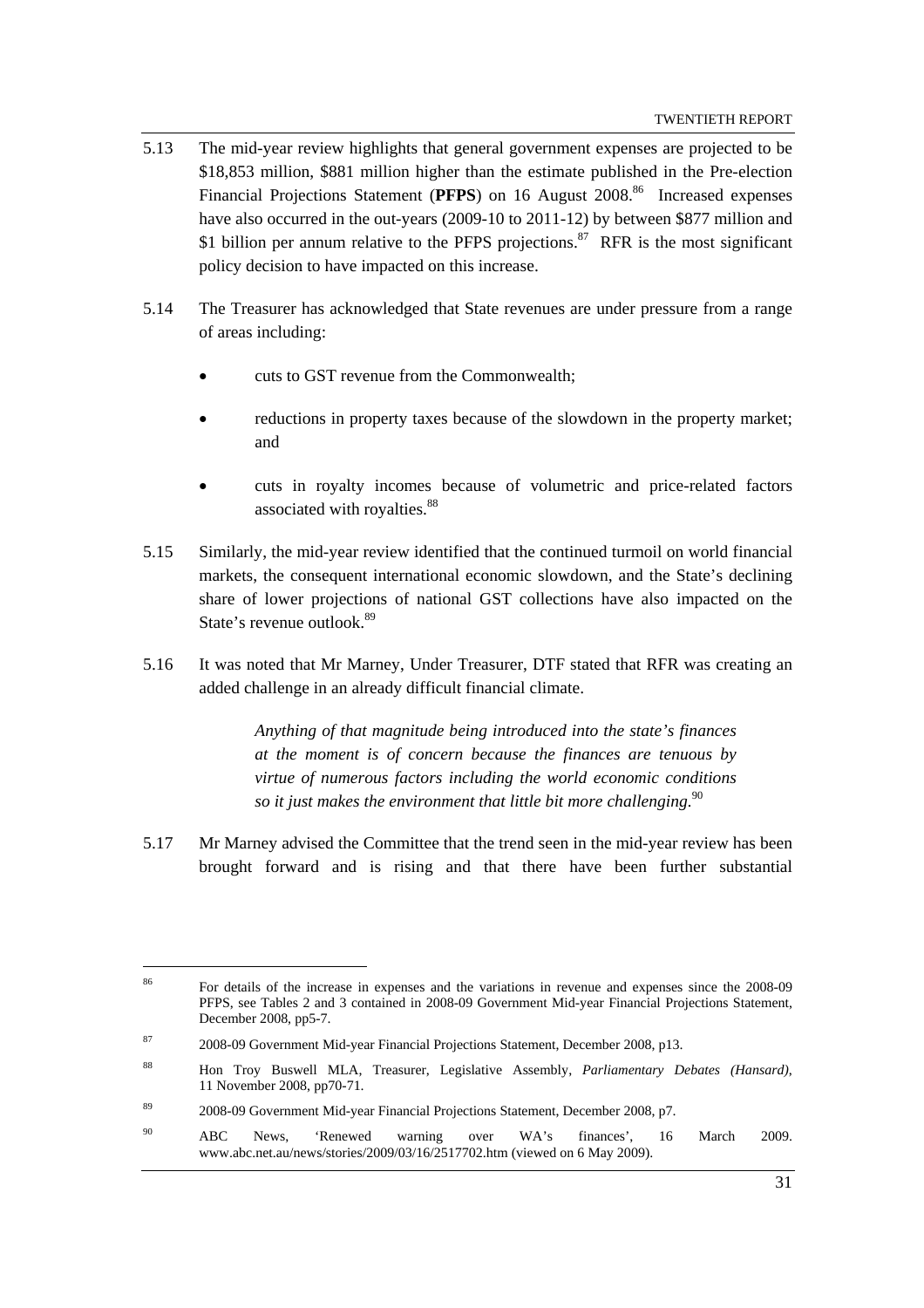deteriorations in particular items of revenue as well as further substantial expenditure pressures on the State's budget.<sup>91</sup>

5.18 The Committee wrote to the Treasurer and asked whether the State's fiscal strategy was being modified to take into account the impacts of RFR? The Treasurer responded as follows:

> *It is not possible to provide answers to your questions at this stage. The Committee will be able to obtain information relating to these questions through the Budget papers when they are tabled in Parliament.*<sup>92</sup>

5.19 The Committee notes the comments of Dr Michael McLure, Senior Lecturer, Economics, University of Western Australia, that as the State's budget is currently not reported on a geographical basis it is difficult to measure what the fiscal impact of the Policy is and what the Policy has achieved over time:

> *At this stage, information is not publicly available to enable the decomposition of the State accounts into component geographically defined accounts, or even to identify the direction of net fiscal transfers within the State. While royalties may suggest a partial fiscal transfer from the regions to Perth, State taxes are mainly collected in Perth and the cost of service provision in regions is typically higher than in the metropolitan area. The geographic direction of net fiscal transfers within WA as a result of State Government activity simply remains uncertain. Consequently, the proposed new budget papers should include 'Perth' and 'regional' accounts for a number of years immediately prior to the introduction of the 'royalties for regions' program. As the 'royalties for regions' program represents a major reallocation of State resources within WA, special 'Perth' and 'regional' accounts should also be extended beyond the budget year (2009-10) and across the forward estimate period too. The resulting mini time-series would not only reveal the immediate net redistributive effect of the 'royalties for regions' program, it would also assist informed discussion of the State Government's general net fiscal transfer between Perth and the regions, or the regions and Perth, before and after the implemental* [sic] *of the 'royalties for regions' program.*<sup>93</sup>

93 Submission No 1 from Dr Michael McLure, 30 January 2009, p2.

<sup>91</sup> Timothy Marney, Under Treasurer, Department of Treasury and Finance, *Transcript of Evidence,*  16 March 2009, pp4-5.

<sup>92</sup> Letter from Hon Troy Buswell MLA, Treasurer, 20 April 2009.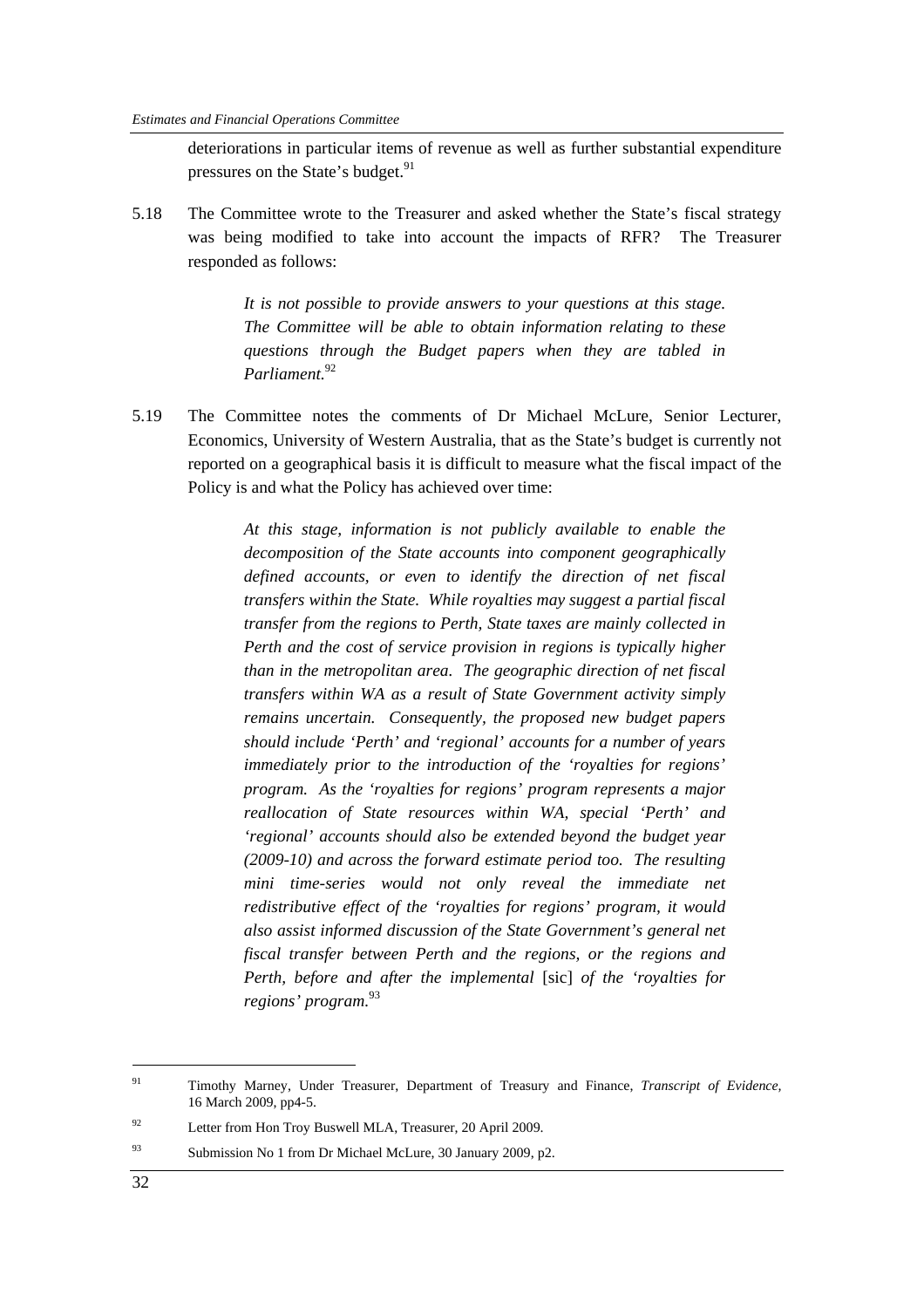#### *Committee Comment*

- 5.20 The Committee notes that the policy decisions of the Government, including RFR have impacted on the increase in expenditure in the State budget and that RFR is creating an added challenge in a difficult financial climate.
- 5.21 As the State budget is not reported by geographical regions, the Committee has not been able to determine how much of the RFR funding is new funding for the regions and how much of the RFR funding is simply a rebranding of existing funding as funding for the regions. It is, therefore, difficult to measure what the real impact of RFR is on the State budget.
- 5.22 The Committee notes that it is too early to determine what the impact of RFR will be on the State's budget.
- 5.23 The Committee believes there will need to be greater transparency in the reporting of funding to the regions for the public to be able to monitor the additional expenditure in the regions.
- 5.24 The Committee will remain vigilant on these matters.

#### **The Potential Operational Impact of the Policy on Government Agencies**

5.25 On the potential operational impact of the Policy on government agencies, the DLGRD advised the Committee that they will liaise with government agencies responsible for implementing the RFR projects to monitor expenditure and cash flows. The DLGRD acknowledged that beyond this, the Policy may have a wider impact on government agencies but did not provide any further comment on what this impact would be $^{94}$ 

#### *Committee Comment*

 $\overline{a}$ 

5.26 The Committee notes that it is too early to determine what the operational impact of RFR will be on government agencies. The Committee will remain vigilant on this matter.

#### **6 TERM OF REFERENCE E - ANY OTHER RELEVANT MATTER**

### **The Ability of the Government to Adjust the Policy in Response to Changing Financial Circumstances**

6.1 The DLGRD has advised the Committee that Memoranda of Understanding will be established with departments and agencies responsible for delivering RFR. Contained

<sup>94</sup> Submission No 7 from the Department of Local Government and Regional Development, February 2009, p21.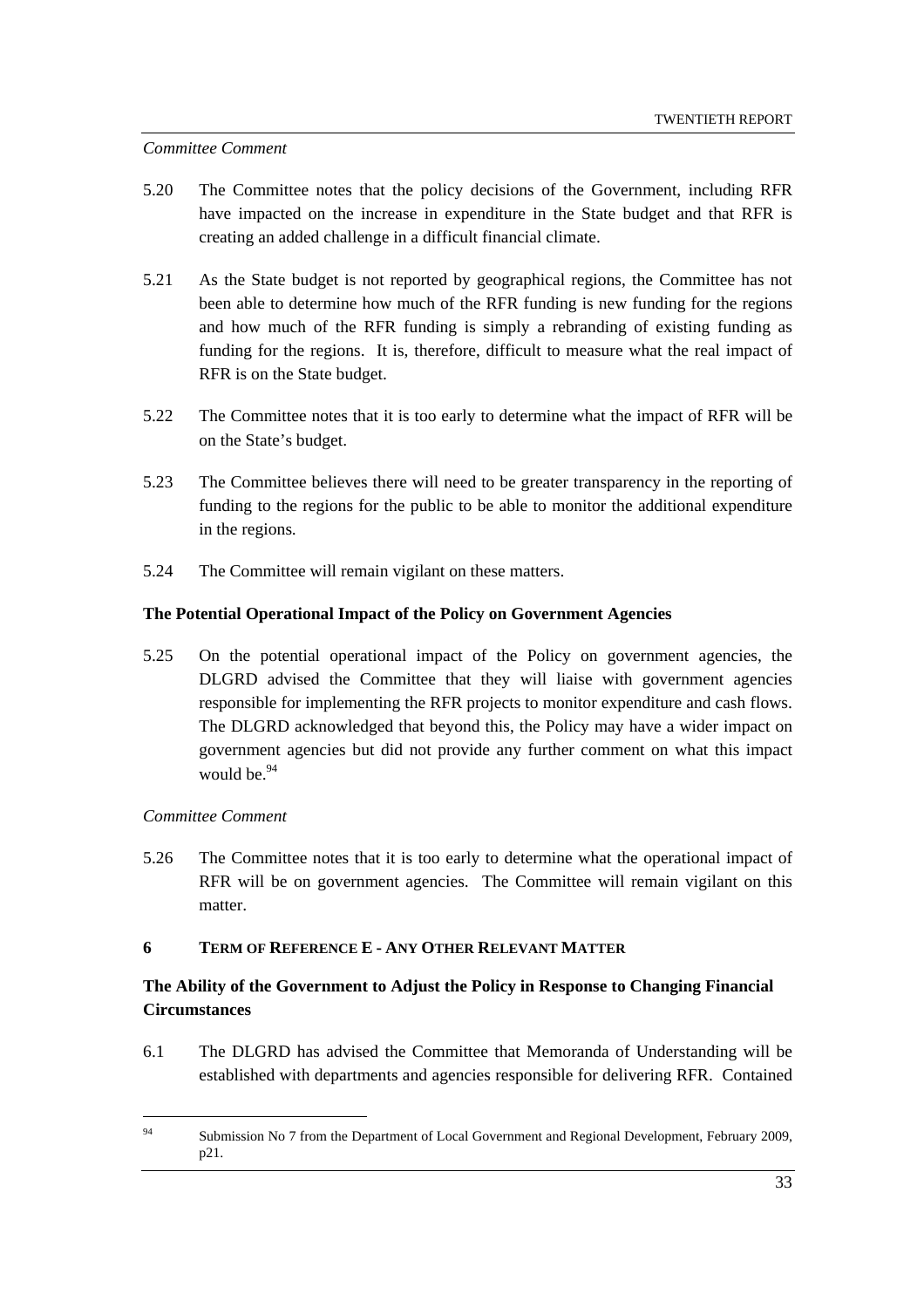in this will be specific requirements concerning expenditure which will enable recording of cash flow of all RFR strategic projects currently approved.<sup>95</sup>

- 6.2 In order to respond and adjust to changing economic circumstances, the DLGRD advised that they have the following arrangements in place:
	- RFR has the amount of \$307.2 million for new regional and state-wide initiatives which are yet to be scoped. It may be used in circumstances where the case profile of projects change, or as priorities or initiatives come to light. An example of a response to changing economic circumstances includes the government's response to Ravensthorpe;
	- Given the current economic circumstances, programs are continuously under review - a monitoring and reporting process is being established for all projects; and
	- Funding is provided directly to the regions with priority funding set by local agencies that are best placed to gauge changing circumstances and direction of communities. Funds are distributed on the principle that agencies have rigorous reporting and auditing processes in place. Each fund is planned on an implementation basis. This provides agencies with the ability to list priorities and ensure appropriate changes in direction are made to account for changes in circumstances.<sup>96</sup>
- 6.3 The Committee asked the Minister for Regional Development if RFR will be adjusted to respond to the changing financial circumstances of government. The Minister advised as follows:

*The Royalties paid to the State are subject to international market forces and currency movements and, as such, are already exposed to the changing financial circumstances. A consultative process is in operation and remodeling of RFR will reflect the financial circumstances of the State. The Minister is committed to meeting the needs of Government including efficiency requests to which all Government agencies are subjected.*<sup>97</sup>

#### **Environmental Sustainability**

6.4 It was not evident to the Committee how RFR addresses environmental issues. There is no specific mention of environmental sustainability in any of the information the Committee obtained on RFR.

<sup>95</sup> Ibid, p22.

<sup>96</sup> Ibid.

<sup>97</sup> Letter from Hon Brendon Grylls MLA, Minister for Regional Development, 29 April 2009, p4.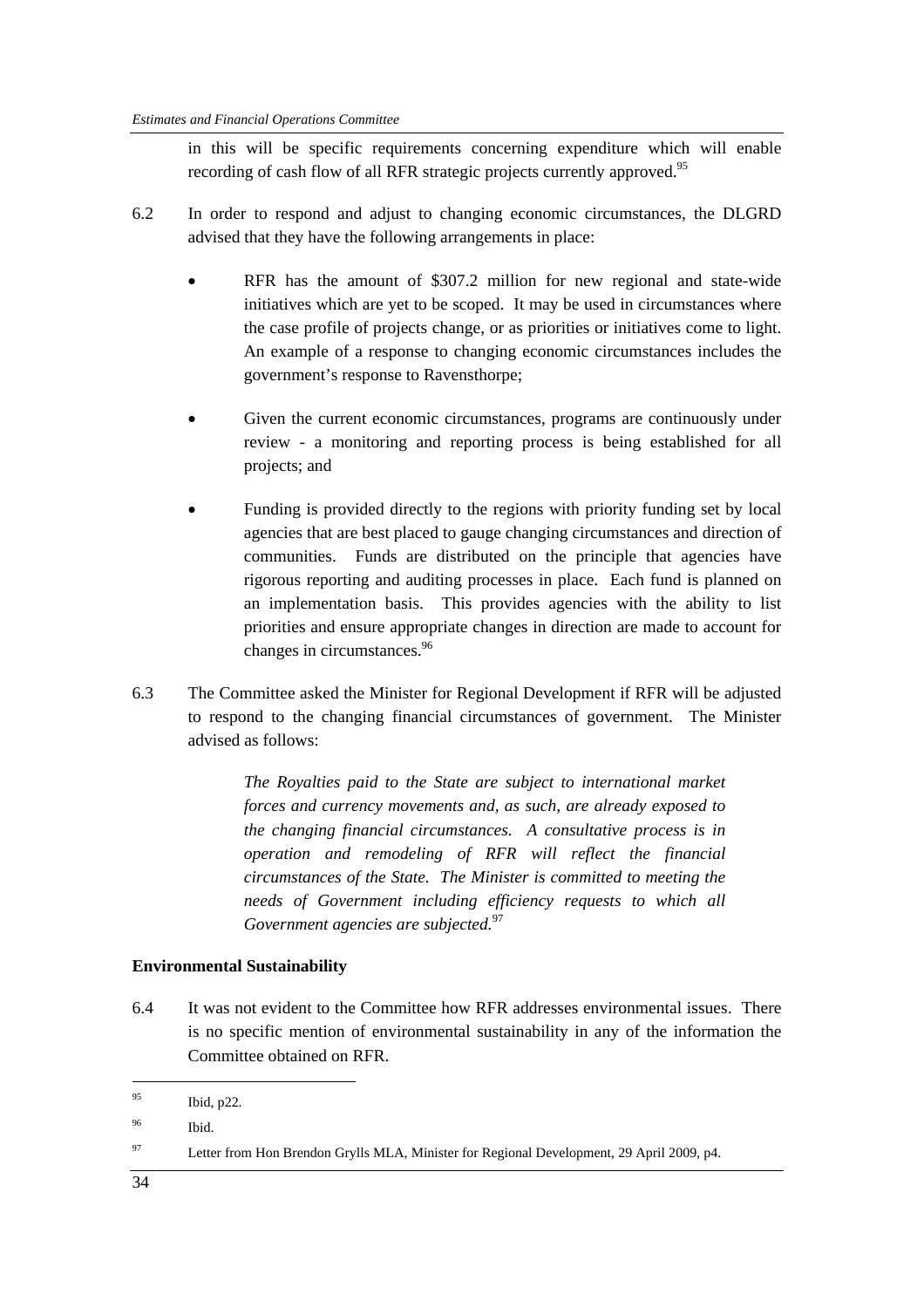6.5 The Committee asked the Minister for Regional Development if RFR includes consideration of long term sustainable development, including environmental sustainability. The Minister advised as follows:

> *Royalties for Regions is provided to enable regional communities to shape their future locally and plan for longer-term sustainable development so that they can build stronger, vibrant local communities. To be sustainable is to develop and implement economic, social and environmental sustainability strategies.*

> *The Policy is able to put sustainability projects on the ground and where environmental issues are a consideration, they will be made in concert with current environmental practices being promoted by State and Commonwealth Governments.*

> *Presentations have been made to the Natural Resource Management Review Group, Department of Agriculture, and Department of Water about opportunities to work together to assess the relevance, effectiveness and sustainability of projects. Already new project initiatives are looking at mechanisms to adhere to triple bottom line.*<sup>98</sup>

6.6 The Minister further advised that:

*Currently, the Policy does not make specific reference to environmental sustainability though reference is made to sustainable development implying the inclusion of environmental and social sustainability as a consideration for projects. The Royalties for Regions Policy is implicit in its alignment with existing State and Government environmental policy and legislation.*<sup>99</sup>

6.7 The Minister submitted that projects and initiatives under RFR have capacity to impact on protecting the environment:

> *Royalties for Regions involves a wide range of projects and initiatives which have varying capacity to impact on protecting the environment. For example, the Regional Grants Scheme may provide funding to new projects which have an impact on protecting the environment. The construction of new homes as part of Housing for Workers would utilize current environmental standards to minimize the impact of*

<sup>98</sup> Ibid, p6.

<sup>99</sup> Ibid.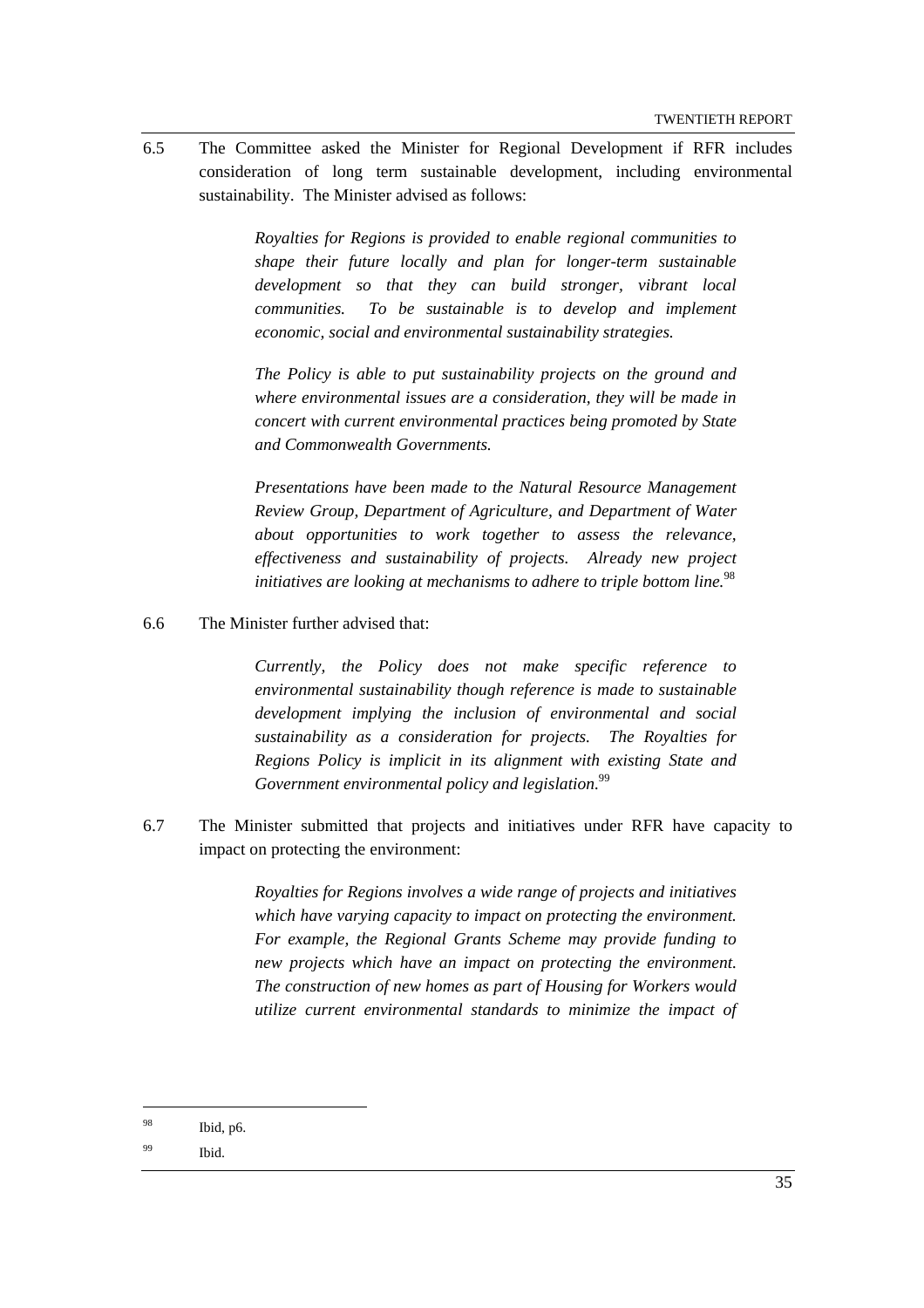*Green House gases. The Country Local Government Fund is open to projects that both enhance and protect the environment.*<sup>100</sup>

6.8 Further, that reporting on environmental issues may be factored into the reporting framework:

> *As the reporting framework is established and reporting mechanisms are implemented, the program will be in a position to provide details on how projects are able to protect the environment as well as determining economic and social benefits.*<sup>101</sup>

#### *Committee Comment*

- 6.9 Whilst the Committee notes that RFR does not make specific mention of environmental sustainability, it also notes the Minister's advice that he expects environmental sustainability will be addressed.
- 6.10 The Committee awaits the finalisation of the reporting framework and anticipates that the KPIs being established for RFR will include indicators to measure achievement of environmental outcomes.
- 6.11 The Committee will continue to monitor this issue to ensure that RFR projects meet environmental sustainability standards.

#### **Economic Sustainability**

- 6.12 Dr Michael McLure, Senior Lecturer, Economics, University of Western Australia submitted to the Committee his view on the sustainability of the economic interest that each citizen of the State has in maintaining (or enhancing) the real value of commonly owned public property over time.
- 6.13 In his submission, Dr McLure notes that natural resources are the property of both the current and future generations of the people of WA. He submits that care must be taken to ensure that the RFR is sustainable in every sense so as not to deprive future generations from sharing in the benefits of WA's current royalties:

*Natural resources are the property of the State or, more concretely, the property of the people of WA now and over the full life of the State i.e current and future generations of Western Australians. Resource royalties may be considered a payment to the State in exchange for giving up title to a resource. As the title to a resource sold by the State was effectively owned by current and future generations, there is* 

<sup>100</sup> Ibid, pp6-7.

 $101$  Ibid, p7.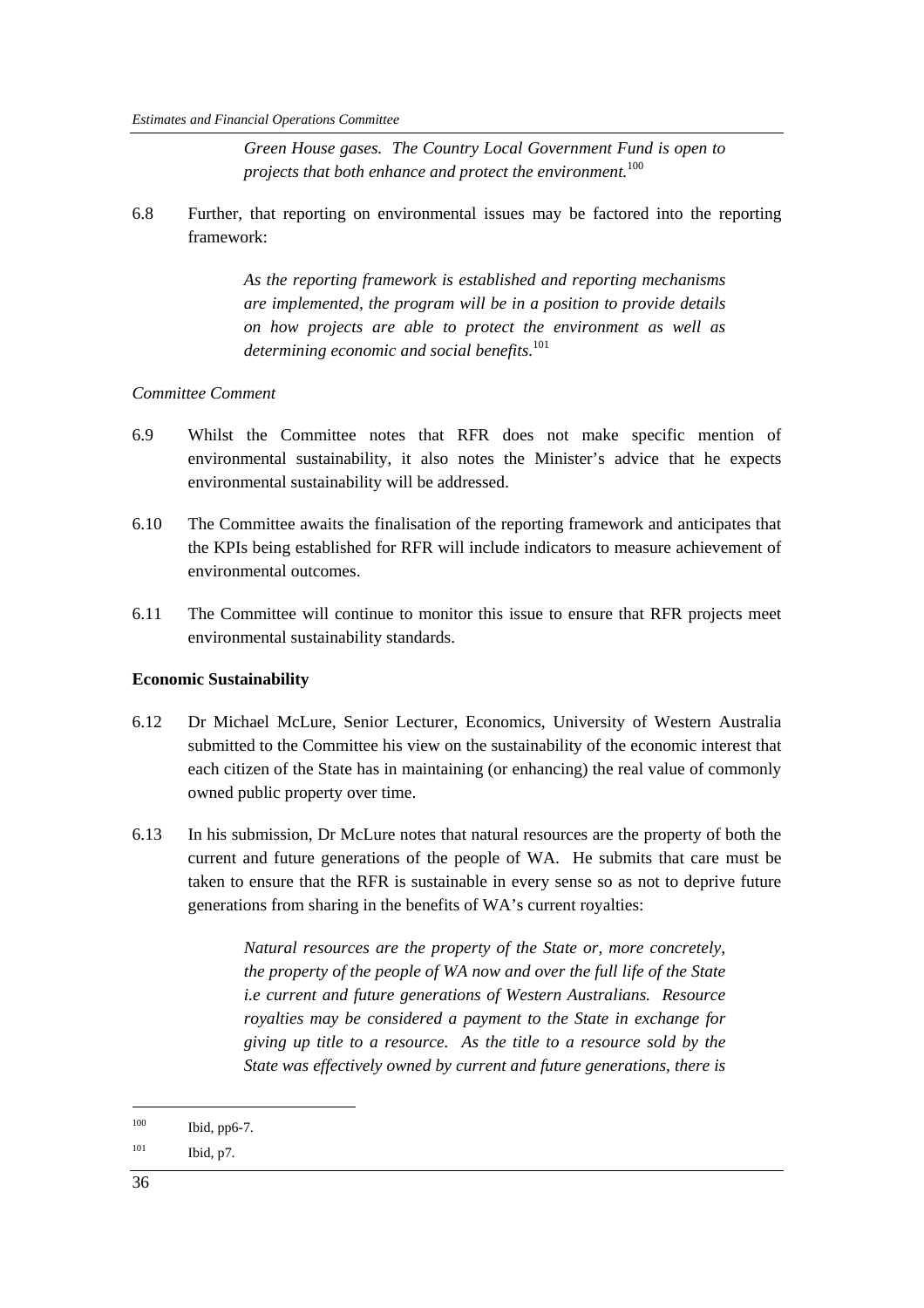*an obligation on the state to largely transform that royalty stream into publicly owned assets that will provide benefits for current and future generations. Great care will be needed to ensure that the operational details of the 'royalties for regions' program is sustainable in the sense that it does not deprive future generations from sharing in the benefits of WA's current royalties.*<sup>102</sup>

6.14 In Dr McLure's view using royalty revenue for recurrent spending is not sustainable, and, in doing so, the capital base of the State is being depleted. Royalties should be excluded from the recurrent budget and instead be treated as capital revenues and be employed in the acquisition of public assets. $103$  The Committee explored this view with Dr McLure:

> *Dr McLure: … I am also concerned that we partially, I suppose, account for our assets in the balance sheet, which does not include the value of natural resources to the state. In effect, when we sell those resources, the value of our balance sheet would diminish. My suggestion is that we should be at least making sure that resources that come into the state in the form of royalties are allocated for capital purposes so that our notional, if you like—notion of our net balance sheet—shows no loss. The issue here is we do not have the capacity to value our stock of mineral resources and try and include a balance sheet which includes the value of natural resources. But as a sort of a minimum where we do have the information, I believe we should be looking at a requirement to make sure that there is no net depreciation in the state's assets, for current and future generations, and therefore allocate amounts to capital accounts rather than those funds be used for recurrent expenditures. That is, in a nutshell, my concern.*

> *The CHAIRPERSON: Can I just clarify that for my own thinking because the royalties reflect a return on a non-renewable resource, that that should then be expended on capital to kind of keep the notional capital equal?*

> *Dr McLure: That is exactly right. I am suggesting that there is some notion of a stock of wealth that the community as a whole holds, some of it is in physical capital, or infrastructure and the like, and some of it is in natural resources, and that is the property of our generation and future generations. When part of that is depleted, be it even physical stock, or be it resources, there should be some attempt to*

103 Ibid, p5.

<sup>102</sup> Submission No 1 from Dr Michael McLure, 30 January 2009, p4.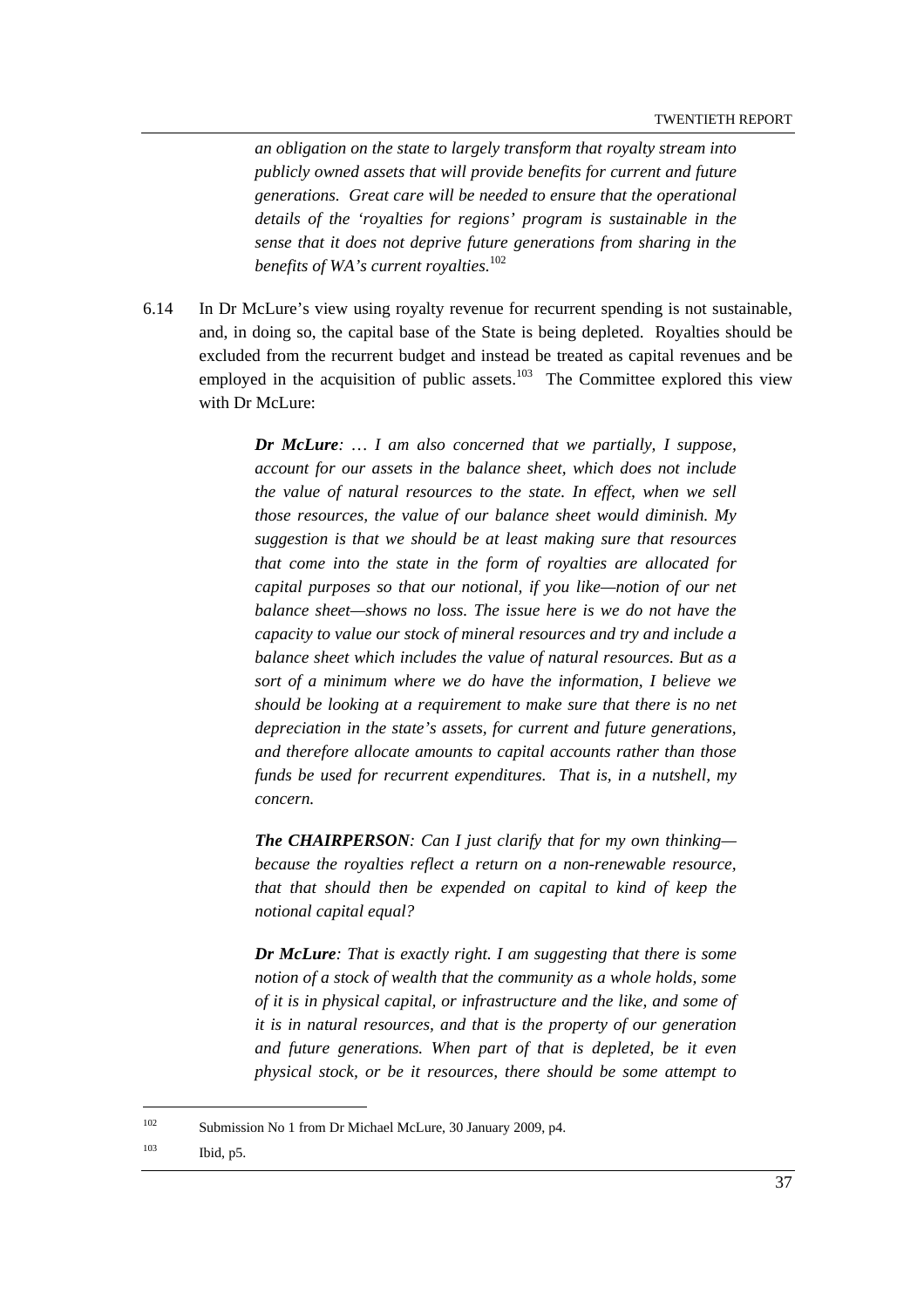*make sure that the total stock itself does not decline over time. A requirement along the lines that I am suggesting, I think, would achieve that. I should also add that it is not an onerous thing, to the extent where that should be a minimum requirement. That is just maintaining stock of wealth that the state of Western Australia has at its current level and any forward looking view would actually be trying to increase the stock of wealth over time. I do not think what I am suggesting is even controversial; it is just a relatively conservative proposition.*<sup>104</sup>

*…* 

*The CHAIRPERSON: You said in the paper that great care will be needed to ensure that the operational details of the royalties for regions program is sustainable in the sense that it does not deprive future generations from sharing the benefits of WA's current royalties. You touched on that a bit, but could you elaborate a little bit more on that?* 

*Dr McLure: Okay. It goes back to the point I made in the very opening comment that the stock of wealth of the state is the stock for now and for all generations. It is the community's over time. If one generation is to treat the next equitably in an economic sense—and it is a narrow economic sense which I mean here—then it is an obligation for us to make sure that any stock of wealth that we consume in one form or another is replaced by another stock of equal value. Economists generally would not say we do not do anything; we just have to retain it as it is, and you can transform it how you like as long as the aggregate value that is passed from one generation to the next does not diminish. My concern with the royalties for regions program is that part of it is being spent not on recurrent, so there is a potential for it to diminish. It is a fair point the Premier makes—that the total expenditure is higher than what royalties for regions is. It is a valid point, but I still think that over time, that will not necessarily be the case because there is no fiscal framework requirement for this to be maintained. I also firmly believe that documentation of these things is appropriate and useful for reflection that this is what we have done with our royalties; this is where it is.* 

*The other point which I make is that royalty values typically appreciate over time in real values. If you put money into a port, it* 

<sup>104</sup> Dr Michael McLure, Senior Lecturer, Economics, University of Western Australia, *Transcript of Evidence,* 9 March 2009, p2.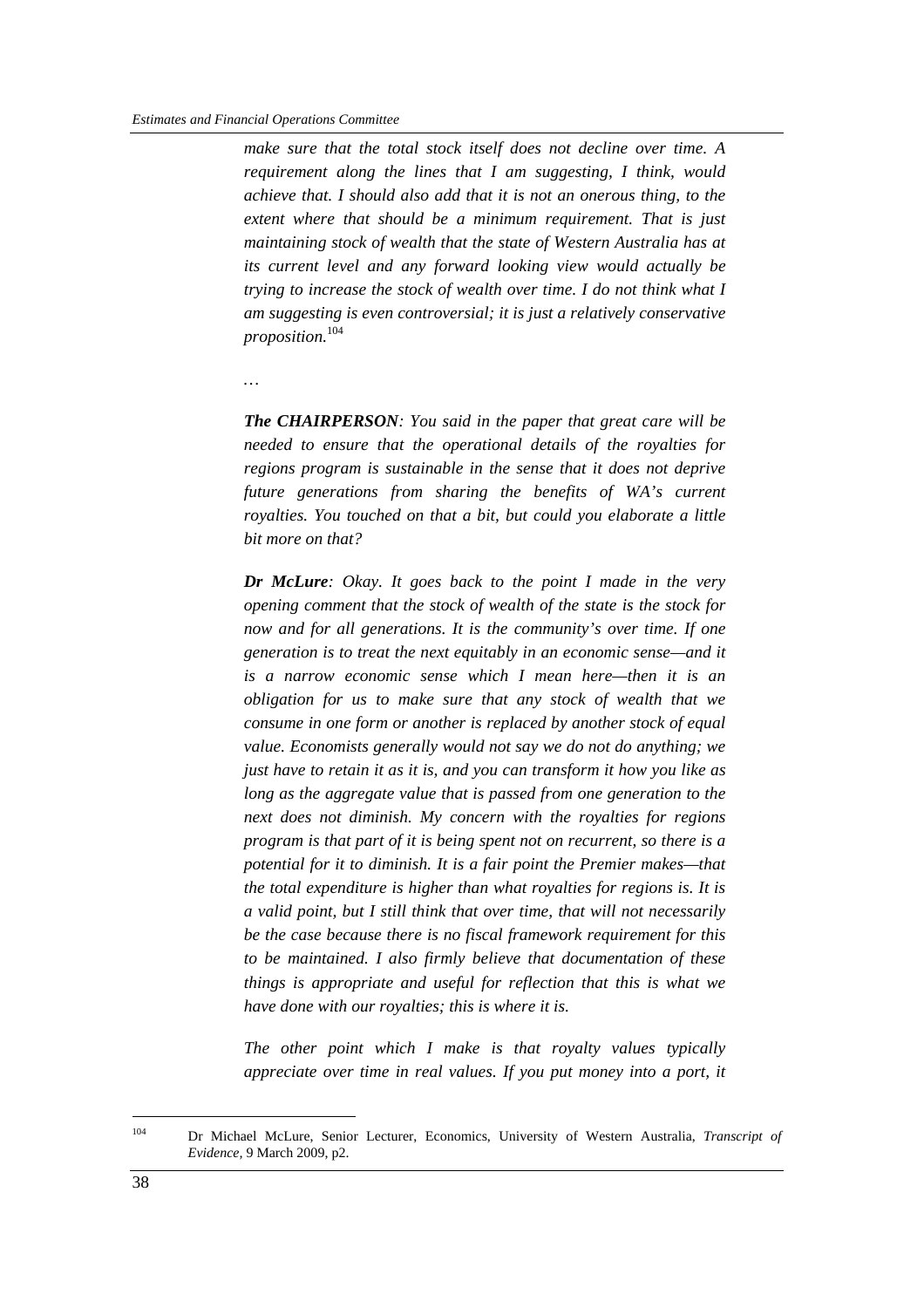*will typically depreciate fairly quickly if it is being used. There needs to be a record of this over time so that if things are depreciating and there is actually a real decline in values, you have the records which will show you and make remedial action as you go. If you do not have records and you just assume that we are going to allocate a certain amount to capital and there is no framework within which that amount is allocated, there is a risk of not identifying problems that can occur in terms of intergenerational equity.* 

*The CHAIRPERSON: And is the problem solved if the fund was used only for capital rather than recurrent expenditure, apart from the comment you just made about the depreciation of certain capital assets?* 

*Dr McLure: I think so, but I am sympathetic to the view that the demands—I suppose this is the policy context within which all this occurred and the demands for regions is not only for capital; it is for recurrent expenditures as well. If the royalties for regions scheme is to be set up that way and it has a recurrent element and a capital element, I believe there needs to be some requirement within the state budget somewhere that says at least the equivalent of what is spent under royalties for regions on the current exercise should be spent on capital areas elsewhere. I do not even think it would matter which area. It depends on where the priorities of the government of the day are. It may be in the metro area or it may be outside the metropolitan area*. 105

#### *Committee Comment*

6.15 The Committee draws to the attention of Government the views of Dr McLure and urges the Government to take into account the economic sustainability of RFR when making decisions as to RFR funding allocation so as to not deprive future generations of Western Australians of the benefits of the State's royalties.

#### **Indigenous Population**

6.16 The Committee notes that one of the issues which highlighted the need for RFR was the social and economic circumstances of the indigenous population in rural and regional areas (see paragraphs 2.8 and 2.9). The Committee notes, however, that there is no recognition of the specific funding needs to address the social and economic circumstances of indigenous populations in the allocation of funds to date.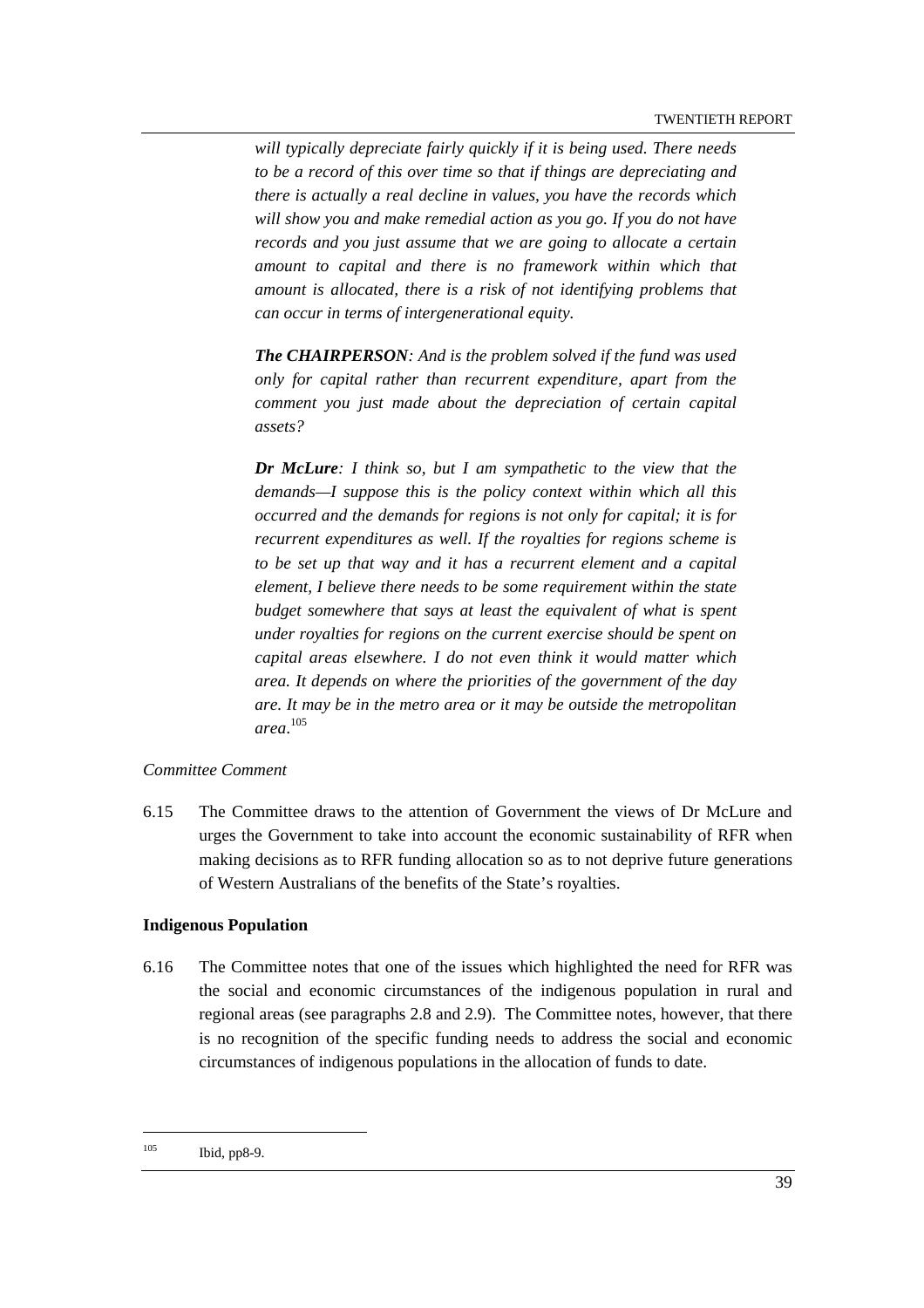#### **Amount of Royalties Retained by the State**

6.17 The Committee received some evidence from the Under Treasurer as to the amount of royalties that are retained by the State. It is currently estimated that WA keeps 10 per cent of its offshore petroleum royalties, reflecting our population share, and around 40 per cent of its onshore mining royalties. Together WA effectively keeps around 30 per cent of its total royalties. The Committee has been unable to ascertain if this fact has been considered in developing RFR.<sup>106</sup>

#### **Local Government Grants Process**

6.18 The Committee is concerned about the impact of grants under RFR, in particular the CLGF on grants received by local governments from the WALGGC. The Committee believes this issue will need to be monitored to ensure that regional local government does not receive reduced funding from the WALGGC as a result of receiving funding under RFR.

**Recommendation 1: The Committee recommends that the Government give consideration to the issues raised in the Committee's comments and observations throughout the report.** 

C. Watson

**Hon Giz Watson MLC Chair** 

\_\_\_\_\_\_\_\_\_\_\_\_\_\_\_\_\_\_\_\_

**Date: 13 May 2009** 

<sup>106</sup> Letter from Mr Timothy Marney, Under Treasurer, Department of Treasury and Finance, 14 April 2009.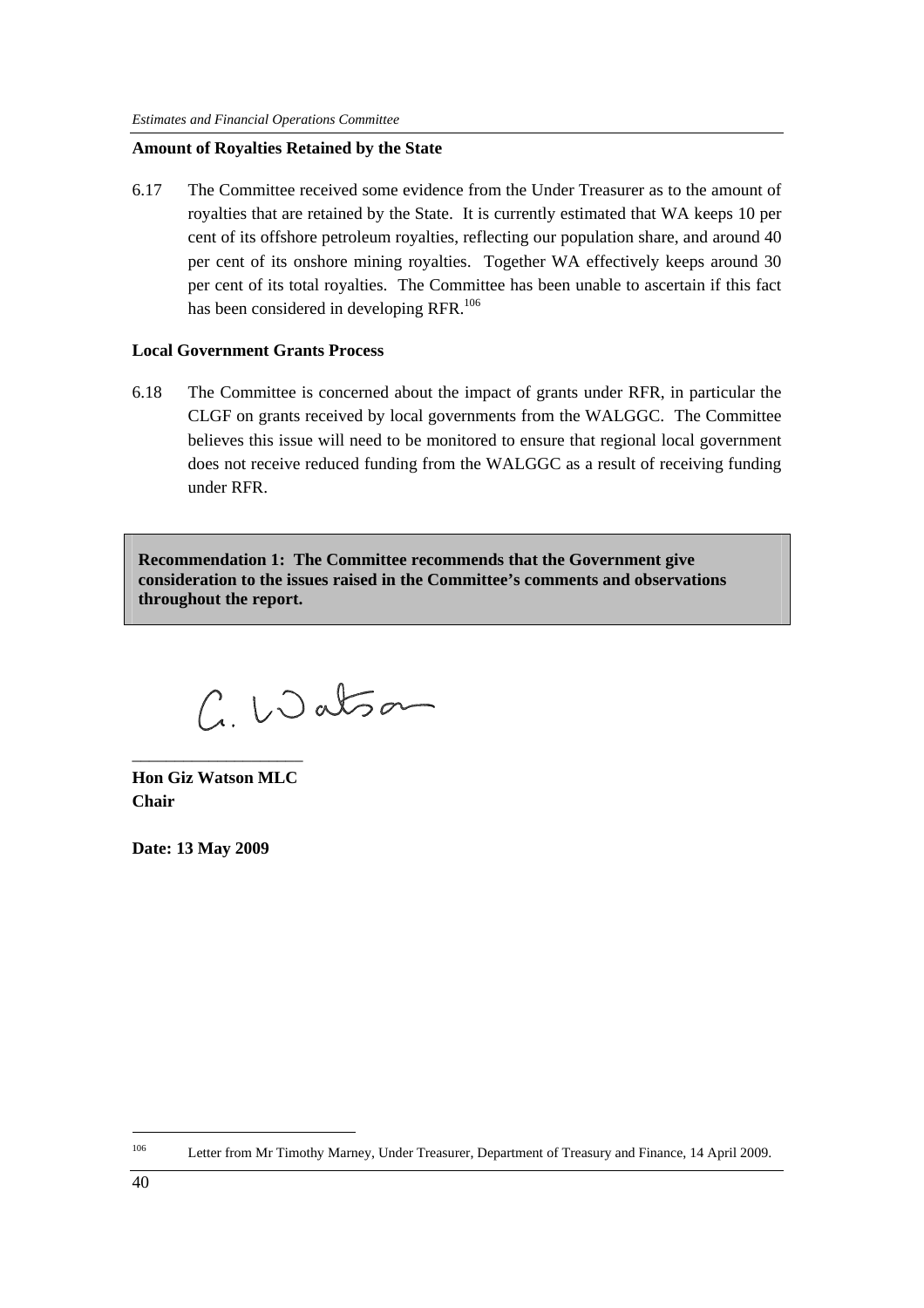## **APPENDIX 1**

# **LIST OF STAKEHOLDERS TO WHOM THE COMMITTEE**   $WROTE<sup>107</sup>$

| <b>Name</b>                | <b>Position</b>                                                                       |
|----------------------------|---------------------------------------------------------------------------------------|
| Hon Colin Barnett MLA      | Premier                                                                               |
| Hon Brendon Grylls MLA     | Minister for Regional Development                                                     |
| Mr Timothy Marney          | <b>Under Treasurer</b><br>Department of Treasury and Finance                          |
| <b>Ms Jennifer Mathews</b> | <b>Director General</b><br>Department of Local Government and Regional<br>Development |
| Mr James Pearson           | <b>Chief Executive</b><br>Chamber of Commerce and Industry Western Australia          |
| Cr Bill Mitchell           | President<br>Western Australian Local Government Association                          |
| Mr Reg Howard-Smith        | <b>Chief Executive</b><br>Chamber of Minerals and Energy of Western Australia         |
| Dr Michael McLure          | <b>Economics Program</b><br>University of Western Australia                           |
| Mr Brian Cahill            | <b>Managing Director</b><br>Moody's Investors Service Pty Ltd                         |
| Mr Deven Sharma            | President<br>Standard and Poor's                                                      |

 $107\,$ Letters sent 9 December 2008.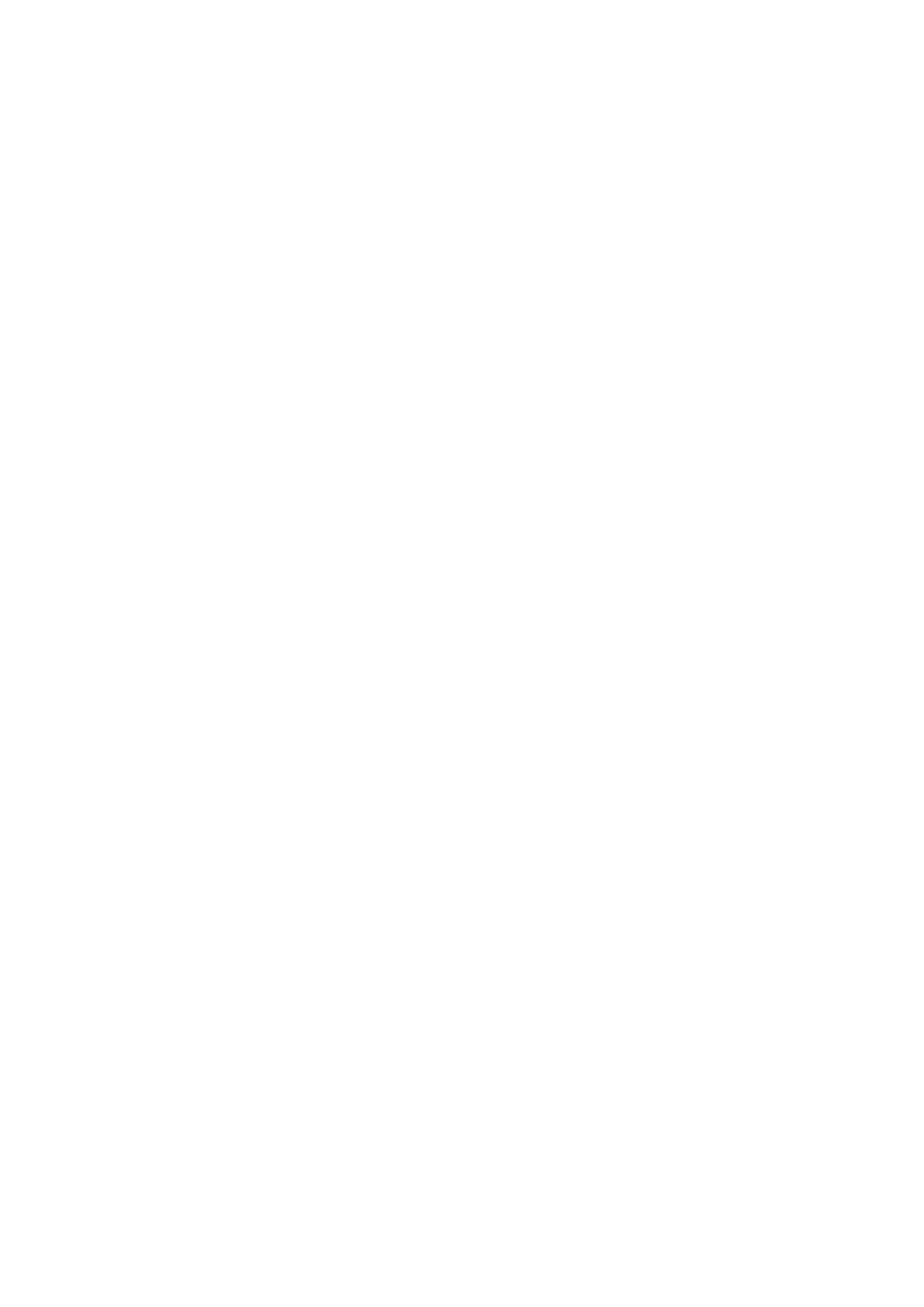## **APPENDIX 2**

## **LIST OF WRITTEN SUBMISSIONS RECEIVED**

| No             | <b>Submission</b>                                       | <b>Date</b> |
|----------------|---------------------------------------------------------|-------------|
| 1              | Dr Michael McLure<br><b>Economics Program</b>           | 30/01/09    |
|                | University of Western Australia                         |             |
| $\overline{2}$ | Michelle Scott                                          | 05/02/09    |
|                | Commissioner for Children and Young People              |             |
| 3              | <b>James Pearson</b>                                    | 06/02/09    |
|                | <b>Chief Executive</b>                                  |             |
|                | Chamber of Commerce and Industry Western Australia      |             |
| 4              | Hon Brendon Grylls MLA                                  | 06/02/09    |
|                | Minister for Regional Development                       |             |
| 5              | Mr Reg Howard-Smith                                     | 06/02/09    |
|                | <b>Chief Executive</b>                                  |             |
|                | Chamber of Minerals and Energy of Western Australia     |             |
| 6              | Tony Brun                                               | 06/02/09    |
|                | <b>Chief Executive Officer</b>                          |             |
|                | City of Geraldton-Greenough                             |             |
| 7              | <b>Jennifer Mathews</b>                                 | 18/02/09    |
|                | <b>Director General</b>                                 |             |
|                | Department of Local Government and Regional Development |             |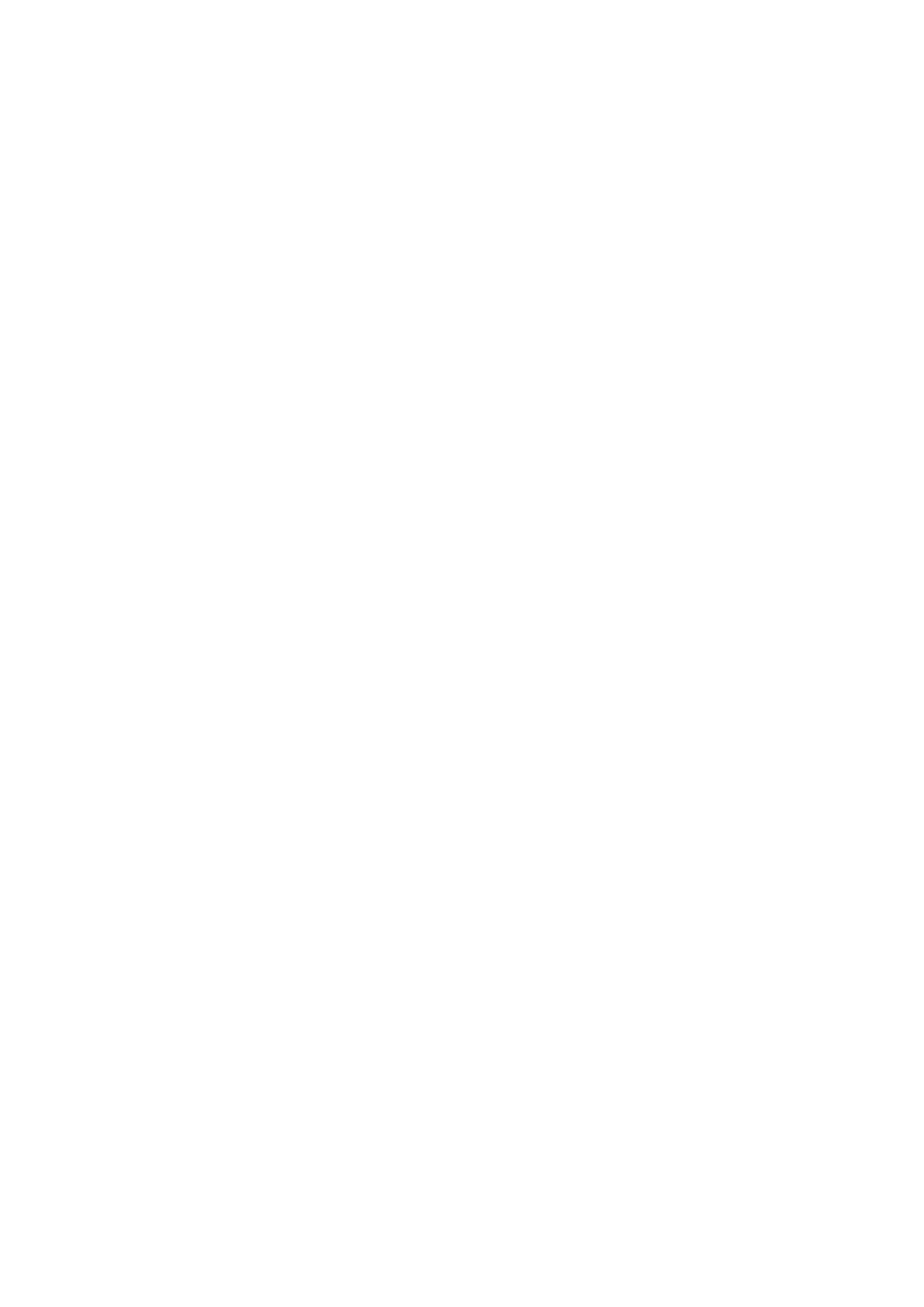## **APPENDIX 3**

# **LIST OF WITNESSES WHO APPEARED BEFORE THE COMMITTEE**

| <b>Witnesses</b>                                                                                                  | <b>Date</b> |
|-------------------------------------------------------------------------------------------------------------------|-------------|
| Hon Wendy Duncan MLC<br>Parliamentary Secretary to the Minister for Regional Development                          | 09/03/09    |
| <b>Ms Jennifer Mathews</b><br><b>Director General</b><br>Department of Local Government and Regional Development  | 09/03/09    |
| Dr Chris Berry<br>Manager, Regional Policy Unit<br>Department of Local Government and Regional Development        | 09/03/09    |
| Mr Paul Rosair<br>Director of Major Regional Projects<br>Department of Local Government and Regional Development  | 09/03/09    |
| Mr Derek Carew-Hopkins<br><b>Consultant to Minister Grylls</b><br>Office of the Minister for Regional Development | 09/03/09    |
| Mr Doug Cunningham<br><b>Chief of Staff</b><br>Officer of Minister for Regional Development                       | 09/03/09    |
| Dr Michael McLure<br><b>Economics Program</b><br>University of Western Australia                                  | 09/03/09    |
| <b>James Pearson</b><br><b>Chief Executive</b><br>Chamber of Commerce and Industry Western Australia              | 09/03/09    |
| Hon Barry House MLC<br>Parliamentary Secretary to the Treasurer                                                   | 16/03/09    |